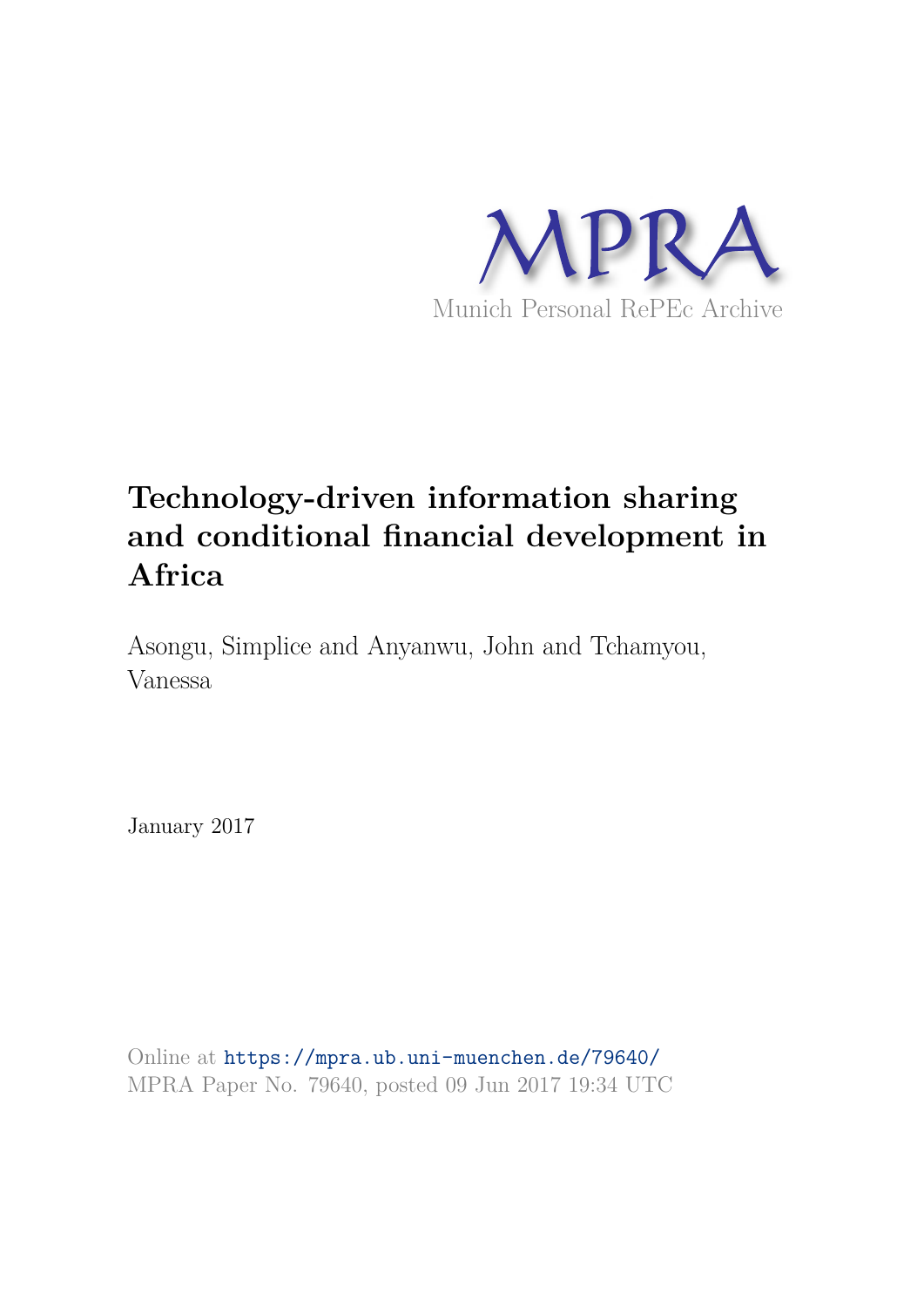# A G D I Working Paper

## WP/17/010

## **Technology-driven information sharing and conditional financial development in Africa**

Forthcoming in: Information Technology for Development

**Simplice A. Asongu<sup>a</sup> , John C. Anyanwu<sup>b</sup> & Vanessa S. Tchamyouac**

<sup>a</sup>African Governance and Development Institute, P. O. Box 8413, Yaoundé, Cameroon. E-mails: [asongus@afridev.org](mailto:asongus@afridev.org) / [simenvanessa@afridev.org](mailto:simenvanessa@afridev.org)

 $<sup>b</sup>$  Macroeconomic Policy, Forecasting & Research Department,</sup> African Development Bank, Côte d'Ivoire. Email: [j.anyanwu@afdb.org](mailto:j.anyanwu@afdb.org) 

> <sup>c</sup> Faculty of Applied Economics, University of Antwerp, Stadscampus Prinsstraat 13, 2000, Antwerp, Belgium.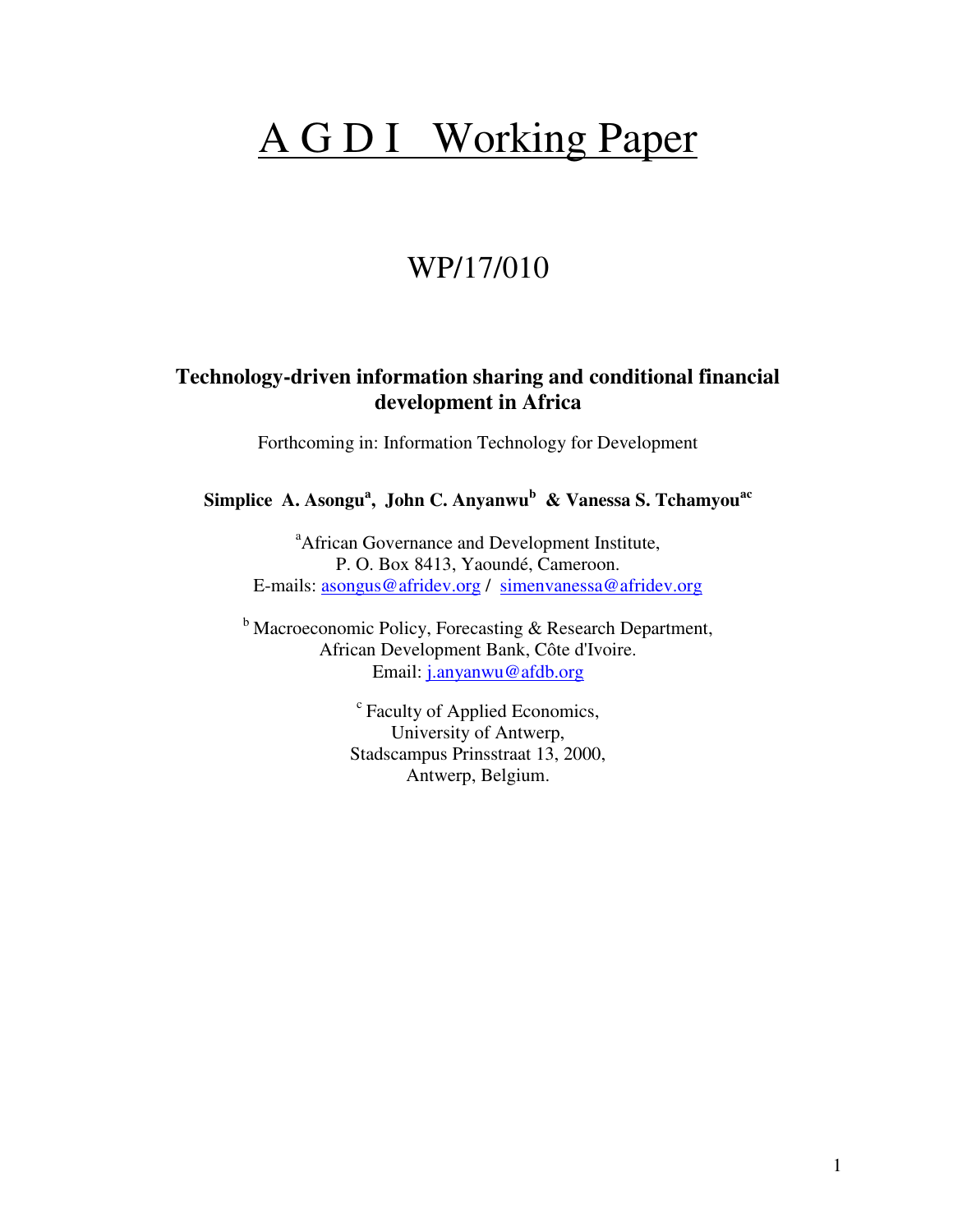#### Research Department

### **Technology-driven information sharing and conditional financial development in Africa**

**Simplice A. Asongu<sup>a</sup> , John C. Anyanwu<sup>b</sup> & Vanessa S. Tchamyouac**

January 2017

#### **Abstract**

Information technology is increasingly facilitating mechanisms by which information asymmetry between lenders and borrowers in the financial sector can be reduced in order to enhance financial access for human and economic development in developing countries. We examine conditional financial development from ICT-driven information sharing in 53 African countries for the period 2004-2011, using contemporary and non-contemporary quantile regressions. ICT is measured with mobile phone penetration and internet penetration whereas information sharing offices are public credit registries and private credit bureaus. The following findings are established. First, there are positive effects with positive thresholds from ICT-driven information sharing on financial depth (money supply and liquid liabilities) and financial activity (at banking and financial system levels). Second, for financial intermediation efficiency, the positive effects from mobile-driven information sharing are apparent exclusively in certain levels of financial efficiency. Third, with regard to financial size, mobile-driven information sharing is positive with a negative threshold, whereas, internet-driven information sharing is positive exclusively among countries in the bottom half of financial size. Positive thresholds are defined as decreasing negative or increasing positive estimated effects from information sharing offices and vice-versa for negative thresholds. Policy implications are discussed.

*JEL Classification*: G20; G29; O16; O55; C52 *Keywords*: Information Sharing; Financial Development; Quantile regression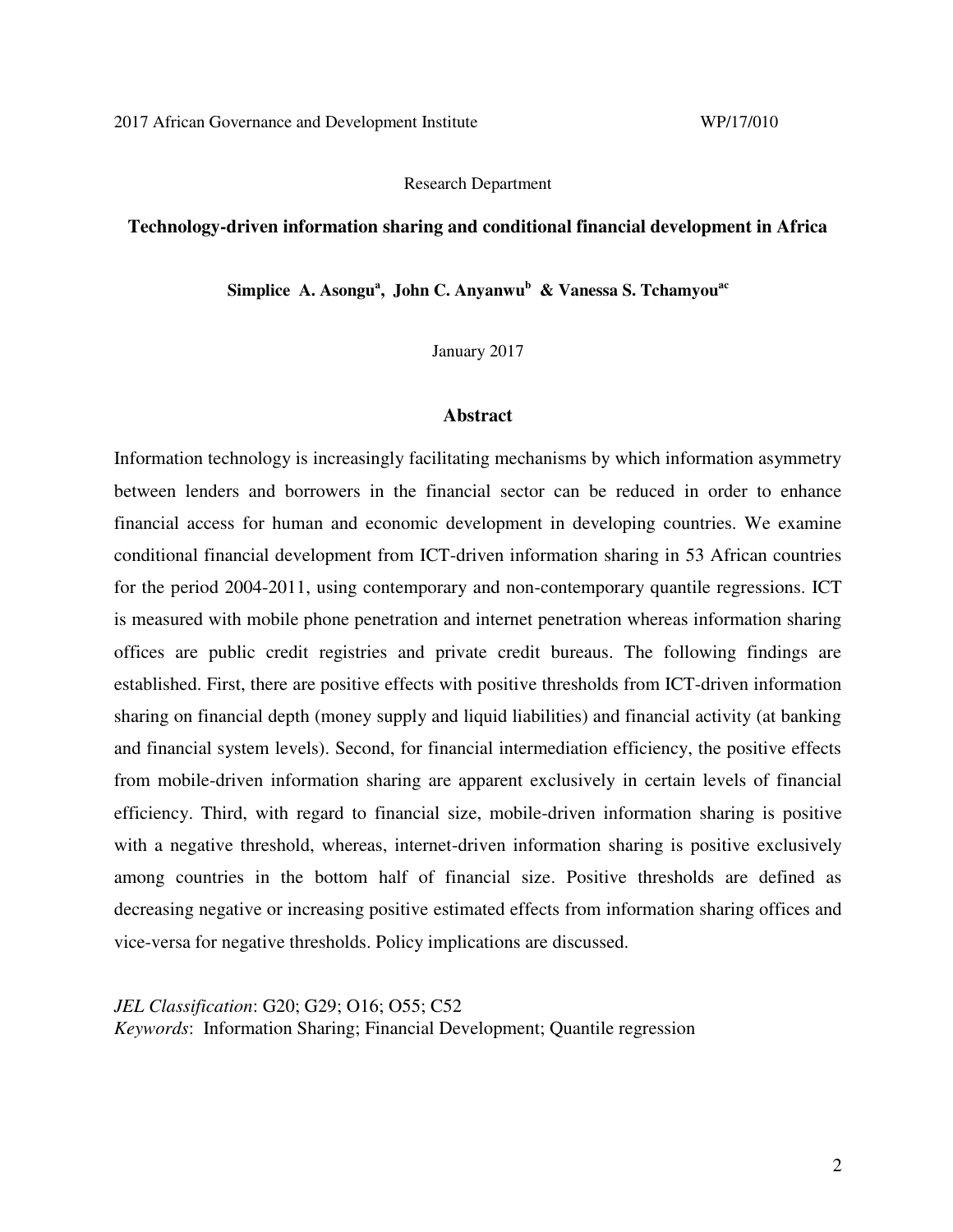## **1. Introduction**

Information technology has been established to improve development in a multitude of ways, *inter alia*: living standards (Chavula, 2013); better life for all (Kivuneki *et al*., 2011; Ponelis & Holmner, 2013ab); welfare externalities (Carmody, 2013; Qureshi, 2013bc); economic growth (Qureshi, 2013a; Levendis & Lee, 2013); sustainable growth (Byrne, 2011) and financial access (Kamel, 2005) in developing countries. Furthermore, compared to the rest of the world, the potential for information and communication technology (ICT) in Africa is higher. Consistent with recent literature, whereas high-end countries in Asia, Europe and North America are currently experiencing saturation points in the growth of ICT (e.g. mobile phone and internet penetrations), there is great room for its penetration in Africa (see Penard et al., 2012; Asongu & Nwachukwu, 2016a). It implies that policy can harness such potential for penetration in order to tackle development issues, *inter alia*: limited financial access.

According to IFAD (2011), less than 20 percent of households, on average, have access to financial services in Africa. Most of the population rely on financial services from the informal financial sector which is not incorporated into the conception and definition of the financial system. Limited communication infrastructure, poor transport facilities and low population densities contribute to the lack of formal financial services in extensive regions across the continent. In areas where such formal services are available, small and medium size businesses as well as low-income households have difficulties meeting lending eligibility requirements such as the ability to provide collateral and strict documentation. Even when such requirements are met, high minimum saving requirements and cost barriers (e.g. high transaction fees) can still substantially limit access to finance.

With the above background, access to finance in Africa has been substantially hampered by concerns of surplus liquidity (Saxegaard, 2006; Asongu, 2014a, p.70). Over the past decade and a half, the African financial intermediary landscape has witnessed the introduction of private credit bureaus and public credit registries as instruments of information sharing in order to mitigate information asymmetry between lenders and borrowers (Triki & Gajigo, 2014). Information asymmetry is concerned with the study of transactional decisions in which one party of the transaction is more informed than the other. Such imbalance or asymmetry of information creates disequilibrium of power in transactions such that one party can easily take advantage of the better information he/she possesses or charge a higher price for a particular transaction in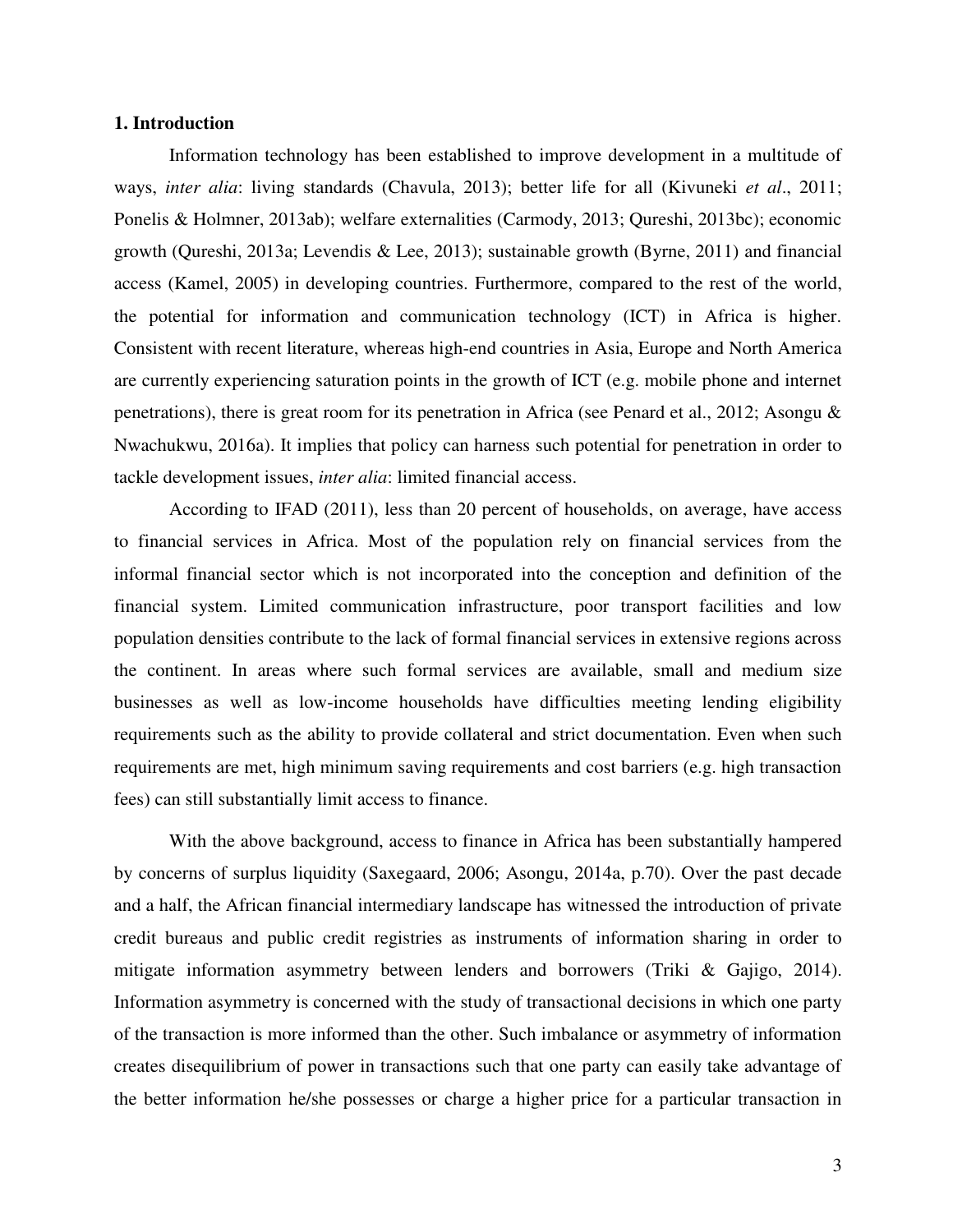order to compensate for the lack of complete information about the transaction. In the former situation where one party has more or better information, the party is liable to moral hazard: which is the use of such information against the interest of the other party. Conversely in the latter situation where the other party lacks information, he/she is pushed to charge higher transaction costs because of adverse selection. In the case of a bank transaction, the lender is confronted with an issue of adverse selection before the lending transaction, while the borrower has an issue of moral hazard after the lending transaction. Information sharing offices are credit agencies that share information on borrowers' default (i.e. negative information) and borrowers' repayment (i.e. positive information) histories with lenders (or banks) in order to reduce adverse selection on the part of lenders. These information sharing offices also discipline borrowers in order to avoid moral hazard. Throughout the study, we use 'information sharing' to denote the activity of information sharing offices.

The prime motivation for introducing these information sharing offices<sup>1</sup> has been to mitigate moral hazard and adverse selection in bank lending. Accordingly, policies favouring underlying information sharing offices have built on substantially documented evidence that basic financial access is constrained by a series of factors that are endogenous to information asymmetry, notably: affordability, physical access and eligibility to bank lending (Batuo & Kupukile, 2010; Allen *et al*., 2011). In essence, information sharing offices play the role of brokers in financial intermediation. Hence, by sharing information, information sharing offices facilitate: increased credit and market competition, reduced credit constraints and efficient capital allocation (Jappelli & Pagano, 2002). Unfortunately, recent evidence suggests that, *inter alia*: (i) the concern about surplus liquidity is still very severe in African financial institutions (Fouda, 2009) and (ii) public credit registries and private credit bureaus are weighing negatively on financial intermediary development on the continent (Asongu *et al*., 2016). In essence, the relationship between the sharing of information and bank lending has been an open debate in empirical and theoretical literature (Jappelli & Pagano,  $2002$ )<sup>2</sup>.

l

<sup>&</sup>lt;sup>1</sup> We use 'information sharing offices' interchangeably with 'private credit bureaus' and public credit registries' throughout the study.

<sup>2</sup> "*On the whole, all three models agree on the prediction that information sharing (in one form or another) reduces default rates, whereas the prediction concerning its e*ff*ect on lending is less clear-cut*" (Jappelli & Pagano, 2002, p. 2020).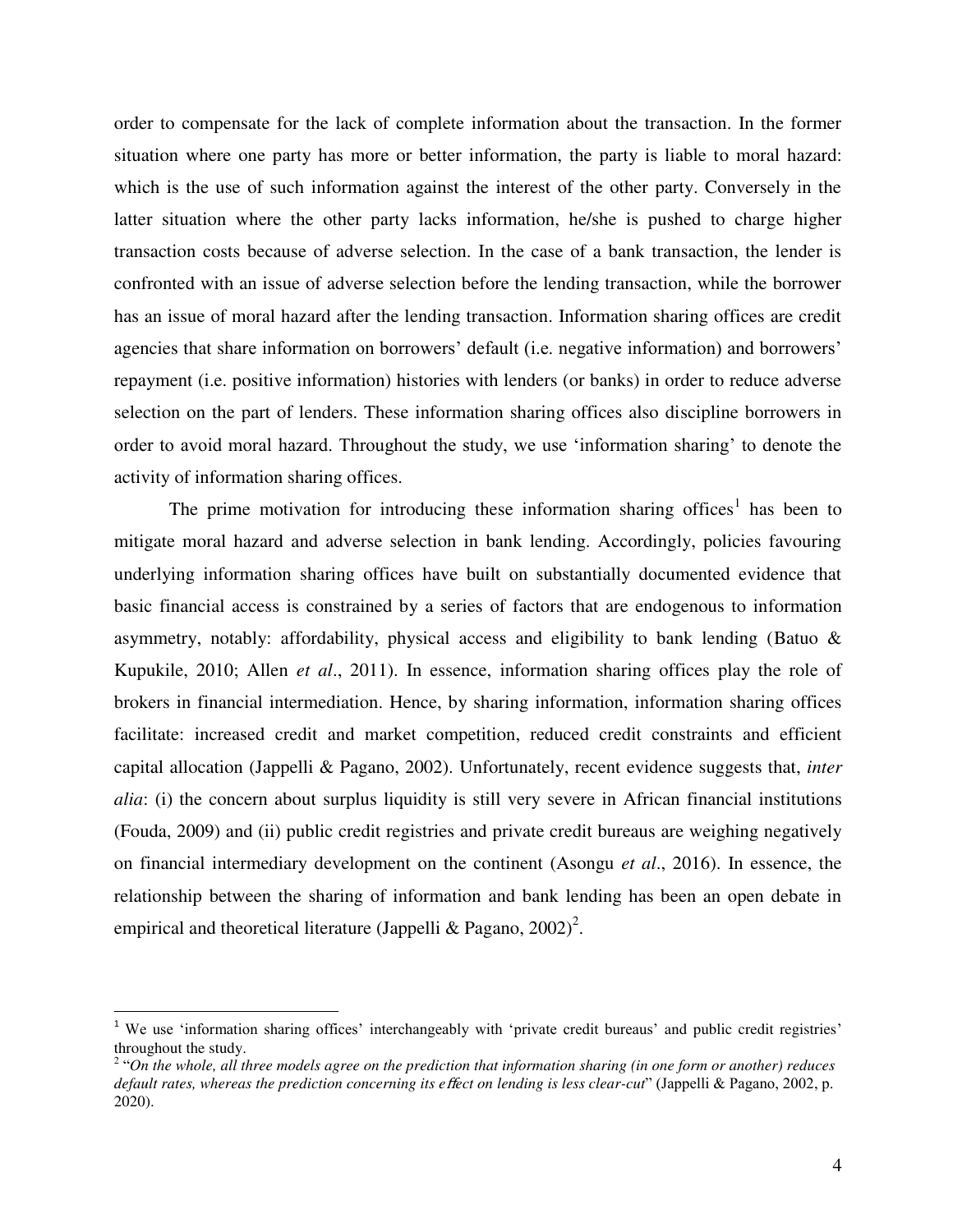In light of the above, one may reasonably infer that financial institutions on the continent have been taking advantage of information sharing offices to pursue a 'quiet life': using shared information from information sharing offices for higher profits margins instead of intermediation efficiency. Financial intermediation efficiency within the context of mitigating surplus liquidity refers to the ability of banks to transform mobilized deposits into credit for economic operators. Quiet life is the short form of the Quiet Life Hypothesis. According to Coccorese and Pellecchia (2010), the Quiet Life Hypothesis is an assumption that financial establishments with relatively higher market power would invest little in pursuing financial intermediation efficiency. On the contrary, they would use their advantage to grant fewer loans at affordable prices to borrowers because they would rather prefer to exploit opportunities for higher profit margins or a 'quiet life'

 To the best of our knowledge, the interesting body of literature (which we substantially engage in Section 2) on the role of information sharing offices in financial development has left room for improvement in at least four areas, notably, the need: to narrow inquiries to scopes with severe issues of financial access; for holistic financial development indicators; to leverage on the potential for ICT-driven information sharing for enhanced financial access and to account for initial conditions in financial development.

 First, from the dimension of scope, despite the substantially documented issues of surplus liquidity in Africa, as far as we have reviewed, little scholarly focus has been devoted to the African continent which is experiencing severe issues of limited financial access. Moreover, studies on the continent have been limited in scope with a selected number of countries. To put this point in perspective, Galindo and Miller (2001) have involved no African country, Love and Mylenko (2003) have positioned their inquiry on four countries, Barth et al. (2009) have targeted nine countries and Triki and Gajigo (2014) have focused on 42 countries for the period 2006- 2009. This line of inquiry focuses on 53 African countries for the period 2004-2011. Therefore, positioning the inquiry on Africa is motivated by the scarce literature on the continent. This is in spite of policy concerns about whether financial institutions on the continent have been tailoring information from information sharing offices to enhancing allocation activity and efficiency (Triki & Gajigo, 2014) on the one hand and recommendations for more scholarly research on the subject (Singh *et al*., 2009, p. 13) on the other hand.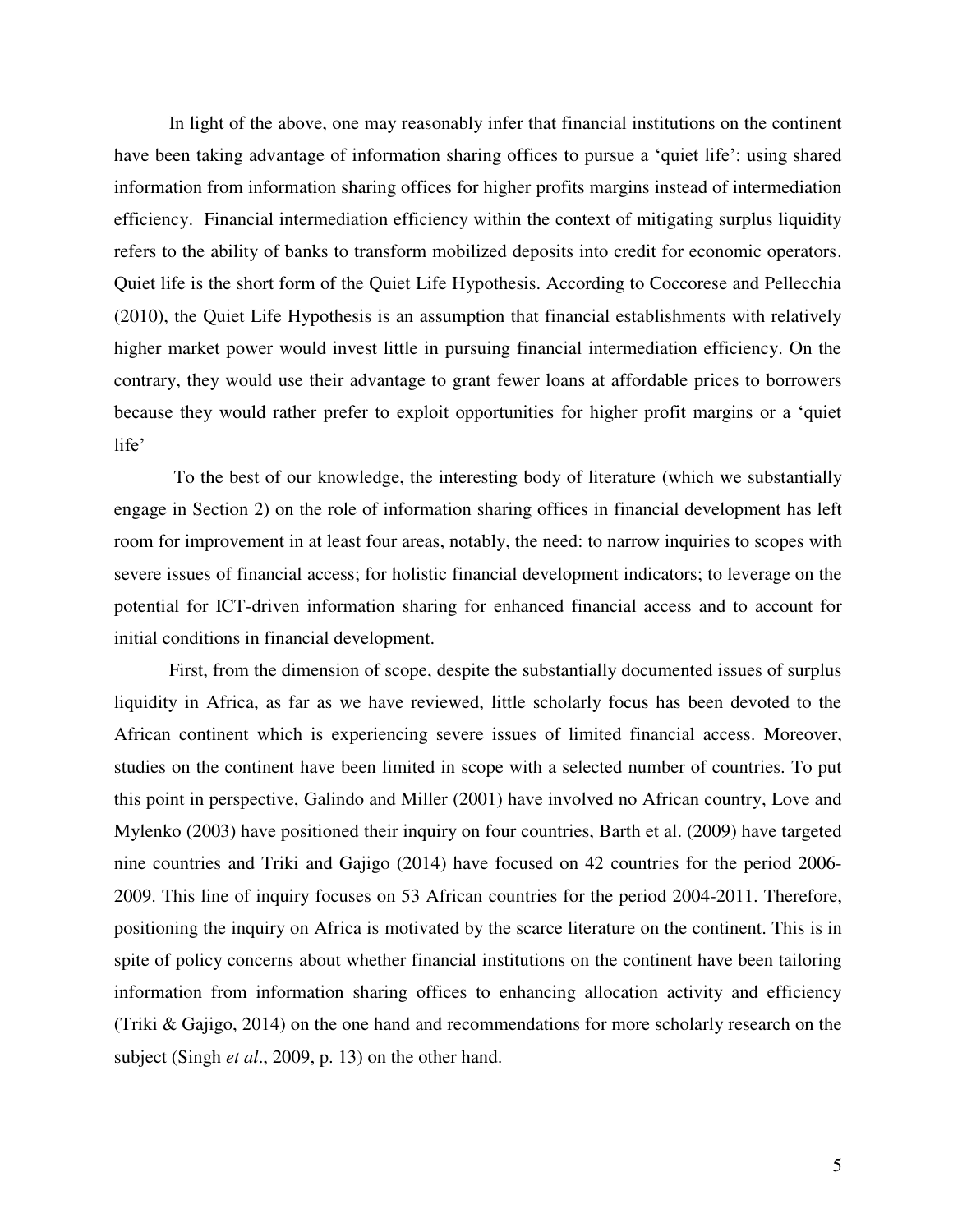Second, on the measurement of financial development, it is interesting to note that the broad and African-specific literature on information asymmetry (Ivashina, 2009; Tanjung *et al*., 2010; Houston *et al*., 2010) and information sharing have specifically been oriented towards the measurement of constraints in access to finance. We steer clear of the mainstream literature by employing all financial dimensions documented by the Financial Development and Structure Database of the World Bank. These include financial dynamics of depth, efficiency, activity and size. Financial depth represents money supply in the overall economy and liquidity liabilities (or financial system deposits) in the banking sector. Financial system efficiency is the ability of financial institutions to transform mobilised deposits into credit for economic operators. Financial activity denotes the ability of financial institutions to grant credit to economic operators. Financial size represents Deposit bank assets as a proportion of Total assets (Central bank assets plus Deposit bank assets). We have already observed that the fundamental aim of information sharing offices is to boost financial intermediation efficiency. Increasing efficiency by reducing informational rents and boosting competition ultimately results in more financial activity or lending (Pagano & Jappelli, 1993, p. 2019). It should be noted that financial efficiency is generally the ratio of financial activity to financial depth (credit/deposit ratio).

 Third, ICT can improve the role of information sharing offices in reducing information asymmetry between lenders and borrowers. Ex-ante of borrowing, ICT can enable information sharing offices to provide banks with timely and more comprehensive information on borrowers' credit histories. In the same vein, ex-post of borrowing, ICT can also enable information sharing offices to monitor and discipline the borrower. Hence, in the former and latter cases, ICT can enable information sharing offices reduce adverse selection and moral hazard respectively. This intuition is in accordance with Bergemanny et al. (2015) who have argued that information is crucial in understanding access to commodities. To the best of our knowledge, there is currently no study on Africa on the role of ICT-driven information sharing in financial development.

Fourth, on the need to account for initial levels of financial development, we argue that blanket policies of financial development from modelling exercises based on mean values of the dependent variable are unlikely to be effective unless they are contingent on initial levels of financial development and tailored differently across countries with high- medium- and lowlevels of financial development. The underpinning idea is that certain initial conditions of financial development may be required for the benefits of financial development from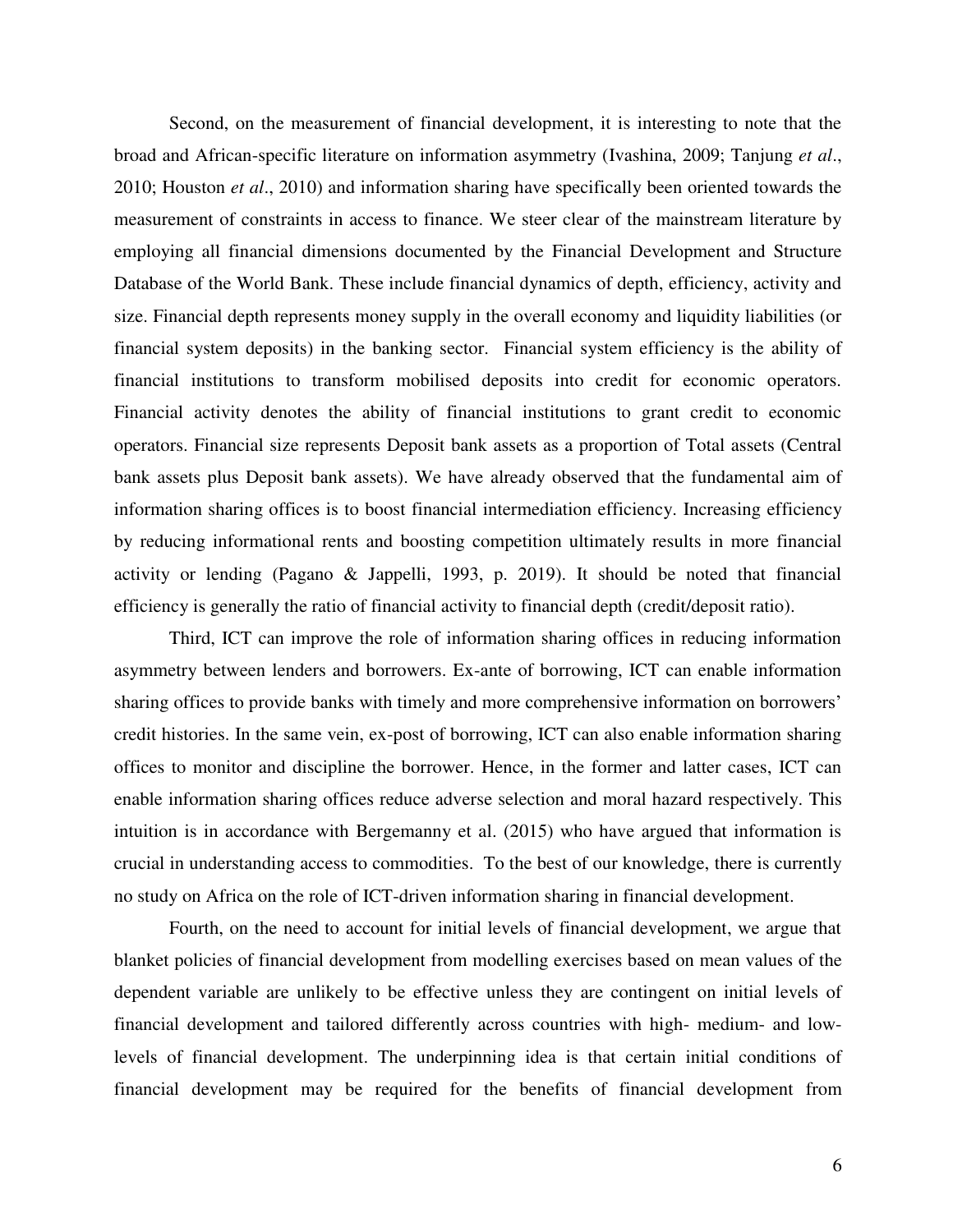information sharing by information sharing offices. To the end, any resulting threshold effect (in terms of increasing or decreasing marginal returns from information sharing offices estimates) should validate the hypothesis of initial conditions and hence, avail more room for policy implications. The use of quantile regressions to account for initial conditions steers clear of two studies closest to the present line of inquiry, which have based their empirical strategies on mean values of financial development, notably: Triki and Gajigo (2014) and Asongu *et al*. (2016) have respectively adopted Probit models and Generalised Method of Moments.

Four research gaps are apparent from the above narratives, notably: the little scholarly focus on financial access in Africa; failure to engage information sharing offices in the literature on linkages between information asymmetry and financial development; the essence of assessing how information sharing offices can leverage on ICT to enhance financial development and the need to account for initial levels of financial access in the problem statement. We attempt to address the research gaps by answering the following question: how do ICT-driven information sharing offices affect financial development when existing levels of financial development matter in Africa? Addressing the research question is important because it provides insights into how barriers to offering financial services can be lifted to enable small businesses and households maximise their earnings and savings for enhanced productivity, job-creation, contribution to higher income and ultimately, growth. Therefore the objective of this study is to investigate how information sharing offices use ICT to improve financial development.

The positioning of this study contributes to the bulk of literature on the relevance of information technology for inclusive development, notably: socio-economic development in rural areas (Baro & Endouware, 2013); poverty concerns in urban areas (Omole, 2013) as well as community development issues in rural areas (Breytenbacha *et al*., 2013); education, social and human development (Shraima & Khlaifb, 2010; Gudmundsdottir, 2010; Nkansah & Urwin, 2010; Negash, 2010; Brunello, 2010; Krauss, 2013); social change and development outcomes (Brouwer & Brito, 2012; Mira & Dangersfield, 2012; Islama & Meadeb, 2012); enhancement of institutions (Asongu & Nwachukwu, 2016a) and inclusive human development (Asongu & Nwachukwu, 2016b). Hence, this inquiry complements that growing body of literature on distributional externalities (Cozzens, 2011). Whereas the underlying stream of literature has been engaged in both developed (Thakar, 2012) and developing (Sonne, 2012; Gupta & Jain,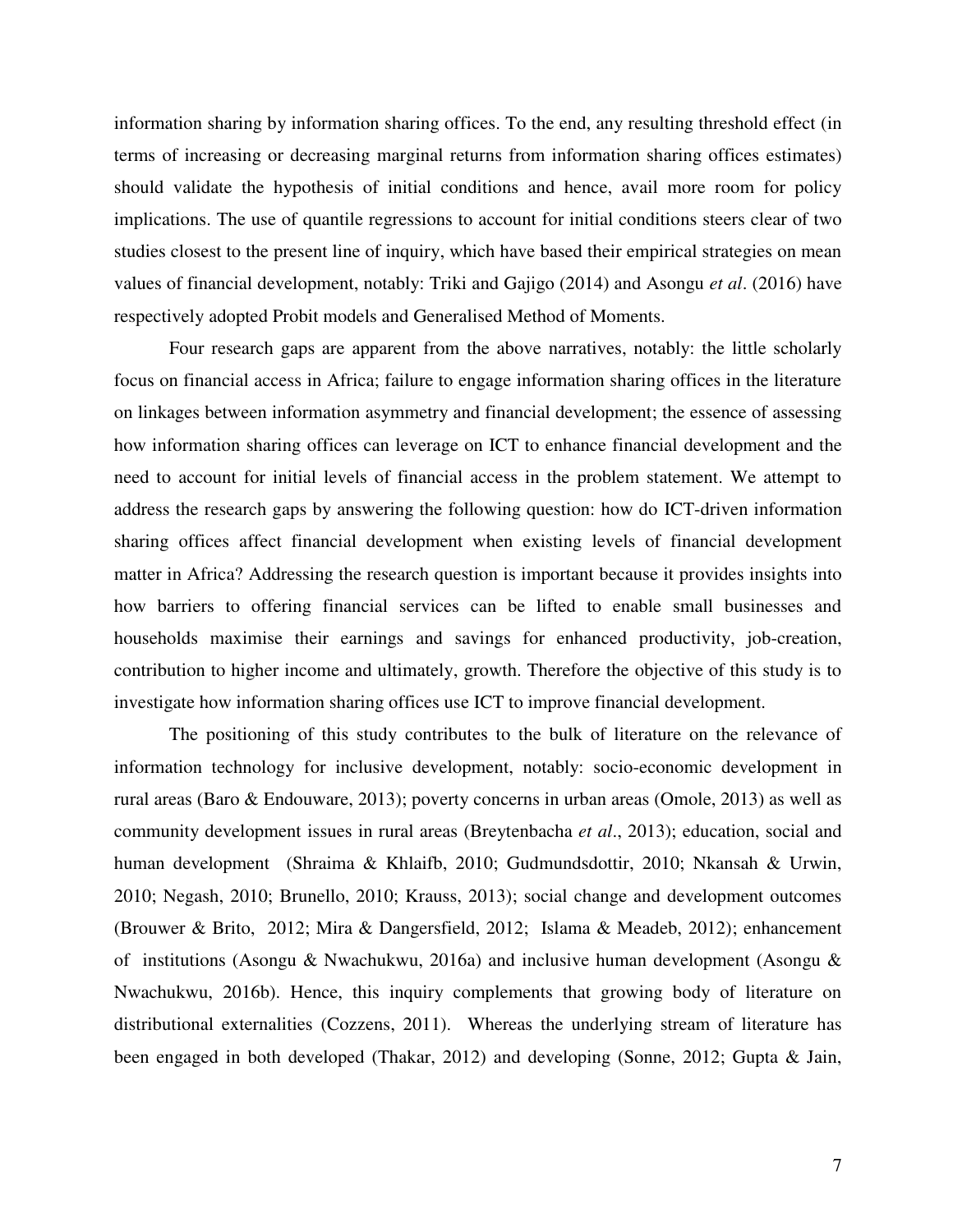2012) countries, we are more concerned with African countries because issues of financial access are more severe in the continent.

By contributing to the macroeconomic literature on the use of information technology for non-exclusive outcomes, this inquiry deviates from mainstream microeconomic and corporate information technology literature on the management of technology for business avenues. Some recent streams of the highlighted literature have included: entrepreneurial opportunities for the ageing population (Kohlbacher *et al*., 2015); targeting of entrepreneurial innovators who are continuously innovating because of better skills and financial resources (Best, 2015) and opportunity discovery and creation within the framework of disruptive innovation (Hang *et al*., 2015; Wan *et al*., 2015).

The rest of the study is structured as follows. Section 2 covers the theoretical and empirical literature. The data and methodology are discussed in Section 3. Section 4 presents the results and discussions while Section 5 concludes with implications.

## **2. Theoretical highlights and the empirical literature**

 Consistent with Claus and Grimes (2003), there are two main strands in the literature documenting the theoretical basis for an association between information sharing and existence of financial intermediaries. The first strand articulates the provision of liquidity by financial intermediaries whereas the second is concerned with the ability of financial intermediaries to transform the risk features of assets. Both strands build on the fundamental role of financial intermediation which is to increase allocation efficiency by mitigating the cost of channelling mobilised resources from borrowers to lenders. Corresponding theories on the role of financial intermediaries build on the literature of imperfect market information. In essence, financial intermediaries have the primary task of reducing information and transaction costs arising from information asymmetry between borrowers and lenders. Hence, the relevance of information sharing offices builds on the need for mechanisms by which the mitigation of information asymmetry can be enhanced in the financial sector. It is logical to conceive that the role of information sharing offices is naturally facilitated by ICT.

 The link between information sharing offices and financial development can be viewed from the perspectives of moral hazard on the part of borrowers and adverse selection on the part of lenders. Information sharing offices provide banks or lenders with credit histories and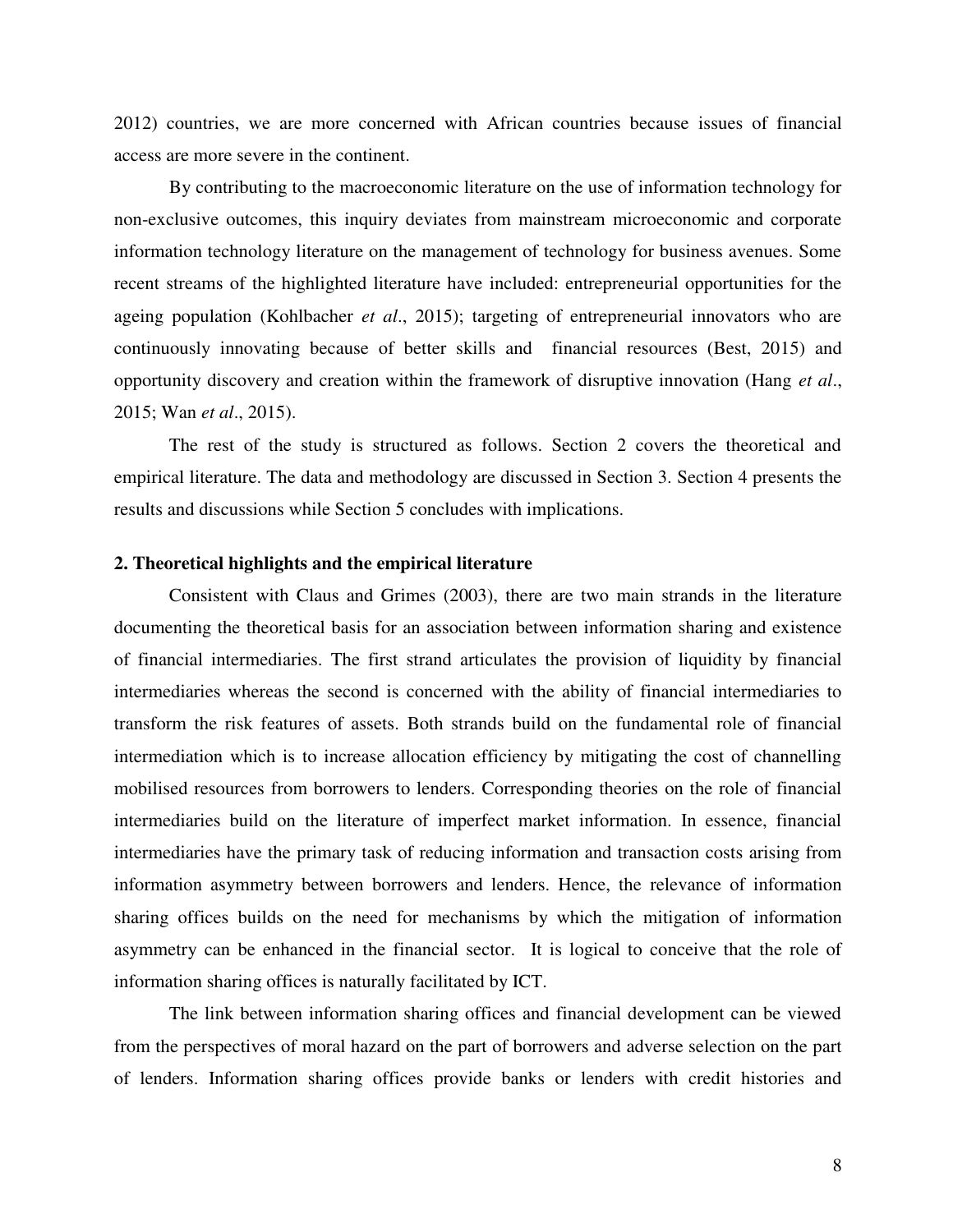information about borrowers which help in reducing high interest rates due to adverse selection from banks. Once borrowers have had access to finance, they may be liable to moral hazard because they can conceal real economic activities upon which the credit is based in order to limit the payment of their financial obligations towards the lender or bank. It is the responsibility of information sharing offices to discipline borrowers on the unhealthy consequences of noncompliance with their financial obligations. Often times, information sharing offices have to educate borrowers on the perils of defaulting on their debts and seeking refuge in the informal financial sector as a viable alternative to the formal financial sector.

Consistent with Asongu *et al*. (2016), a substantial bulk of empirical studies on information asymmetry has focused on: the role of information sharing among creditors and the impacts of creditors' rights to more information. The latter has principally been concerned with the influence of stronger creditors' rights in, *inter alia*: (i) bank risk-taking by Houston *et al*. (2010) and Acharya *et al*. (2011); (ii) bankruptcy with notable works from Claessens and Klapper (2005), Djankov *et al*. (2007) and Brockman and Unlu (2009) and (iii) capital structure by El Ghoul *et al*. (2012). The former strand has been concerned with assessing how reducing information asymmetry: enhances the availability of credit (Djankov *et al*., 2007; Brown *et al*., 2009; Triki & Gajigo, 2014); reduces defaulting rates (Jappelli & Pagano, 2002); decreases the cost of credit (Brown *et al*., 2009); affects antitrust intervention (Coccorese, 2012); influences corrupt lending (Barth *et al*., 2009) and affects bank loans that are syndicated (Ivashina, 2009; Tanjung *et al*., 2010).

 Noticeably, the engaged literature is skewed towards developed and developing countries where issues of financial access are comparatively less severe. In other words, whereas a substantial body of literature has focused on the Organisation of Economic Cooperation and Development economies and the emerging countries of Latin America and Asia, not much is known about Africa, a continent that has been documented to host firms and citizens with comparatively lower levels of access to finance (Asongu *et al*., 2016). In what follows, we engage literature within the context of Africa for the most part.

Galindo and Miller (2001) investigate macroeconomic evidence on the underlying issues to conclude that relatively advanced economies with credit registries enjoy less financial restrictions compared to less developed economies with credit bureaus. In particular, wellperforming public credit registries contribute substantially to firms' decreasing sensitivity to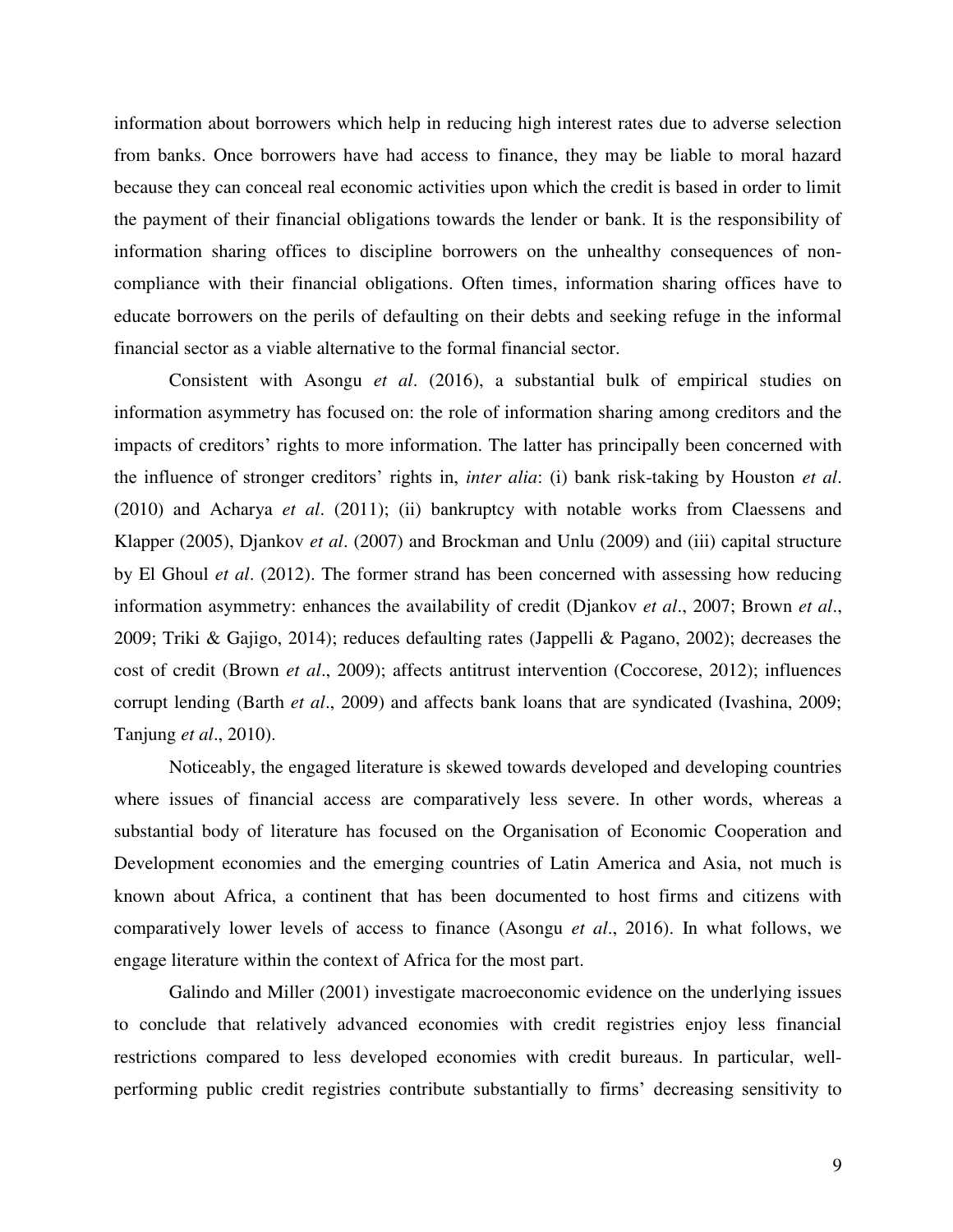investment decisions for 'cash flows availability': a typical financial constraint proxy. The authors also establish that there has been about a 50% performance reduction by credit registries, notably: on the sensitivity of investment decisions to internal funds.

 Love and Mylenko (2000) have used a combination of credit registries (private and public) and of firm-oriented data from the World Bank Business Environment Survey to assess two main concerns, notably, whether as a result of more financial sharing from banks and the perception of managers, credit registries are negatively related to constraints in the financing of credit. The results have shown that private credit bureaus are associated with lower financing constraints and a higher sharing of financing from banks, while public credit registries do not have any significant effect on reducing financing constraints.

Barth *et al*. (2009) have examined the effect of: (i) information sharing and (ii) borrower and lender competition on 'lending corruption' via information sharing offices using the World Bank Business Environment Survey data from 56 countries covering 4000 firms and private credit in 129 countries. The authors show two main results. First, corruption in lending is mitigated by banking competition and information sharing plays a positive role in the mitigating effect. Second, the ownership structure of firms and banks, firm competition and the legal environment have substantial impacts on corrupt lending.

Triki and Gajigo (2014) have assessed two main concerns: the effect of information sharing offices in firms' access to finance and the impact of the design of public credit registries on the degree of financing constraint. Their results reveal that financial access is relatively higher in economies with private credit bureaus compared to those with public credit registries or no information sharing offices and substantial heterogeneity exists in access to finance and the design of information sharing offices with public credit registries, among countries.

Asongu *et al*. (2016) have examined policy thresholds of information sharing in financial development and concluded as follows. Private credit bureaus and public credit registries exert negative impacts on financial depth, with the relatively higher magnitude from the latter. Private credit bureaus have a negative effect on banking system efficiency while the impact of public credit registries is insignificant. Private credit bureaus and public credit registries both have negative effects on financial activity, with a higher magnitude from the former. Effects of information sharing offices are positive on financial size, with the impact from private credit bureaus lower in magnitude.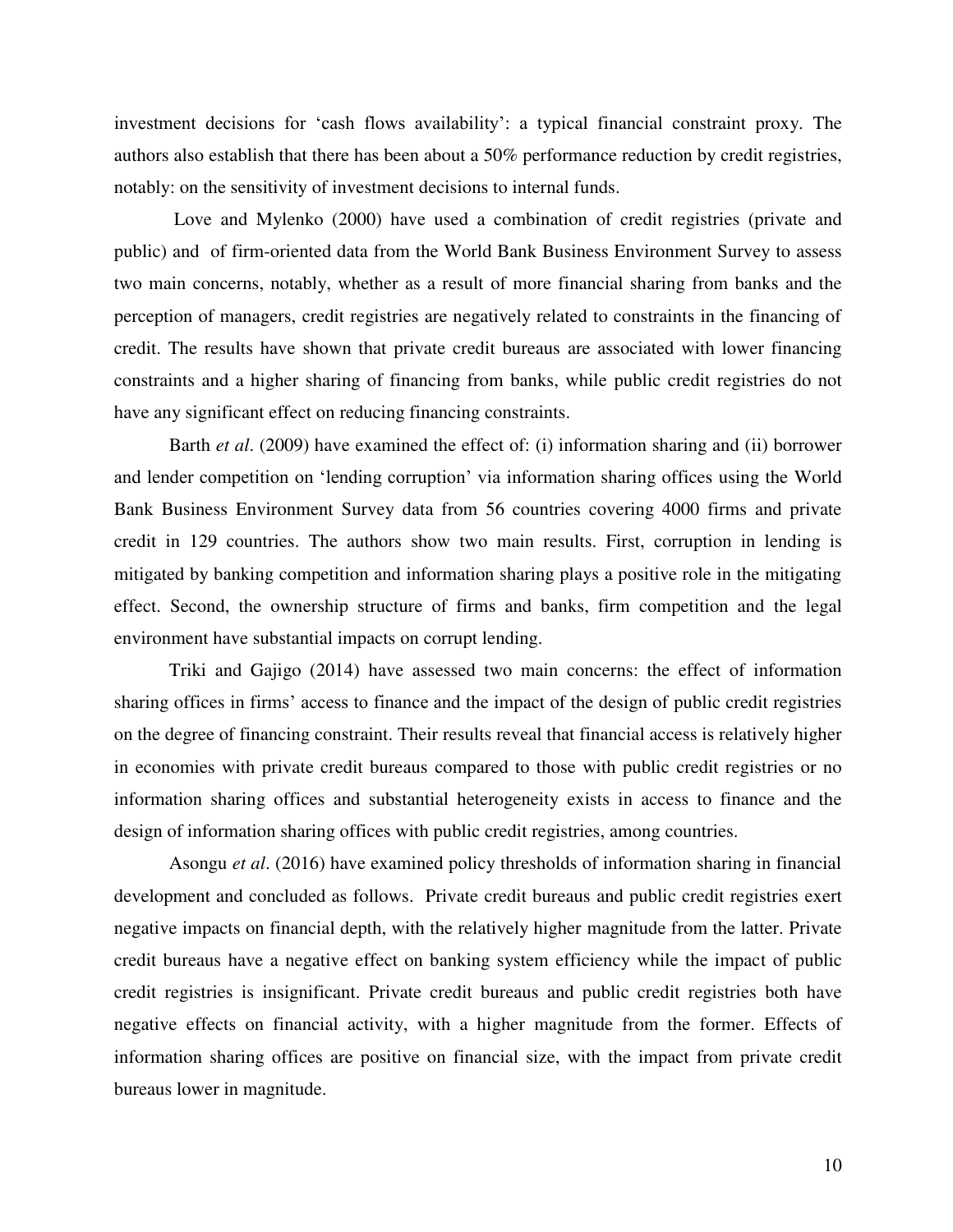As discussed in the introduction, the present line of inquiry complements the engaged literature in three main dimensions, notably, in the need to narrow inquiries to scope with severe issues of financial access; for holistic financial development indicators; and to account for initial conditions in financial development. To these ends, the empirical evidence is based on 53 African countries, using all dimensions identified by the financial development and structure database of the World Bank and Quantile Regressions to articulate existing levels of financial development in the investigated nexuses.

### **3. Data and Methodology**

## **3.1 Data**

 Consistent with Asongu *et al*. (2016), we investigate a panel of 53 African countries with data for the period 2004-2011 from the Financial Development and Structure Database and African Development Indicators of the World Bank. The starting- and ending-years are constrained by data availability. In essence, data on information sharing offices (public credit registries and private credit bureaus) from the World Bank are only available from the year 2004. The most updated year in the Financial Development and Structure Database is 2011.

In line with the motivation of the inquiry, financial indicators from the Financial Development and Structure Database are transformed to obtained variables of depth, efficiency, activity and size. The computation which is consistent with Asongu (2013) is also motivated by the need to avail room for more policy implications. The criteria for selecting the financial development indicators are motivated by the need to incorporate all the four dimensions identified by the Financial Development and Structure Database, namely: depth, efficiency, activity and size.

 First, financial depth encompasses: (i) financial system deposits or liquid liabilities and (ii) monetary depth denoting the monetary base plus time, savings and demand deposits as percentage of GDP. It is important to distinguish these measures because a great chunk of the monetary base in African countries circulates outside the formal financial sector. Second, financial intermediation efficiency in the context of this study refers to the ability of financial institutions to fulfil their fundamental mission of converting mobilised resources into credit for economic operators. Two indicators are used, namely: (i) financial-system-efficiency ('financial system credit on financial system deposits') and (ii) banking-system-efficiency (with bank credit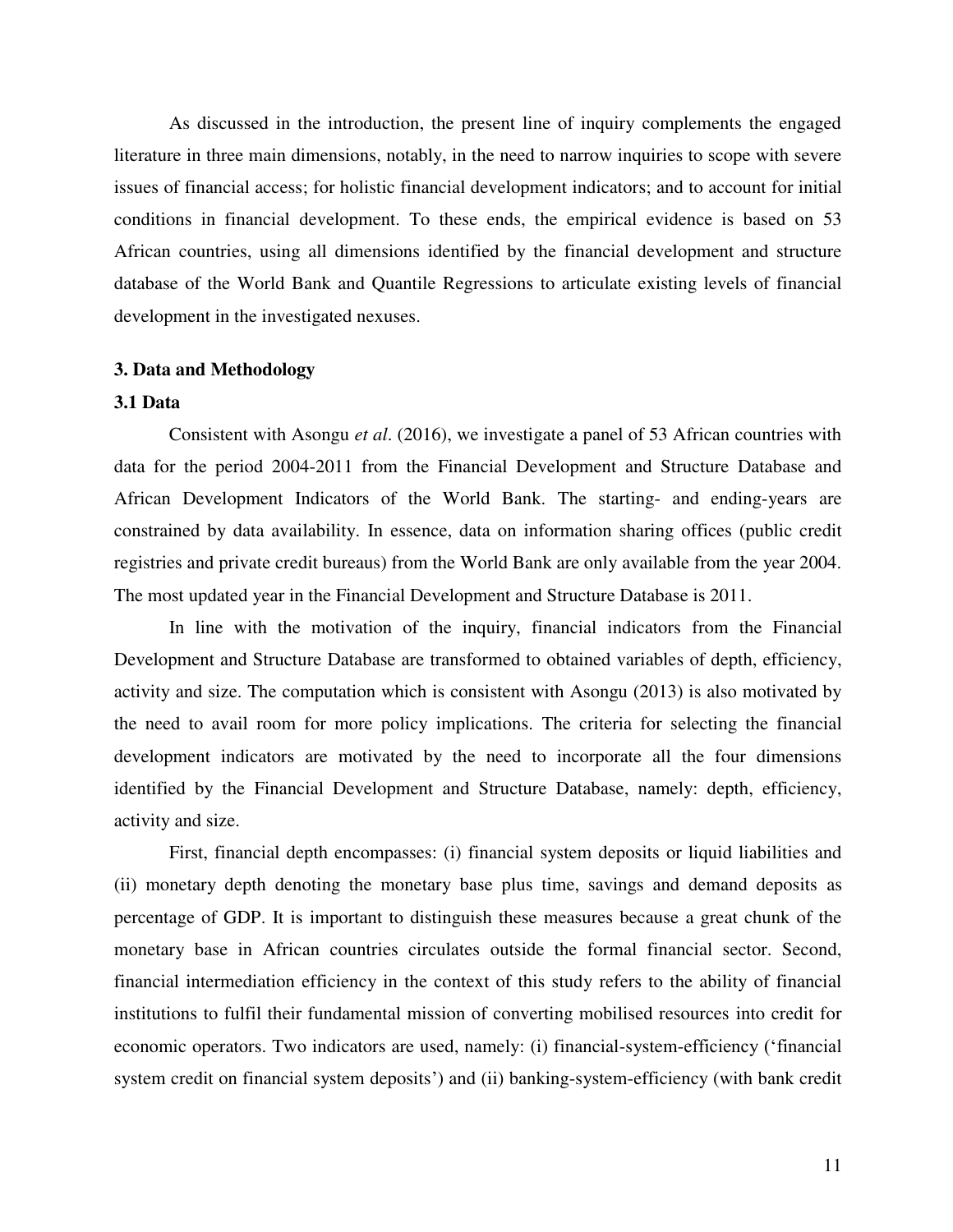on bank deposits). Third, financial intermediary activity represents the ability of banks to grant credit to economic operators. Two measurements are used to this end, namely: (i) financial system activity (with 'private credit by domestic banks and other financial institutions') and (ii) banking system activity (with 'private domestic credit by deposit banks'). Fourth, financial size is measured as the ratio of 'deposit bank assets' to 'total assets' ('deposit bank assets on central bank assets plus deposit bank assets').

 Whereas ICT is measured with mobile phone penetration and internet penetration (see Tchamyou, 2016), ICT-driven 'information sharing offices', which are the independent variables of interest are derived by instrumenting information sharing offices with ICT proxies, namely: mobile phone penetration and internet penetration. The instrumentation procedure which is consistent with recent literature on globalisation-driven debts (Asongu et al., 2015) and globalisation-driven peace and stability (Amavilah et al., 2017), is discussed in Section 3.2.1

 In accordance with Asongu *et al*. (2016), control variables include: foreign aid, trade, GDP growth, public investment and inflation. The covariates have also been amply documented in financial development studies (Huang, 2005; Osabuohein *et al*., 2013; Asongu, 2014b; Owosu & Odhiambo, 2014; Nyasha & Odhiambo, 2015a, 2015b; Asongu & Nwachukwu, 2017). First, like with remittances (Aggarwal *et al*., 2011; Efobi *et al*., 2014), development assistance that is utilised effectively in recipient countries and survives the capture of consultancy services in donor countries, has a high likelihood of improving financial development in the recipient countries.

 Second, a substantial body of the literature has concluded on a positive growth-finance nexus (Greenwood & Jovanovic, 199; Saint-Paul, 1992; Levine, 1997; Jaffee & Levonian , 2001; Asongu, 2002, 2015). Third, a strand of the literature is supportive of the view that opennessfriendly policies (especially in trade) are likely to engender a positive outcome in financial development (Do & Levchenko, 2004; Huang & Temple, 2005). Fourth, the relationship between financial development and investment is expected to be positive (see Huang, 2011). Fifth, some principal domestic macroeconomic policies like the maintenance of higher investment and low/stable inflation are conducive for financial development (Huybens & Smith, 1999; Boyd *et al*., 2001; Huang, 2011).

 Note should be taken of the fact that, expected signs of discussed covariates cannot be established with certainty because the underpinning financial variables are conflicting by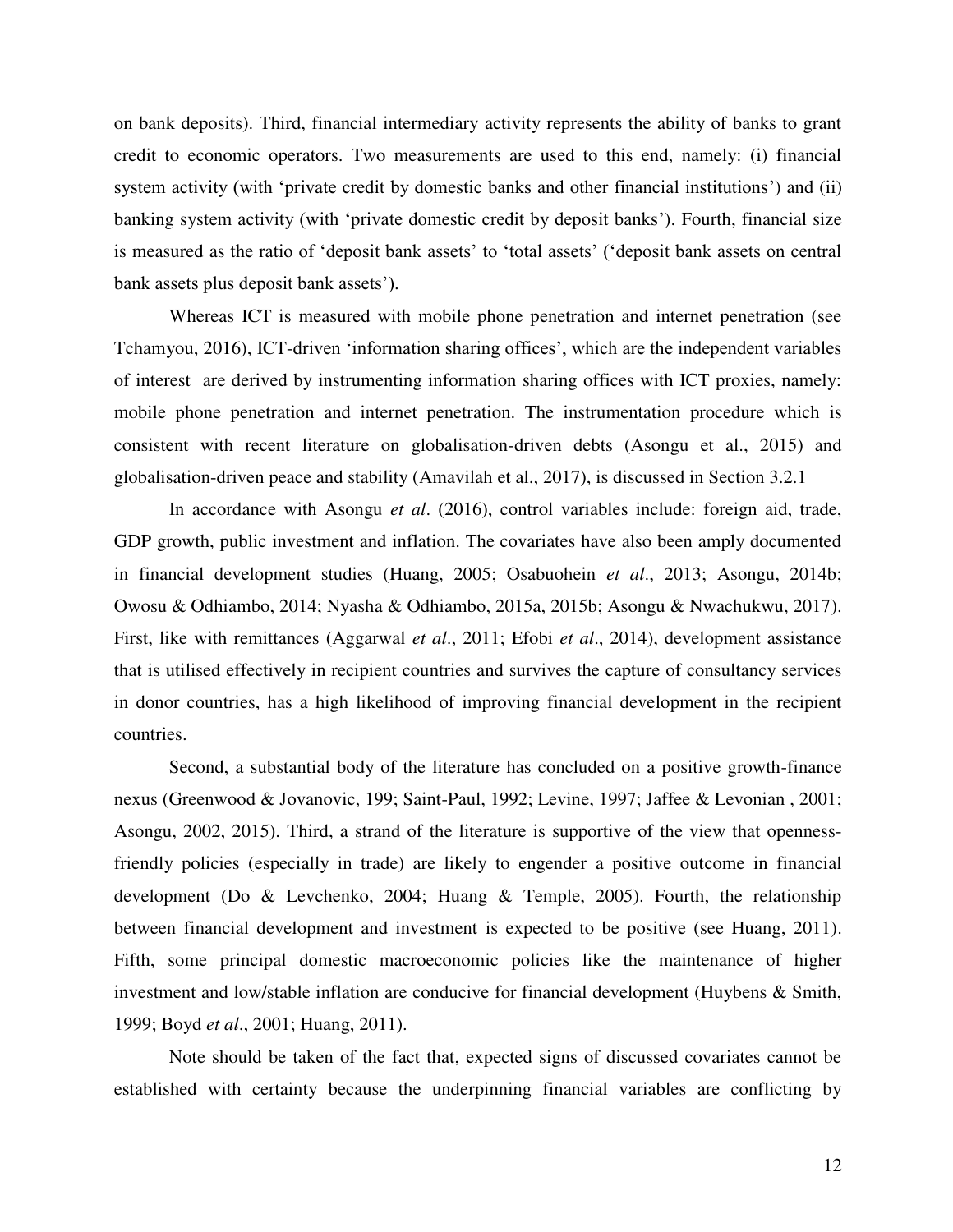definition and measurement. For instance, the second variable or financial intermediation efficiency is defined and appreciated as the ratio of the third (financial activity) and first (financial depth), notably, credit/deposit ratio.

Sources and definitions of variables are provided in Appendix 1, the summary statistics in Appendix 2, whereas the correlation matrix is presented in Appendix 3. Two points are note worthy from the summary statistics: the means of variables are comparable and the substantial degree of variation is an indication that reasonable estimated linkages would emerge. The objective of the correlation matrix is to mitigate potential concerns of multicollinearity that could considerably bias estimated coefficients. We notice that the issues of high degree of substitution are apparent exclusively between financial development variables. Fortunately, the concern about multicollinearity is not of nature to bias estimated coefficients for two main reasons. On the one hand, the financial development variables are used exclusively as dependent variables. On the other hand, the financial variables are employed in distinct specifications.

 In what follows, we assess how information sharing offices mitigate information asymmetry between lenders and borrowers in order to enhance financial development when existing levels of financial development matter in the assessment.

## **3.2 Methodology**

## *3.2.1 Derivation of ICT-driven 'information sharing' factor loadings.*

Consistent with recent literature (Asongu et al., 2015; Amavilah et al., 2017), factor loadings are derived in Eq. (1) by instrumentation information sharing offices with ICT. The instrumentation procedure is as follows in Eq. (1) below.

$$
PCR_{i,t} = \alpha + \delta_j \left( Mobile_{i,t} \right) + \varepsilon_{i,t} \quad , \tag{1}
$$

where  $PCR_{i,t}$ , denotes public credit registries (PCR) in country *i* at period *t*,  $\alpha$  is a constant, *Mobile<sub>i,t</sub>*, represents mobile phone penetration in country *i* at period *t*, and  $\varepsilon$ <sub>*i,t*</sub> the error term.

 The process of instrumentation in Eq. (1) entails regressing the public credit registries on mobile phone penetration and later saving the corresponding fitted values that are subsequently employed as the principal independent variables in the Quantile estimations. It is important to note that the instrumentation processes is Heteroscedasticity and Autocorrelation Consistent (HAC) in standard errors. The derived factor loading is named 'mobile phone'-driven public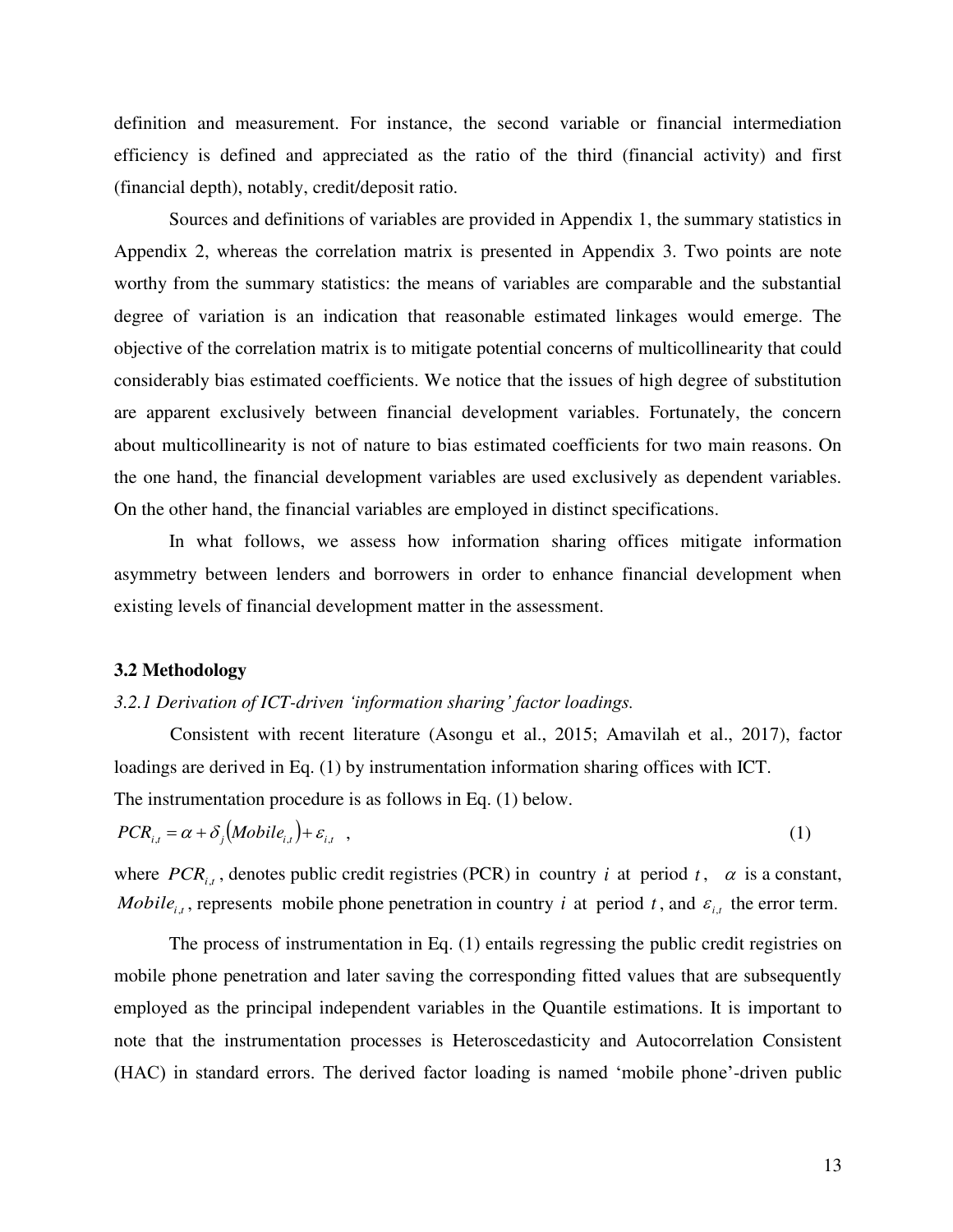credit registries<sup>3</sup>. The instrumentation processes is replicated for the remaining three pairs of ICT and information sharing offices, such that we also have: 'mobile phone'-driven private credit bureaus; internet-driven public credit registries and internet-driven private credit bureaus.

 As shown in Table 1, in addition to deriving ICT-driven information sharing proxies in Panel A, we also test for the strength of the factor loadings in Panel B. With the exception of internet-driven private credit bureaus that are not significant, the other ICT-driven information sharing proxies are overwhelmingly significant. Fortunately, this does not pose a serious concern to the inquiry because not all the factor loadings are employed in the regressions of interest because of issues of perfect multicollineairity. As apparent in Appendix 3, there is a perfect multicollinearity between ICT-driven public credit registries and ICT-driven private credit bureaus. Hence, in the empirical analysis, only the former are employed as the independent variable of interest.

### *3.2.2 Empirical specification*

l

We have motivated this inquiry with the need to account for initial levels of financial development. For this purpose, we are consistent with conditional development literature (Billger & Goel, 2009; Okada & Samreth, 2012) in examining the effect of information sharing offices on financial development throughout the distributions of financial development dynamics (Keonker & Hallock, 2001). Within this framework, conditional financial development means the effects of ICT-driven information sharing on financial development are conditioned on the level of financial development.

Previous studies on information sharing have assessed the nexus between information sharing offices and financial development by reporting parameter estimates at the conditional mean of financial access indicators (Triki & Gajigo, 2014; Asongu *et al*., 2016). While mean effects are important, we extend the underlying stream of information sharing offices literature by employing a Quantile Regression technique which distinguishes initial levels of financial development. Moreover, whereas 'Ordinary Least Squares'-related regressions are founded on the hypothesis that error terms and financial development variables are normally distributed, the Quantile Regression strategy is not based on such an assumption of normally distributed error terms.

<sup>&</sup>lt;sup>3</sup> 'Mobile phone'-driven and mobile-driven are used interchangeably throughout the study.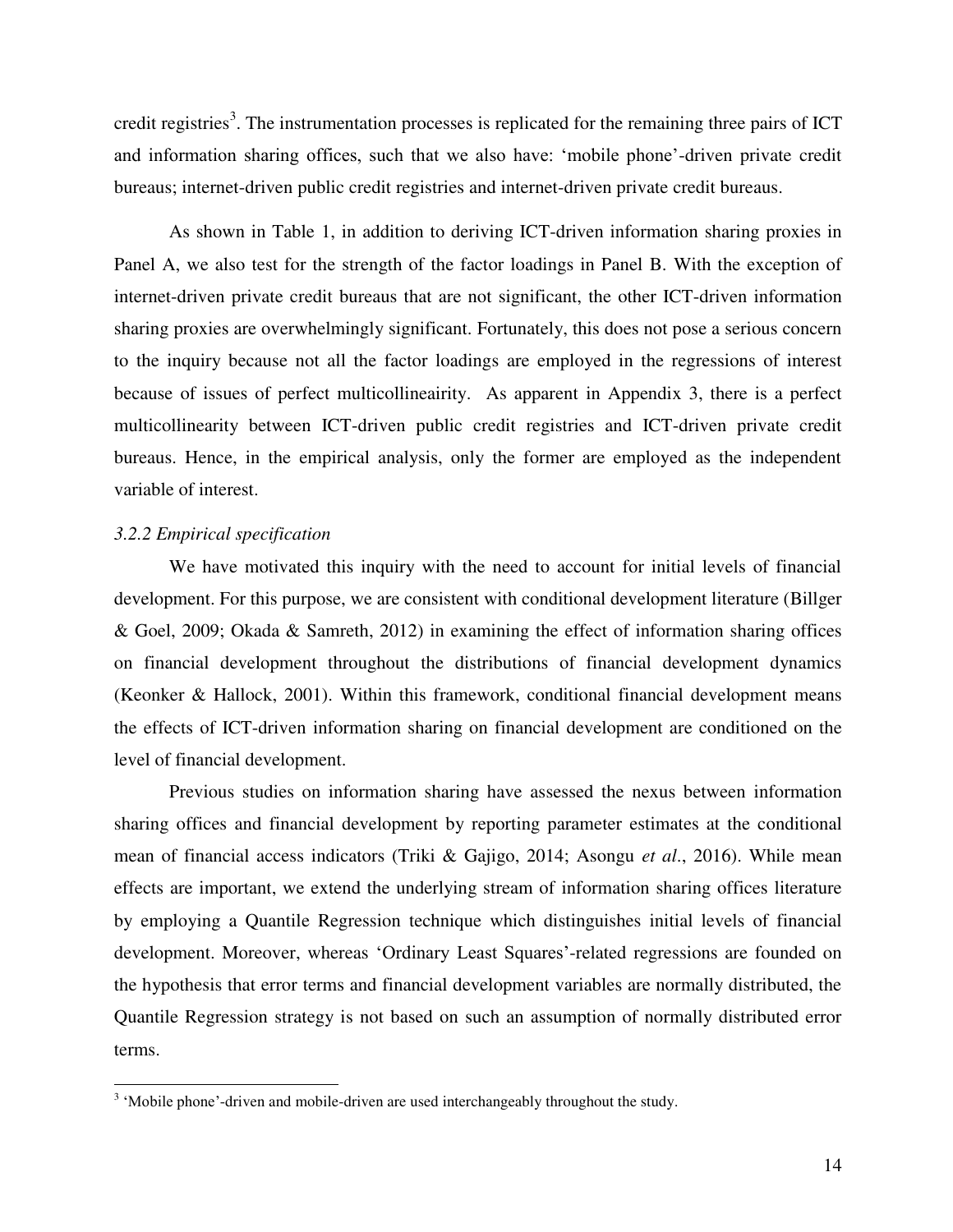The Quantile Regression technique estimates parameters at mutliple points of the conditional distribution of financial development. Hence, the strategy aligns with our motivation to distingush countries of low- medium- and high-initial financial development using contemporary and non-contemporary Quantile Regressions. In essence, the policy relevance of the Quantile Regression approach builds on the motivation that blanket policies on the role of information sharing in financial development may not be effective unless they are contingent on initial levels of financial development and tailored differently across countries with low, intermediate and high levels of financial development.

The  $\theta^{\text{th}}$  quantile estimator of a financial development dynamic is obtained by solving for the optimization problem in Eq. (2), which is disclosed without subscripts for ease of presentation and simplicity.

$$
\min_{\beta \in R^k} \left[ \sum_{i \in \{i: y_i \geq x \mid \beta\}} \theta \left| y_i - x_i \beta \right| + \sum_{i \in \{i: y_i < x \mid \beta\}} (1 - \theta) \left| y_i - x_i \beta \right| \right],\tag{2}
$$

where  $\theta \in (0,1)$ . As opposed to Ordinary Least Squares which is fundamentally based on minimizing the sum of squared residuals, with Quantile Regression, the weighted sum of absolute deviations are minimised. For instance, the 25<sup>th</sup> or 75<sup>th</sup> quantiles (with  $\theta$ =0.25 or 0.75 respectively) are assessed by approximately weighing the residuals. The conditional quintile of financial development or  $y_i$  given  $x_i$  is:

$$
Q_{y}(\theta / x_{i}) = x_{i'}\beta_{\theta} \tag{3}
$$

where unique slope parameters are modelled for each  $\theta^{\text{th}}$  specific quintile. This formulation is analogous to  $E(y/x) = x_i/\beta$  in the Ordinary Least Squares slope where parameters are examined only at the mean of the conditional distribution of financial development. For the model in Eq. (3) the dependent variable  $y_i$  is a financial development indicator while  $x_i$  contains a constant term, *ICT-driven information sharing*, *foreign aid*, *trade*, *GDP growth*, *public investment,* and *inflation.*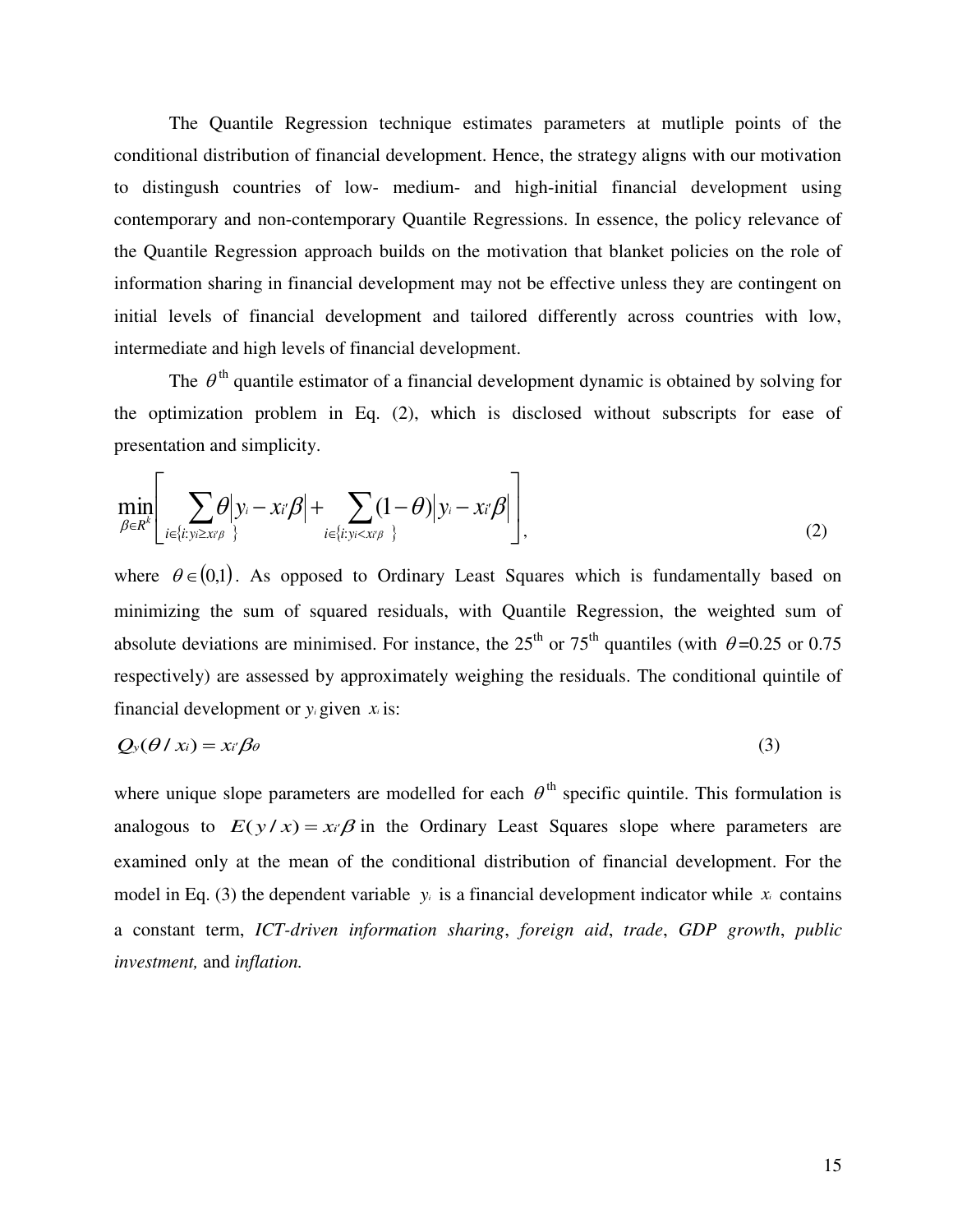## **4. Empirical Analysis**

Table 2, Table 3, Table 4 and Table 5 which are related to mobile-driven information sharing respectively present findings corresponding to financial dynamics of depth, efficiency, activity and size. While the left-hand-side of the tables corresponds to contemporary estimations, the right-hand-side entails non-contemporary regressions. The interest of lagging the independent variables in the right-hand-side by one year is to have some bite on endogeneity (see Mlachila *et al*., 2014, p. 21). Consistent differences in information sharing offices estimated coefficients between Ordinary Least Squares and quantiles (in terms of sign, significance and magnitude of significance) justify the relevance of adopted empirical strategy. The findings are discussed paying particular emphasis on the effects of independent variables of interest throughout the distributions of the dependent variables. 'Throughout the distributions' implies that consideration is given to countries with low, intermediate and high initial levels of financial development.

Given that the effects of ICT-driven information sharing are examined throughout the conditional distributions of underlying financial development dynamics, corresponding tendencies may take several patterns, namely: U-shaped, inverted U-shaped, S-shaped and positive or negative threshold shapes. Thresholds within the context of this study are in accordance with Asongu (2014b). Positive thresholds are established when corresponding estimates from ICT-driven information sharing consistently display decreasing negative magnitudes and/or increasing positive magnitudes throughout the conditional distributions of a given financial development dynamic. Conversely, negative thresholds are denoted by consistent increasing negative or decreasing positive magnitudes from estimated ICT-driven information sharing coefficients. Hence, evidence of a threshold tendency confirms the intuition of modelling based on initial financial development conditions, with the view that financial development benefits from information sharing may consistently increase or decrease concurrently with increasing initial levels of financial development.

From Table 2, the following findings can be established. First, mobile-driven information sharing has positive effects with positive thresholds in both Panel A on money supply and Panel B on liquid liabilities. The positive threshold effect is consistent across contemporary and noncontemporary specifications. Second, the evidence of a positive threshold established in Table 2 is also apparent in Table 4 on financial activity across panels (banking system activity and financial system activity) and specifications (contemporary and non-contemporary). Third, in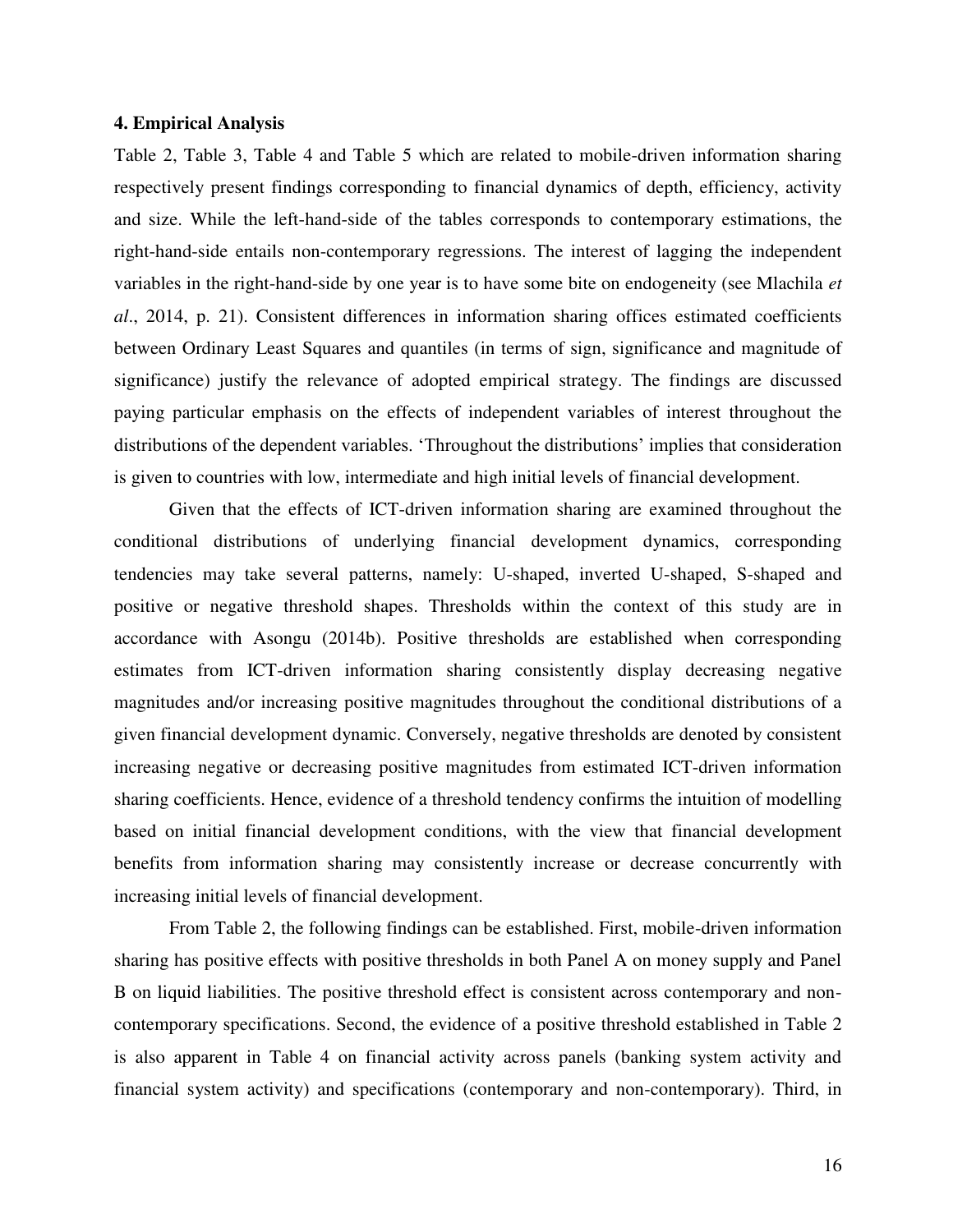Table 3, positive effects from mobile-driven information sharing are apparent exclusively in the  $50<sup>th</sup>$  and  $75<sup>th</sup>$  quintiles for banking system efficiency and top quintiles for financial system efficiency. Fourth, in Table 5, the mobile-driven information sharing is positive with a negative threshold (or decreasing positive magnitude) from the  $25<sup>th</sup>$  to the  $75<sup>th</sup>$  quintiles in contemporary regressions and from the  $10<sup>th</sup>$  to the  $75<sup>th</sup>$  quintiles in non-contemporary regressions. Most of the significant control variables have the expected signs.

Table 6, Table 7, Table 8 and Table 9 which are related to internet-driven information sharing respectively present findings corresponding to financial dynamics of depth, efficiency, activity and size. While the left-hand-side of the tables corresponds to contemporary estimations, the right-hand-side entails non-contemporary regressions.

In Table 6, it is apparent that internet-driven information sharing has positive effects with positive thresholds in both Panel A on money supply and Panel B on liquid liabilities. The positive threshold effect is consistent across contemporary and non-contemporary specifications. Second, the evidence of the positive threshold established in Table 6 is also apparent in Table 8 on financial activity across panels (banking system activity and financial system activity) and specifications (contemporary and non-contemporary). Third, in Table 7 on financial efficiency, positive effects from internet-driven information sharing are apparent from the most part between the  $25<sup>th</sup>$  and  $75<sup>th</sup>$  quintiles. Fourth, in Table 9, internet-driven information sharing is positive exclusively in the bottom quintiles of financial size. Most of the significant control variables have the expected signs.

 We now further discuss the findings in three main strands, namely discussion on: the Quiet Life Hypothesis; comparative assessment with existing literature; and relevance of findings in the post-2015 development agenda.

 First, the established positive effects of ICT-driven information sharing on financial development (especially from dynamics of efficiency, activity and size) attest to a nonacceptance of the Quiet Life Hypothesis. In our view, non-acceptance is preferable to rejection because, the cost and profit functions of financial institutions have to be assessed for a genuine assessment of the Quiet Life Hypothesis in the African banking industry. Hence, it is reasonable to infer that African financial institutions are taking advantage of ICT-driven information sharing offices to improve financial access across the continent. This inference does not negate the fact that underlying financial institutions are also using ICT-driven information sharing offices to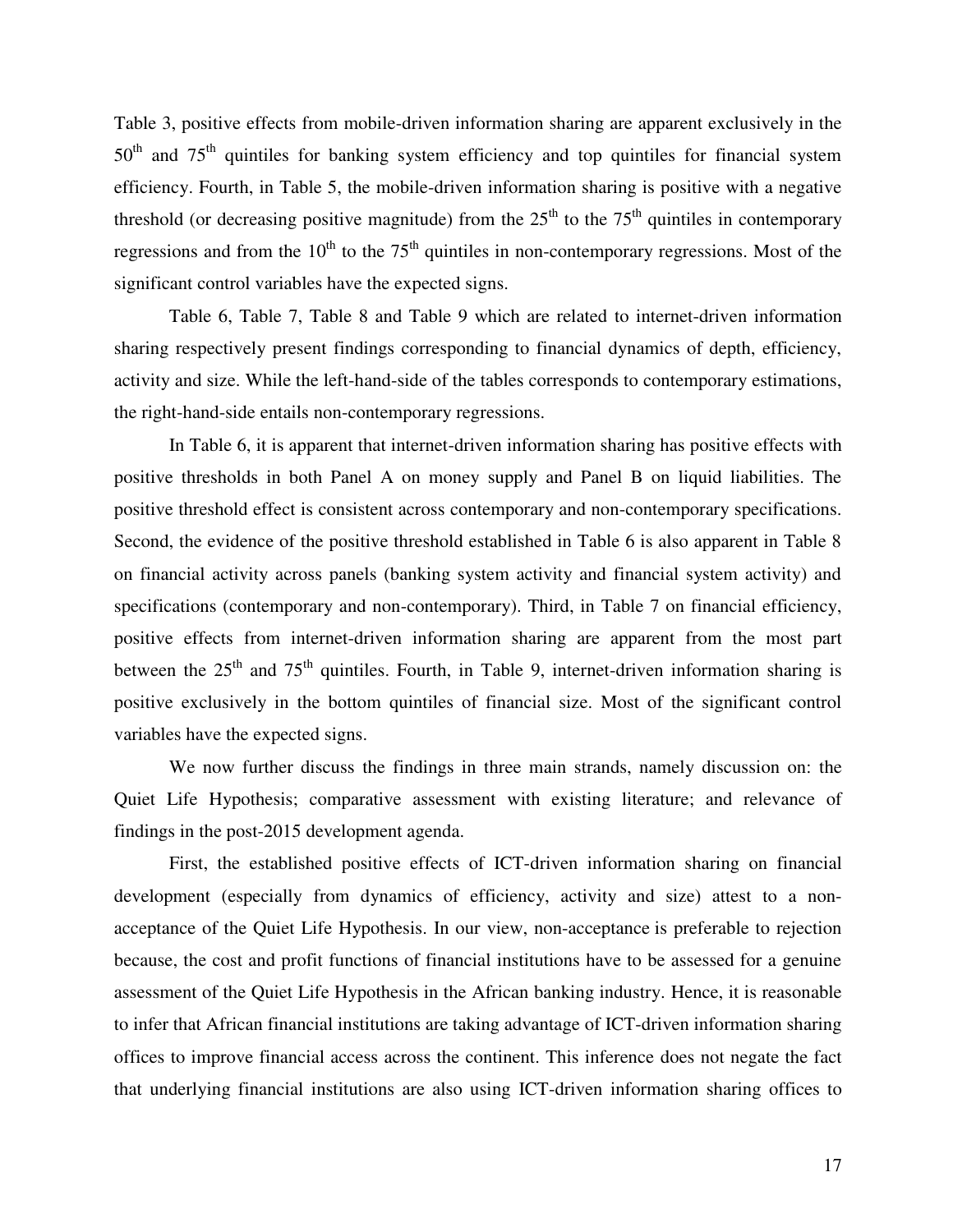increase their profit margins. In essence, financial access and increasing profit margins move hand-in-glove. In line with the fundamental objectives of ICT-driven information sharing offices, we might be tempted to go a step further to inferring that ICT-driven information sharing offices are relevant in stimulating competition and mitigating the abuse of market power by big banks, notably through reducing informational rents, sharing information to stimulate competition and rendering credit markets contestable (Pagano & Jappelli, 1993, p. 2019). The overwhelming positive role of ICT-driven information sharing offices in financial access is also a response to an evolving stream of African business literature which is consistent on the position that lack of financial access is one of the most important challenges to doing business on the continent (Bartels *et al*., 2009; Kolstad & Wiig, 2011; Tuomi, 2011; Darley, 2012; Tchamyou & Asongu, 2017). It follows that encouraging information sharing offices in Africa would improve financial access.

Second, it is important to discuss our findings in the light of the engaged literature: (1) They are consistent with Singh *et al*. (2009) who have concluded that countries in sub-Saharan Africa which promote information sharing by means of information sharing offices are very likely to experience higher levels of private domestic credit as a share of GDP (or financial activity). (2) Our results are also broadly consistent with Galindo and Miller (2001) in the perspective that economies with relatively improved credit registries enjoy less financial restrictions compared to their counterparts with less developed information sharing offices.

 Third, consistent with the post-2015 development agenda, it would be interesting if policy could employ ICT-driven information sharing offices to mitigate information asymmetry not just for 'financial access' but also for 'inclusive financial access'. This recommendation essentially builds on three counts: (i) finance is needed to boost growth (Asongu, 2015); (ii) inclusive finance is essential for quality of growth, which entails poverty and income-inequality reductions (Asongu & De Moor, 2015) and (iii) an April 2015 World Bank report has revealed that poverty has been decreasing in all continents of the world with the exception of Africa (World Bank, 2015), despite the continent having experienced two decades of growth resurgence (Fosu, 2015). Therefore while according to the World Bank, 45% of countries in sub-Saharan Africa are off-track from achieving the Millennium Development Goal of reducing extreme poverty, tailoring ICT-driven information sharing offices for 'inclusive financial access' would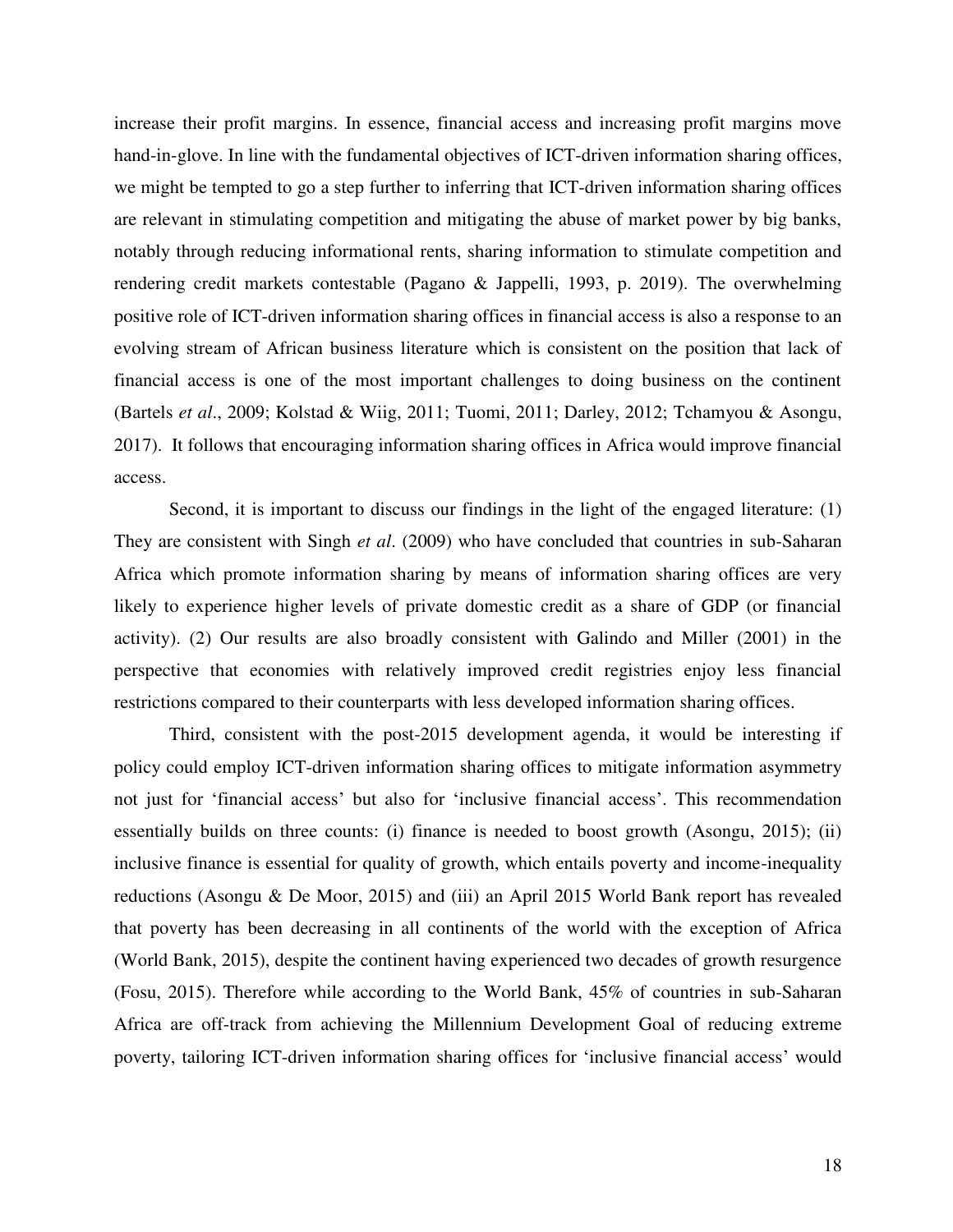go a long way to helping lagging countries catch-up during the post-2015 sustainable development agenda.

#### **5. Conclusion, policy implications, caveats and future research directions**

The objective of this study has been to investigate how information sharing offices use ICT to improve financial development. To achieve this, we have examined conditional financial development from ICT-driven information sharing in African countries using contemporary and non-contemporary quantile regressions. ICT is measured with mobile phone penetration and internet penetration whereas information sharing offices are public credit registries and private credit bureaus. In summary, the following findings have been established. First, there are positive effects with positive thresholds from ICT-driven information sharing on financial depth (money supply and liquid liabilities) and financial activity (at banking and financial system levels). Second, for financial intermediation efficiency, the positive effects from mobile-driven information sharing are apparent exclusively in certain levels of financial efficiency. Third, with regard to financial size, mobile-driven information sharing is positive with a negative threshold, whereas, internet-driven information sharing is positive exclusively among countries in the bottom half of financial size. Positive thresholds are defined as decreasing negative or increasing positive magnitudes from ICT-driven information sharing estimates and vice-versa for negative thresholds. From a practical standpoint, the fact that some findings are contingent on specific financial development quintiles implies that the financial development benefits from the association between information sharing offices and ICT cannot be achieved until specific levels of financial development are reached.

 Four main inferences are note worthy from the results. First, African financial institutions are taking advantage of ICT-driven information sharing to improve financial access across the continent. Second, initial conditions in financial development are essential to achieve incremental benefits from ICT-driven information sharing. Third, increasing ICT-driven information sharing across the continent could address one of the most important challenges to doing business in Africa: the lack of financial access. Fourth, sampled countries could tailor ICT-driven information sharing offices to mitigate information asymmetry not exclusively for 'financial access' but also for 'inclusive financial access' in accordance with the challenges of the post-2015 African development agenda.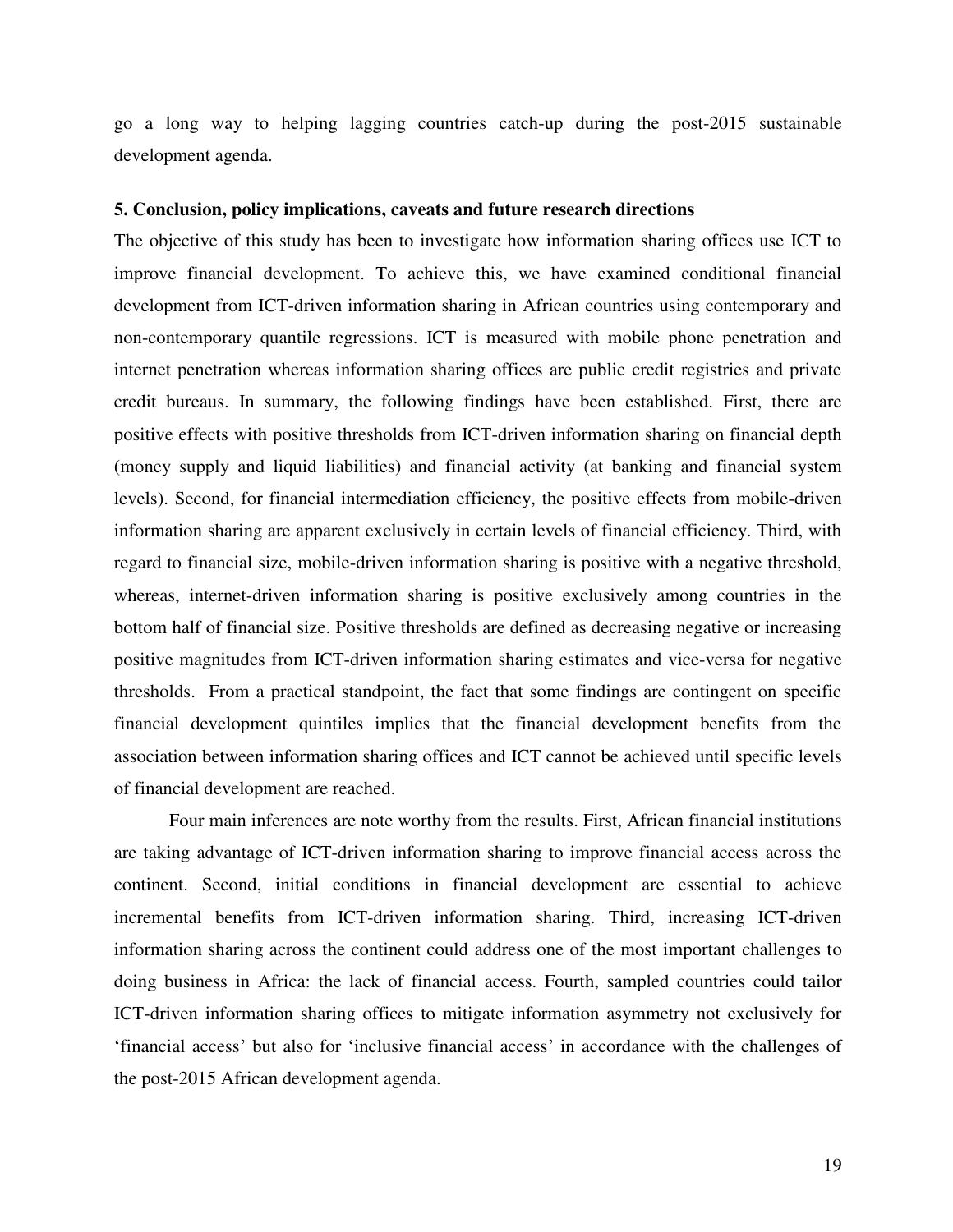The main policy implication from the study is that information sharing increases financial system depth (deposits), financial system activity (credit) as well as financial allocation efficiency or the ability of financial intermediaries to transform underlying mobilised deposits into credit for economic operators. Therefore, ICT-driven information sharing offices can be tailored towards reducing surplus liquidity issues on the continent by enhancing financial allocation efficiency with more proportionate action on countries with low initial levels of financial development. The applicability of this policy recommendation is distinct from the extant literature because the policy measure is not blanket/broad but depends on existing levels of financial development.

Information sharing offices could benefit from increased synchronisation of information by means of updated information and communication technologies and 'knowledge economy' driven human resources in order to tackle voluntary and involuntary holding of surplus liquidity by African financial institutions. First, as concerns voluntary holding of surplus liquidity, underlying 'information and communication technologies'- and 'knowledge economy' orientations would enhance the ability of information sharing offices to: (i) ease constraints of banks in updating their positions in central banks so that they are not required to keep reserves above statutory limits; (ii) overcome transportation issues that oblige bank branches in remote zones to hold excess reserves; and (iii) ease interbank lending, especially for purposes of contingency.

Second, information sharing offices with the underlying instruments could also be tailored towards avoiding involuntary holding of excess liquidity by: (i) dwarfing the inability of financial institutions to lend in scenarios of regulated interest rates; (ii) facilitating investment of banks in bond markets; (iii) increasing lending competition between banks; and (iv) broadening investment opportunities for banks in regional stock markets. Underlying information and communication technologies and knowledge economy instruments include, *inter alia*, reliable high-speed internet access and state of the art information systems in banks and information sharing offices; regular training of information sharing offices' staff; recruitment of more qualified personnel and capitalization on mobile banking for inclusive development benefits.

 In order to enhance financial sector development and facilitate regional/continental catch-up that is essential for policy harmonization, in the implementation of above suggested policies, more priority should be given to countries with low initial levels of development. This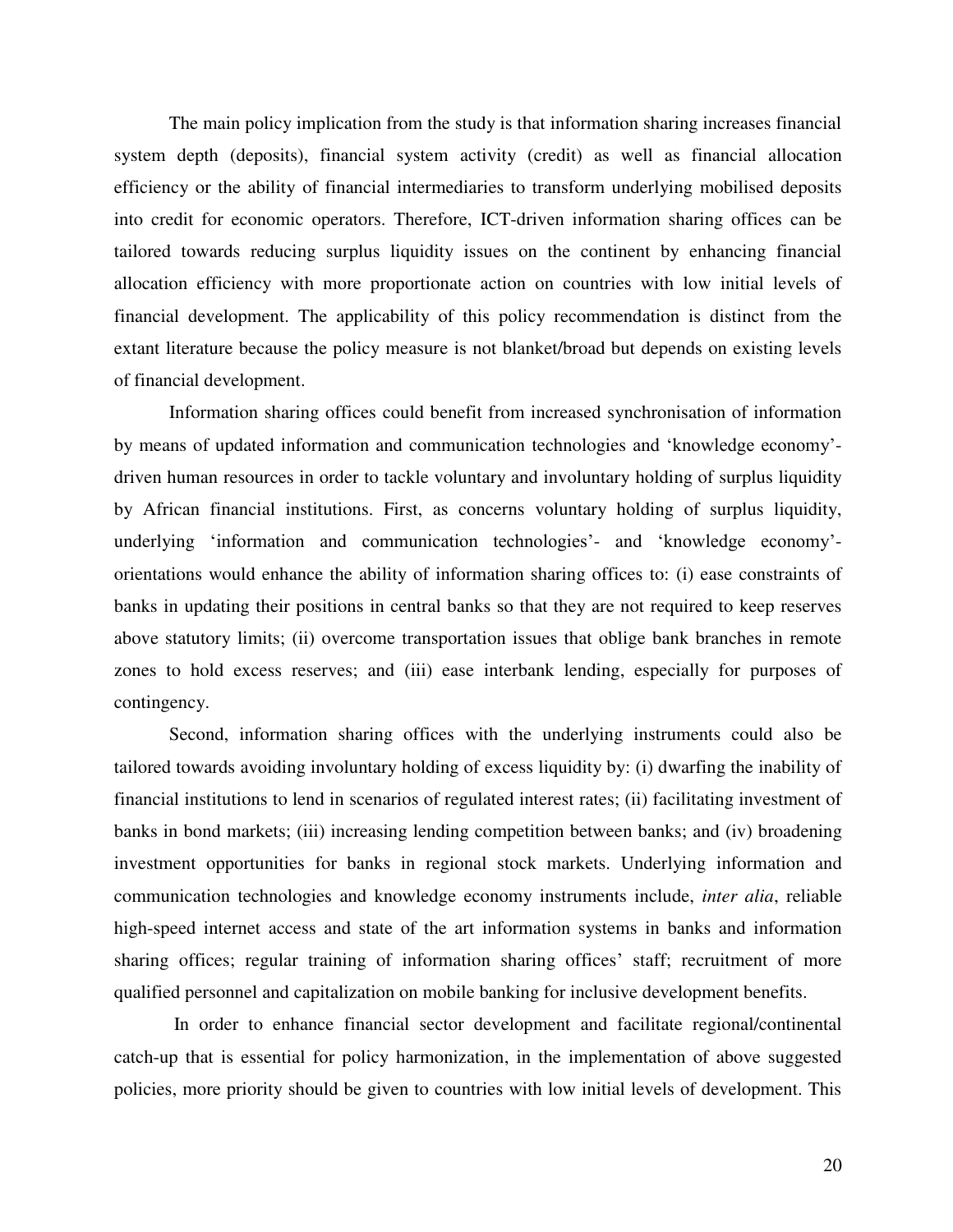is essentially because we have established for the most part that beneficial effects from ICTdriven information sharing offices increase more proportionately with higher levels of financial development.

 As a research limitation, the investigated influence on financial development is not exhaustive because some information technology dimensions have not been considered. Accordingly, other information technology dimensions (e.g., in terms of infrastructure, strategy, policy, governance, and/or management, etc.) can respond to the growing usage of mobile phone and internet information sharing services in order to boost financial development. This caveat can be addressed by future research as more data on the underlying information technology dimensions become available. Other inquires devoted to improving extant literature in the light of the sustainable development agenda could focus, *inter alia*, on assessing mechanisms by which information sharing offices can promote 'inclusive financial' access and examining alternative information technology instruments with which the inclusive effects of information sharing offices can be consolidated.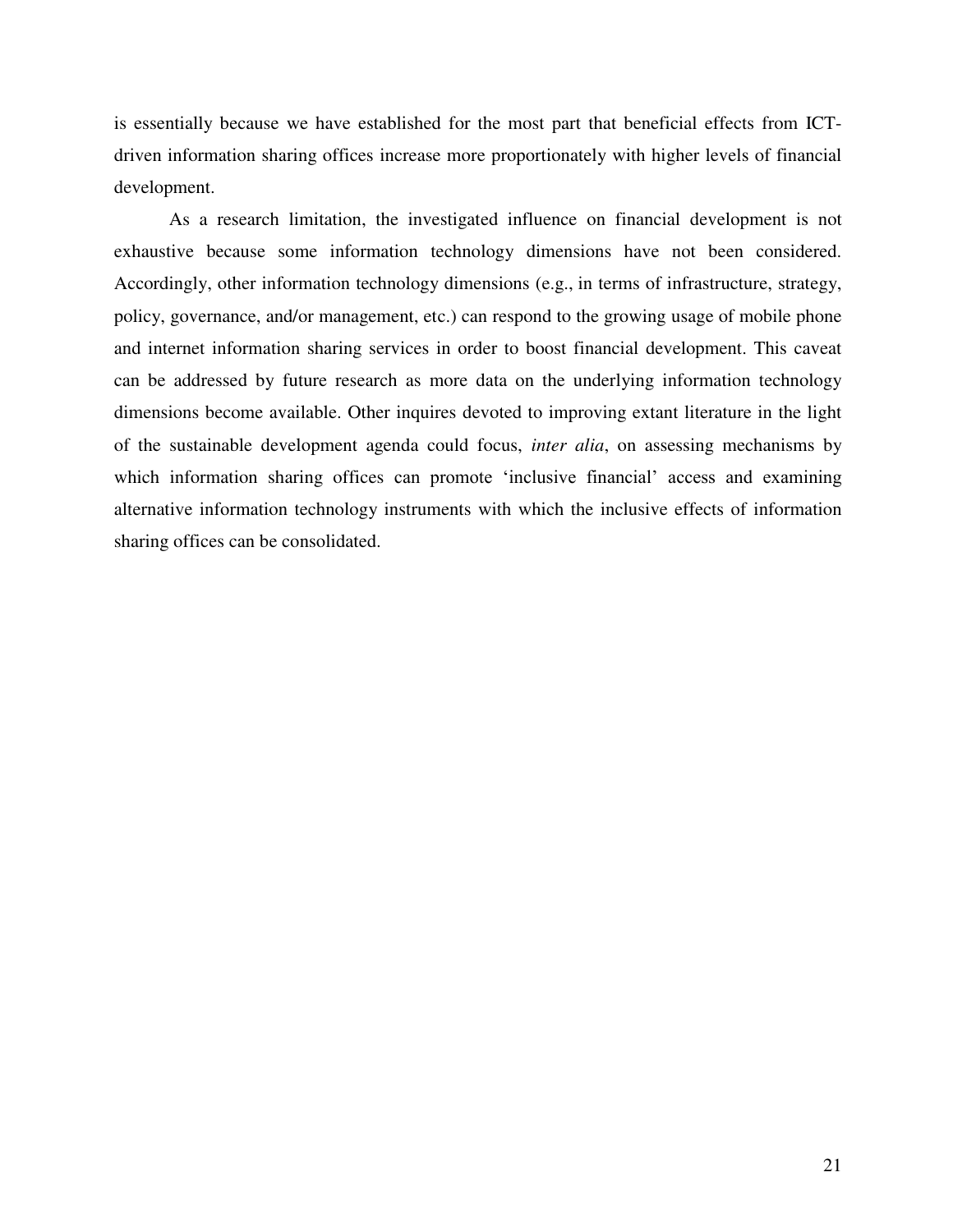### **Table 1: Derivation of factor loadings**

l,

|                         | <b>Dependent Variables: Information Sharing Offices</b> |                                 |                                         |                               |  |  |  |  |  |  |  |
|-------------------------|---------------------------------------------------------|---------------------------------|-----------------------------------------|-------------------------------|--|--|--|--|--|--|--|
|                         |                                                         | <b>Public Credit Registries</b> |                                         | <b>Private Credit Bureaus</b> |  |  |  |  |  |  |  |
|                         |                                                         |                                 | Panel A: ICT-driven Information Sharing |                               |  |  |  |  |  |  |  |
| Constant                | $-0.240$                                                | 0.538                           | $-1.364$                                | $3.186*$                      |  |  |  |  |  |  |  |
|                         | (0.698)                                                 | (0.355)                         | (0.254)                                 | (0.074)                       |  |  |  |  |  |  |  |
| Mobile Phones           | $0.065**$                                               |                                 | $0.151**$                               | ---                           |  |  |  |  |  |  |  |
|                         | (0.029)                                                 |                                 | (0.026)                                 |                               |  |  |  |  |  |  |  |
| Internet                | ---                                                     | $0.237*$                        | ---                                     | 0.162                         |  |  |  |  |  |  |  |
|                         |                                                         | (0.088)                         |                                         | (0.106)                       |  |  |  |  |  |  |  |
| Adjusted $\mathbb{R}^2$ | 0.119                                                   | 0.132                           | 0.116                                   | 0.008                         |  |  |  |  |  |  |  |
| Fisher                  | 52.076***                                               | 57.730***                       | 50.480***                               | $4.171**$                     |  |  |  |  |  |  |  |
| <b>Observations</b>     | 377                                                     | 374                             | 376                                     | 373                           |  |  |  |  |  |  |  |
| Countries               | 51                                                      | 51                              | 51                                      | 51                            |  |  |  |  |  |  |  |

**Panel B: Testing the Strength of ICT-driven Information Sharing Factor Loadings**

|                         |           | <b>Public Credit Registries (PCR)</b> | <b>Private Credit Bureaus (PCB)</b> |           |  |  |
|-------------------------|-----------|---------------------------------------|-------------------------------------|-----------|--|--|
| Constant                | 0.000     | 0.000                                 | 0.000                               | 0.000     |  |  |
|                         | (1.000)   | (1.000)                               | (1.000)                             | (1.000)   |  |  |
| Mobile.PCR              | $1.000**$ | ---                                   | ---                                 | ---       |  |  |
|                         | (0.029)   |                                       |                                     |           |  |  |
| Internet.PCR            | ---       | $1.000*$                              | ---                                 | ---       |  |  |
|                         |           | (0.088)                               |                                     |           |  |  |
| Mobile.PCB              | ---       |                                       | $1.000**$                           |           |  |  |
|                         |           |                                       | (0.026)                             |           |  |  |
| Internet.PCB            |           |                                       | ---                                 | 1.000     |  |  |
|                         |           |                                       |                                     | (0.106)   |  |  |
| Adjusted $\mathbb{R}^2$ | 0.119     | 0.132                                 | 0.116                               | 0.008     |  |  |
| Fisher                  | 52.076*** | 57.730***                             | 50.480***                           | $4.171**$ |  |  |
| <b>Observations</b>     | 377       | 374                                   | 376                                 | 373       |  |  |
| Countries               | 51        | 51                                    | 51                                  | 51        |  |  |

\*,\*\*,\*\*\*: significance levels of 10%, 5% and 1% respectively. PCR: Public Credit Registries.PCB: Private Credit Bureaus. Mobile.PCR: 'Mobile phone'-driven Public Credit Registries. Internet.PCR: Internet-driven Public Credit Registries. Mobile.PCB: 'Mobile phone'-driven Private Credit Bureaus. InternetPCB: Internet-driven Private Credit Bureaus. Values in bold denote significant estimated coefficients and the Fisher statistics.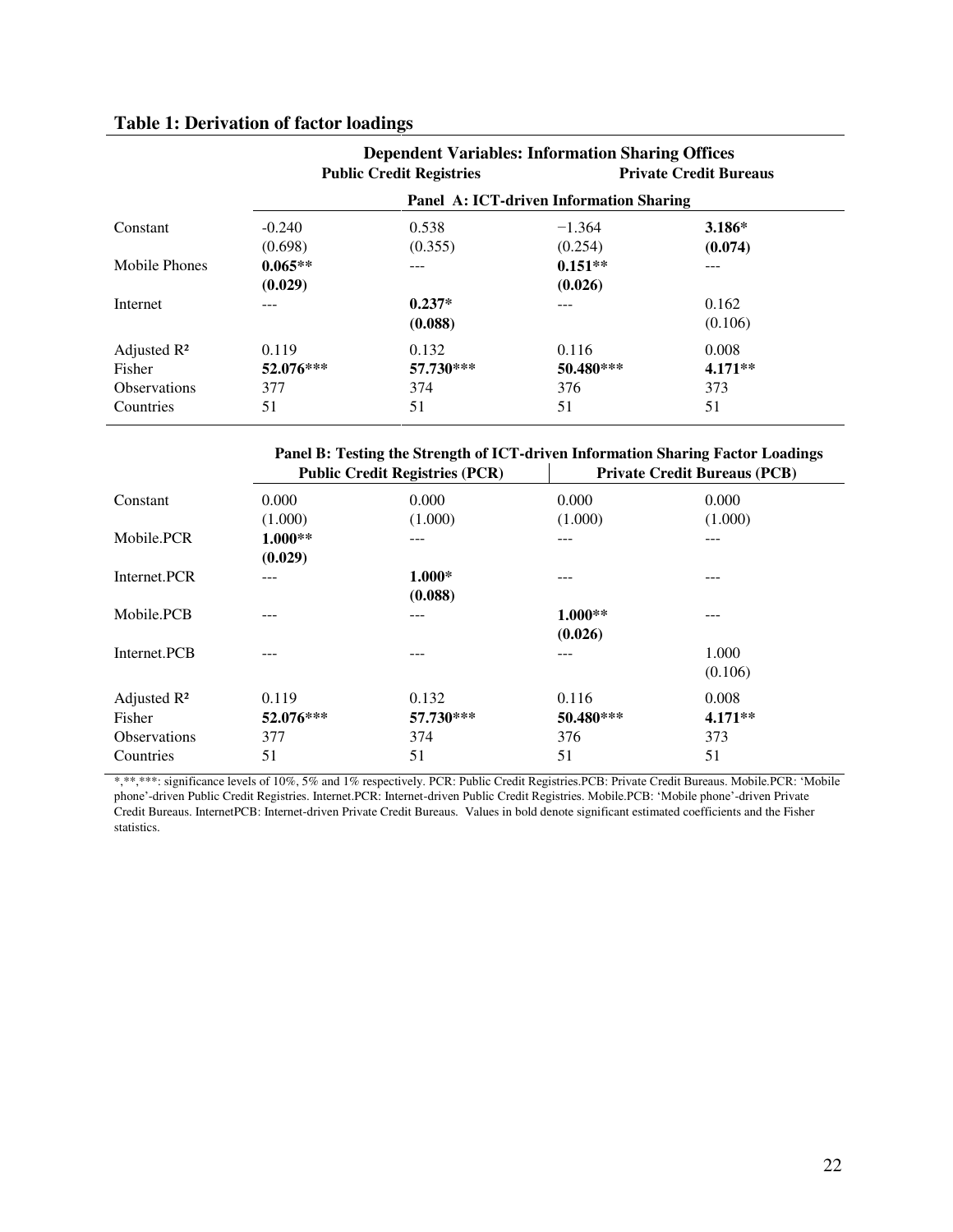## **Table 2: 'Mobile phones'-driven Information Sharing and Financial Depth**

#### **Financial Depth Panel A: Overall Economic Depth (Money Supply)**

|                                                 |                     |            |            | Contemporary |            |            | <b>Non-Contemporary</b> |            |            |            |            |            |
|-------------------------------------------------|---------------------|------------|------------|--------------|------------|------------|-------------------------|------------|------------|------------|------------|------------|
|                                                 | <b>OLS</b>          | Q.10       | Q.25       | Q.50         | Q.75       | O.90       | <b>OLS</b>              | Q.10       | Q.25       | Q.50       | Q.75       | Q.90       |
| Constant                                        | 24.361***           | 15.698***  | 15.682***  | 14.023***    | 19.277***  | 4.250      | 25.001***               | 14.689***  | 15.933***  | 17.620***  | 20.346***  | 10.194     |
|                                                 | (0.000)             | (0.000)    | (0.000)    | (0.000)      | (0.000)    | (0.753)    | (0.000)                 | (0.000)    | (0.000)    | (0.000)    | (0.000)    | (0.630)    |
| Mobile.PCR                                      | 4.580***            | $2.304***$ | $3.190***$ | $3.535***$   | $5.649***$ | 8.995***   | 5.087***                | $2.418***$ | $3.911***$ | $4.565***$ | $6.060***$ | $9.921***$ |
|                                                 | (0.000)             | (0.000)    | (0.000)    | (0.002)      | (0.000)    | (0.000)    | (0.000)                 | (0.000)    | (0.000)    | (0.000)    | (0.000)    | (0.001)    |
| GDP growth                                      | $-0.149$            | $-0.166$   | $-0.327**$ | $-0.487***$  | $0.350*$   | $2.292***$ | $-0.083$                | $-0.114$   | $-0.229$   | $-0.485**$ | $-0.192$   | $1.836**$  |
|                                                 | (0.548)             | (0.407)    | (0.038)    | (0.002)      | (0.096)    | (0.000)    | (0.762)                 | (0.686)    | (0.170)    | (0.036)    | (0.369)    | (0.020)    |
| Inflation                                       | $-0.022$            | $0.024*$   | 0.012      | $-0.002$     | 0.010      | 0.024      | $-0.048$                | 0.029      | 0.015      | $-0.014$   | $-0.027$   | 0.007      |
|                                                 | (0.207)             | (0.084)    | (0.333)    | (0.898)      | (0.672)    | (0.660)    | (0.157)                 | (0.150)    | (0.313)    | (0.510)    | (0.197)    | (0.934)    |
| Public Invt.                                    | 0.036               | $-0.139$   | 0.217      | $0.870***$   | 0.150      | $-0.268$   | $-0.032$                | $-0.043$   | 0.260      | 0.262      | $0.401*$   | 0.054      |
|                                                 | (0.895)             | (0.558)    | (0.185)    | (0.000)      | (0.471)    | (0.602)    | (0.912)                 | (0.874)    | (0.135)    | (0.246)    | (0.059)    | (0.942)    |
| Foreign Aid                                     | $-0.183$            | 0.116      | 0.148      | $-0.019$     | $-0.104$   | $-0.215$   | $-0.186$                | 0.128      | 0.102      | 0.056      | $-0.136$   | $-0.196$   |
|                                                 | (0.295)             | (0.343)    | (0.120)    | (0.851)      | (0.565)    | (0.730)    | (0.297)                 | (0.391)    | (0.312)    | (0.712)    | (0.461)    | (0.841)    |
| Trade                                           | 0.020               | $-0.046**$ | $-0.027$   | $0.040*$     | $0.062**$  | $0.387***$ | 0.027                   | $-0.034$   | $-0.028$   | 0.041      | $0.076**$  | $0.264*$   |
|                                                 | (0.591)             | (0.048)    | (0.163)    | (0.075)      | (0.042)    | (0.000)    | (0.500)                 | (0.224)    | (0.172)    | (0.209)    | (0.019)    | (0.079)    |
| Pseudo R <sup>2</sup> /R <sup>2</sup><br>Fisher | 0.215<br>$11.57***$ | 0.113      | 0.127      | 0.161        | 0.178      | 0.235      | 0.229<br>$10.49***$     | 0.110      | 0.133      | 0.163      | 0.192      | 0.239      |
| <b>Observations</b>                             | 294                 | 294        | 294        | 294          | 294        | 294        | 258                     | 258        | 258        | 258        | 258        | 258        |

#### **Panel B: Financial System Depth (Liquid Liabilities)**

|                                       | <b>Contemporary</b> |            |             |            |            |            |            | <b>Non-Contemporary</b> |            |            |            |            |  |
|---------------------------------------|---------------------|------------|-------------|------------|------------|------------|------------|-------------------------|------------|------------|------------|------------|--|
|                                       | <b>OLS</b>          | Q.10       | Q.25        | Q.50       | Q.75       | O.90       | <b>OLS</b> | Q.10                    | Q.25       | Q.50       | Q.75       | Q.90       |  |
| Constant                              | 17.239***           | 6.536      | $9.446***$  | 8.393***   | 13.498***  | 3.736      | 17.519***  | 6.308                   | 8.582***   | $9.723***$ | 15.286***  | 3.247      |  |
|                                       | (0.001)             | (0.106)    | (0.000)     | (0.004)    | (0.001)    | (0.748)    | (0.001)    | (0.304)                 | (0.003)    | (0.002)    | (0.000)    | (0.821)    |  |
| Mobile.PCR                            | $4.773***$          | $2.416***$ | $2.824***$  | 4.006***   | $7.271***$ | $8.014***$ | 5.366***   | $2.698***$              | $3.605***$ | $4.718***$ | 7.349***   | 8.684***   |  |
|                                       | (0.000)             | (0.000)    | (0.000)     | (0.000)    | (0.000)    | (0.000)    | (0.000)    | (0.004)                 | (0.000)    | (0.000)    | (0.000)    | (0.000)    |  |
| GDP growth                            | $-0.004$            | $-0.008$   | $-0.185*$   | $-0.394**$ | $0.439**$  | $1.911***$ | 0.032      | $-0.028$                | $-0.140$   | $-0.432**$ | $0.591***$ | 1.785***   |  |
|                                       | (0.984)             | (0.965)    | (0.080)     | (0.017)    | (0.029)    | (0.000)    | (0.902)    | (0.935)                 | (0.488)    | (0.016)    | (0.004)    | (0.000)    |  |
| Inflation                             | 0.002               | $0.043***$ | $0.028***$  | 0.009      | 0.031      | 0.024      | $-0.013$   | $0.048**$               | $0.031**$  | 0.001      | 0.014      | 0.009      |  |
|                                       | (0.866)             | (0.002)    | (0.002)     | (0.653)    | (0.161)    | (0.565)    | (0.554)    | (0.047)                 | (0.027)    | (0.925)    | (0.485)    | (0.862)    |  |
| Public Invt.                          | 0.084               | $-0.089$   | $0.436***$  | $0.583***$ | 0.156      | $-0.308$   | 0.057      | 0.072                   | $0.463**$  | $0.362**$  | 0.252      | $-0.222$   |  |
|                                       | (0.734)             | (0.573)    | (0.000)     | (0.000)    | (0.395)    | (0.425)    | (0.833)    | (0.817)                 | (0.011)    | (0.037)    | (0.197)    | (0.652)    |  |
| Foreign Aid                           | $-0.196$            | 0.074      | $0.163**$   | 0.089      | $-0.100$   | $-0.229$   | $-0.190$   | 0.120                   | 0.146      | 0.114      | $-0.187$   | $-0.188$   |  |
|                                       | (0.237)             | (0.554)    | (0.012)     | (0.398)    | (0.555)    | (0.678)    | (0.264)    | (0.536)                 | (0.148)    | (0.330)    | (0.295)    | (0.767)    |  |
| Trade                                 | 0.016               | $-0.022$   | $-0.040***$ | 0.034      | 0.029      | $0.333***$ | 0.022      | $-0.031$                | $-0.034$   | $0.046*$   | 0.026      | $0.324***$ |  |
|                                       | (0.639)             | (0.377)    | (0.005)     | (0.144)    | (0.334)    | (0.000)    | (0.584)    | (0.372)                 | (0.111)    | (0.073)    | (0.412)    | (0.000)    |  |
| Pseudo R <sup>2</sup> /R <sup>2</sup> | 0.253               | 0.117      | 0.099       | 0.156      | 0.240      | 0.253      | 0.271      | 0.113                   | 0.103      | 0.166      | 0.261      | 0.258      |  |
| Fisher                                | 14.31***            |            |             |            |            |            | $13.87***$ |                         |            |            |            |            |  |
| Observations                          | 294                 | 294        | 294         | 294        | 294        | 294        | 258        | 258                     | 258        | 258        | 258        | 258        |  |

\*,\*\*,\*\*\*: significance levels of 10%, 5% and 1% respectively. OLS: Ordinary Least Squares. R² for OLS and Pseudo R² for quantile regression. Lower quintiles (e.g., Q 0.1) signify nations where financial depth is least. GDP: Gross Domestic Product. Public Invt: Public Investment. Mobile.PCR: 'Mobile phone'-driven Public Credit Registries. Values in bold denote significant estimated coefficients and the Fisher statistics.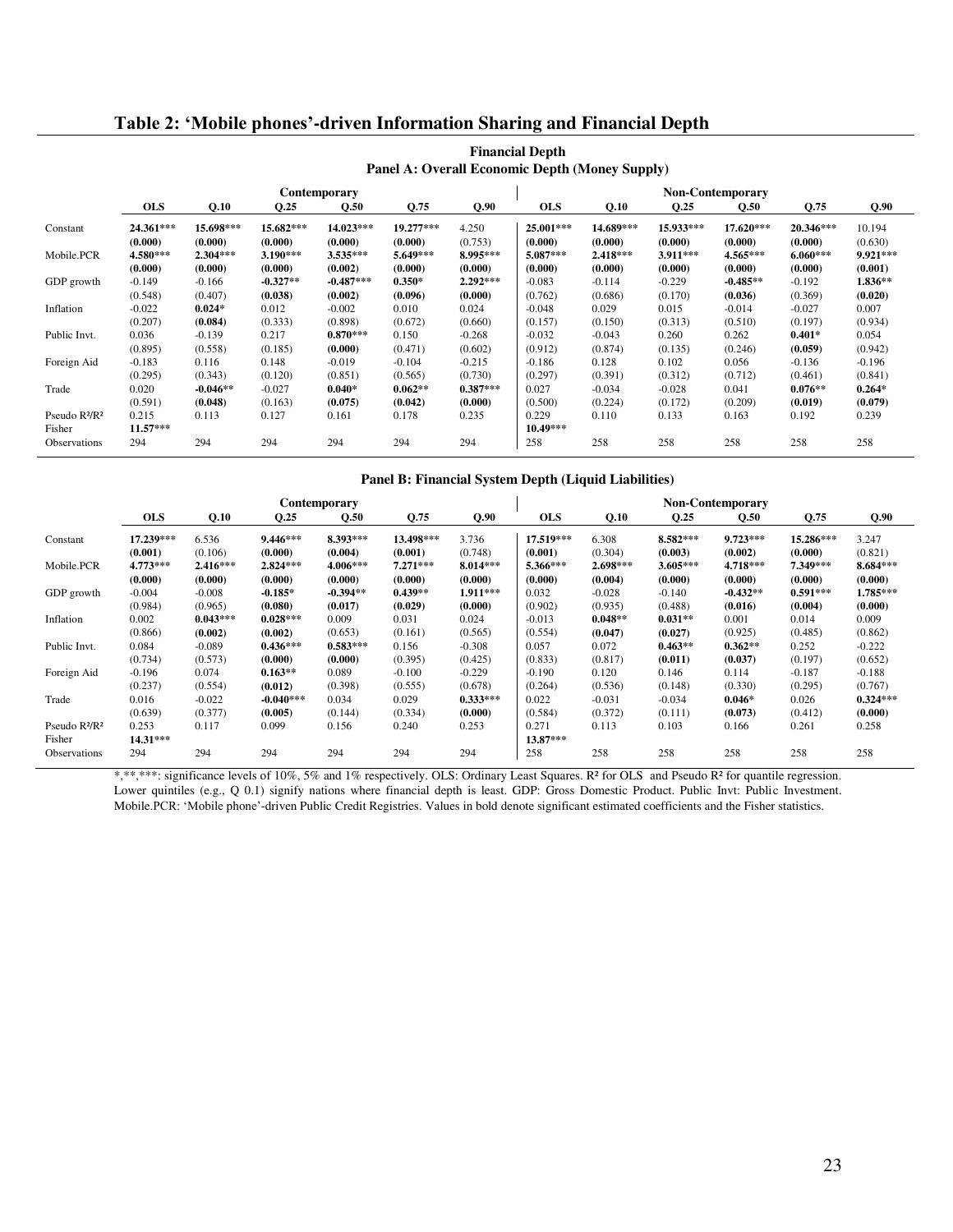## **Table 3: 'Mobile phones'-driven Information Sharing and Financial Efficiency**

|                                                 | Panel A: Banking System Efficiency |             |             |              |             |             |                    |             |             |                         |             |             |
|-------------------------------------------------|------------------------------------|-------------|-------------|--------------|-------------|-------------|--------------------|-------------|-------------|-------------------------|-------------|-------------|
|                                                 |                                    |             |             | Contemporary |             |             |                    |             |             | <b>Non-Contemporary</b> |             |             |
|                                                 | <b>OLS</b>                         | Q.10        | Q.25        | Q.50         | Q.75        | Q.90        | <b>OLS</b>         | Q.10        | Q.25        | Q.50                    | Q.75        | Q.90        |
| Constant                                        | 91.682***                          | 52.712***   | 82.275***   | 87.819***    | $104.04***$ | 136.08***   | 90.547***          | 69.672***   | 77.491***   | 84.603***               | 102.89***   | 125.48***   |
|                                                 | (0.000)                            | (0.872)     | (0.000)     | (0.000)      | (0.000)     | (0.000)     | (0.000)            | (0.000)     | (0.000)     | (0.000)                 | (0.000)     | (0.000)     |
| Mobile.PCR                                      | 1.548                              | 0.171       | 0.527       | $2.475***$   | $2.901**$   | 1.031       | 1.465              | $-1.825$    | 0.187       | $2.182**$               | $3.617**$   | 2.712       |
|                                                 | (0.102)                            | (0.872)     | (0.619)     | (0.007)      | (0.030)     | (0.598)     | (0.185)            | (0.158)     | (0.881)     | (0.042)                 | (0.011)     | (0.235)     |
| GDP growth                                      | 0.328                              | $0.985**$   | 0.331       | $-0.403$     | $-0.316$    | $-0.231$    | 0.349              | $0.871**$   | 0.580       | $-0.177$                | $-0.480$    | 0.609       |
|                                                 | (0.377)                            | (0.052)     | (0.446)     | (0.297)      | (0.592)     | (0.771)     | (0.323)            | (0.030)     | (0.155)     | (0.660)                 | (0.421)     | (0.461)     |
| Inflation                                       | $0.0008***$                        | $0.0007***$ | $-0.0003$   | $0.0005***$  | $-0.001***$ | $-0.002***$ | $-0.036*$          | $-0.036***$ | $-0.038**$  | $-0.014$                | $-0.029***$ | $-0.045***$ |
| Public Invt.                                    | (0.000)                            | (0.001)     | (0.862)     | (0.003)      | (0.000)     | (0.000)     | (0.065)            | (0.001)     | (0.038)     | (0.133)                 | (0.003)     | (0.003)     |
|                                                 | $-0.902**$                         | $-0.632*$   | $-0.792**$  | $-0.163$     | $-0.494$    | $-1.037*$   | $-0.815**$         | $-0.644$    | $-0.415$    | $-0.025$                | $-0.445$    | $-1.100**$  |
|                                                 | (0.017)                            | (0.095)     | (0.048)     | (0.624)      | (0.375)     | (0.050)     | (0.027)            | (0.177)     | (0.313)     | (0.937)                 | (0.277)     | (0.039)     |
| Foreign Aid                                     | $-0.432*$                          | $-0.111$    | $-0.446*$   | $-0.208$     | $-0.412$    | -1.059*     | $-0.373*$          | $-0.590**$  | $-0.333$    | $-0.201$                | $-0.361$    | $-0.740$    |
|                                                 | (0.061)                            | (0.685)     | (0.088)     | (0.377)      | (0.261)     | (0.085)     | (0.089)            | (0.032)     | (0.235)     | (0.415)                 | (0.254)     | (0.185)     |
| Trade                                           | $-0.177***$                        | $-0.138**$  | $-0.255***$ | $-0.241***$  | $-0.201***$ | $-0.160$    | $-0.164***$        | $-0.212***$ | $-0.249***$ | $-0.184***$             | $-0.193***$ | $-0.175$    |
|                                                 | (0.001)                            | (0.012)     | (0.000)     | (0.000)      | (0.005)     | (0.151)     | (0.002)            | (0.001)     | (0.000)     | (0.001)                 | (0.004)     | (0.134)     |
| Pseudo R <sup>2</sup> /R <sup>2</sup><br>Fisher | 0.095<br>$11.47***$                | 0.083       | 0.077       | 0.060        | 0.056       | 0.107       | 0.093<br>$4.62***$ | 0.115       | 0.074       | 0.049                   | 0.070       | 0.128       |
| Observations                                    | 299                                | 299         | 299         | 299          | 299         | 299         | 265                | 265         | 265         | 265                     | 265         | 265         |

## **Financial Efficiency Panel A: Banking System Efficiency**

#### **Panel B: Financial System Efficiency**

|                                                 | Contemporary       |             |             |             |             | <b>Non-Contemporary</b> |                    |             |             |             |             |             |
|-------------------------------------------------|--------------------|-------------|-------------|-------------|-------------|-------------------------|--------------------|-------------|-------------|-------------|-------------|-------------|
|                                                 | <b>OLS</b>         | Q.10        | Q.25        | Q.50        | Q.75        | Q.90                    | <b>OLS</b>         | Q.10        | Q.25        | Q.50        | Q.75        | Q.90        |
| Constant                                        | 106.90***          | 69.703***   | 84.788***   | 99.192***   | 113.19***   | 178.69***               | $104.62***$        | 70.552***   | 79.708***   | 93.993***   | 112.28***   | 150.47***   |
|                                                 | (0.000)            | (0.000)     | (0.000)     | (0.000)     | (0.000)     | (0.000)                 | (0.000)            | (0.000)     | (0.000)     | (0.000)     | (0.000)     | (0.000)     |
| Mobile.PCR                                      | $3.885**$          | $-1.433$    | $-0.091$    | 1.086       | $4.450***$  | 13.653***               | 4.394**            | $-2.164*$   | $-0.135$    | 1.459       | $4.403***$  | 19.087***   |
|                                                 | (0.018)            | (0.286)     | (0.936)     | (0.122)     | (0.000)     | (0.001)                 | (0.023)            | (0.055)     | (0.892)     | (0.190)     | (0.002)     | (0.000)     |
| GDP growth                                      | 0.088              | 0.625       | 0.099       | $-0.826***$ | $-0.784$    | 0.503                   | 0.340              | 1.398***    | $0.542*$    | $-0.315$    | $-0.562$    | 0.655       |
|                                                 | (0.847)            | (0.310)     | (0.833)     | (0.005)     | (0.151)     | (0.747)                 | (0.436)            | (0.002)     | (0.099)     | (0.448)     | (0.333)     | (0.659)     |
| Inflation                                       | $-0.118**$         | $-0.209***$ | $-0.039$    | $-0.109***$ | $-0.147$    | $-0.122$                | $-0.186*$          | $-0.629***$ | $-0.234***$ | $-0.234**$  | $-0.150***$ | $-0.160$    |
|                                                 | (0.032)            | (0.000)     | (0.365)     | (0.003)     | (0.117)     | (0.232)                 | (0.054)            | (0.000)     | (0.000)     | (0.015)     | (0.000)     | (0.208)     |
| Public Invt.                                    | $-1.169**$         | $-0.638$    | $-0.477$    | $-0.083$    | $-0.597$    | $-2.419$                | $-1.174**$         | $-0.549$    | $-0.168$    | $-0.043$    | $-0.598$    | $-0.902$    |
|                                                 | (0.016)            | (0.310)     | (0.262)     | (0.737)     | (0.228)     | (0.191)                 | (0.020)            | (0.140)     | (0.615)     | (0.909)     | (0.255)     | (0.169)     |
| Foreign Aid                                     | $-0.698**$         | $-0.629*$   | $-0.546**$  | $-0.455**$  | $-0.344$    | $-1.328$                | $-0.617**$         | $-0.673**$  | $-0.491**$  | $-0.418$    | $-0.257$    | $-0.974$    |
|                                                 | (0.021)            | (0.091)     | (0.048)     | (0.011)     | (0.298)     | (0.246)                 | (0.033)            | (0.014)     | (0.025)     | (0.106)     | (0.463)     | (0.396)     |
| Trade                                           | $-0.306***$        | $-0.200**$  | $-0.278***$ | $-0.277***$ | $-0.308***$ | $-0.703***$             | $-0.293***$        | $-0.219***$ | $-0.239***$ | $-0.228***$ | $-0.296***$ | $-0.611***$ |
|                                                 | (0.000)            | (0.013)     | (0.000)     | (0.000)     | (0.000)     | (0.000)                 | (0.000)            | (0.000)     | (0.000)     | (0.000)     | (0.000)     | (0.004)     |
| Pseudo R <sup>2</sup> /R <sup>2</sup><br>Fisher | 0.151<br>$5.47***$ | 0.069       | 0.081       | 0.072       | 0.052       | 0.140                   | 0.150<br>$4.58***$ | 0.109       | 0.081       | 0.062       | 0.060       | 0.175       |
| Observations                                    | 294                | 294         | 294         | 294         | 294         | 294                     | 258                | 258         | 258         | 258         | 258         | 258         |

\*,\*\*\*\*: significance levels of 10%, 5% and 1% respectively. OLS: Ordinary Least Squares. R<sup>2</sup> for OLS and Pseudo R<sup>2</sup> for quantile regression. Lower quintiles (e.g., Q 0.1) signify nations where financial efficiency is least. GDP: Gross Domestic Product. Public Invt: Public Investment. Mobile.PCR: 'Mobile phone'-driven Public Credit Registries. Values in bold denote significant estimated coefficients and the Fisher statistics.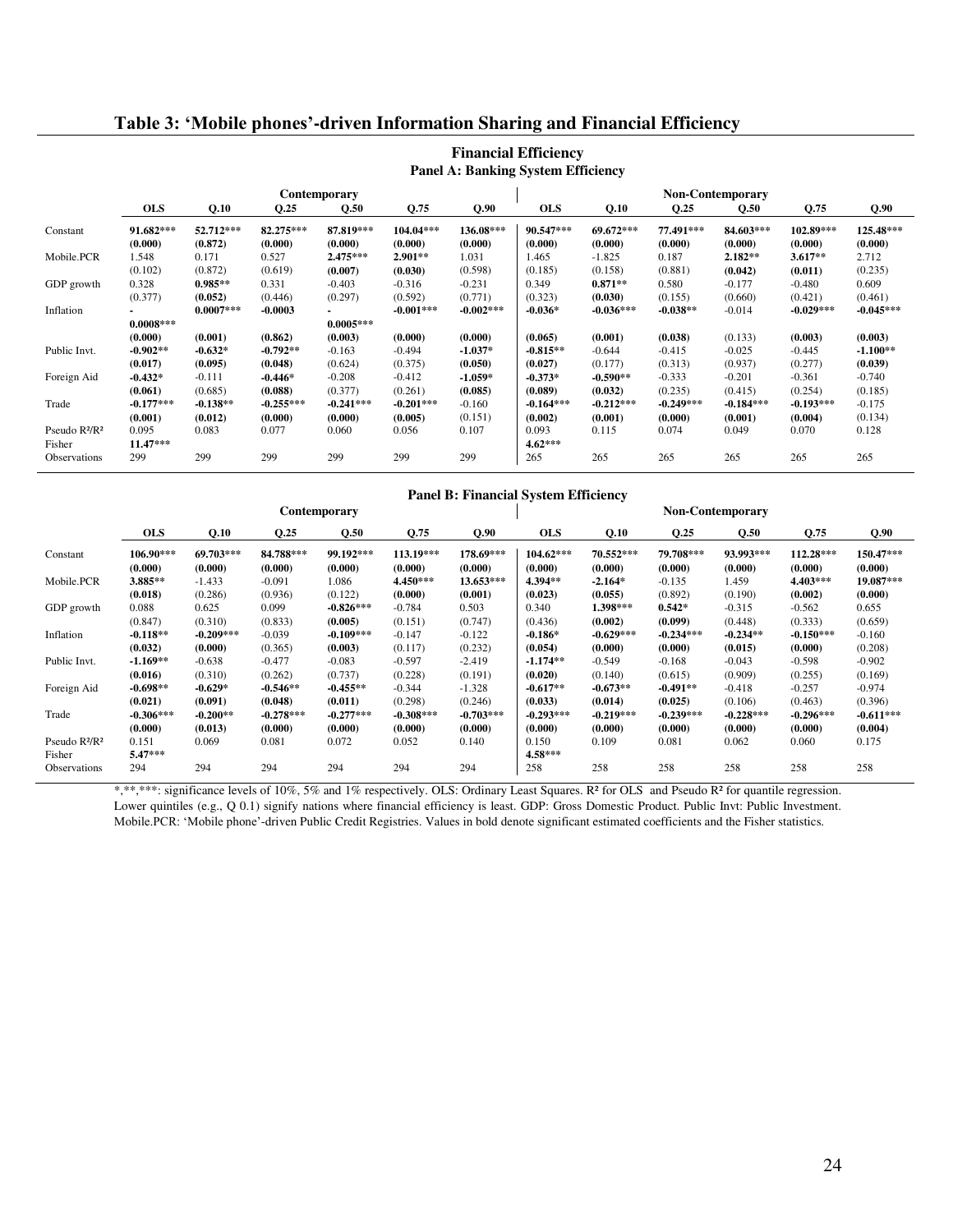## **Table 4: 'Mobile phones'-driven Information Sharing and Financial Activity**

|                                       | <b>Panel A: Banking System Activity</b> |                       |                       |                       |                      |                     |                        |                     |                      |                         |                      |                      |  |
|---------------------------------------|-----------------------------------------|-----------------------|-----------------------|-----------------------|----------------------|---------------------|------------------------|---------------------|----------------------|-------------------------|----------------------|----------------------|--|
|                                       |                                         |                       |                       | Contemporary          |                      |                     |                        |                     |                      | <b>Non-Contemporary</b> |                      |                      |  |
|                                       | <b>OLS</b>                              | Q.10                  | Q.25                  | Q.50                  | Q.75                 | Q.90                | <b>OLS</b>             | Q.10                | Q.25                 | Q.50                    | Q.75                 | Q.90                 |  |
| Constant                              | 16.939***<br>(0.000)                    | $8.533***$<br>(0.000) | $7.122***$<br>(0.000) | $9.010***$<br>(0.001) | 17.735***<br>(0.001) | 19.764**<br>(0.011) | $16.653***$<br>(0.000) | 8.986***<br>(0.000) | $7.119**$<br>(0.011) | 9.395***<br>(0.000)     | 19.797***<br>(0.000) | 18.431***<br>(0.002) |  |
| Mobile.PCR                            | 4.502***                                | $1.215***$            | $2.130***$            | $3.618***$            | $7.574***$           | $9.445***$          | $5.161***$             | 1.195***            | $1.845***$           | $4.216***$              | 8.440***             | $9.353***$           |  |
|                                       | (0.000)                                 | (0.000)               | (0.000)               | (0.000)               | (0.000)              | (0.000)             | (0.000)                | (0.000)             | (0.000)              | (0.000)                 | (0.000)              | (0.000)              |  |
| GDP growth                            | 0.077                                   | 0.001                 | $-0.031$              | $-0.207$              | $0.846***$           | 0.362               | 0.153                  | 0.015               | $-0.046$             | $-0.153$                | $0.529**$            | $0.981***$           |  |
|                                       | (0.698)                                 | (0.992)               | (0.793)               | (0.213)               | (0.000)              | (0.253)             | (0.463)                | (0.897)             | (0.821)              | (0.157)                 | (0.016)              | (0.000)              |  |
| Inflation                             | $-0.020$                                | $0.014*$              | 0.006                 | $-0.005$              | 0.032                | $-0.018$            | $-0.043$               | 0.002               | 0.003                | $-0.004$                | $-0.005$             | $-0.033$             |  |
|                                       | (0.244)                                 | (0.097)               | (0.527)               | (0.793)               | (0.239)              | (0.494)             | (0.176)                | (0.827)             | (0.813)              | (0.694)                 | (0.819)              | (0.140)              |  |
| Public Invt.                          | $-0.426**$                              | 0.059                 | $-0.140$              | 0.099                 | $-0.129$             | $-0.199$            | $-0.468**$             | 0.045               | $-0.075$             | 0.110                   | $-0.026$             | $-0.751***$          |  |
|                                       | (0.025)                                 | (0.551)               | (0.189)               | (0.497)               | (0.592)              | (0.504)             | (0.023)                | (0.533)             | (0.628)              | (0.308)                 | (0.903)              | (0.000)              |  |
| Foreign Aid                           | $-0.239*$                               | $-0.028$              | 0.105                 | 0.097                 | $-0.351$             | $-0.335$            | $-0.207$               | $-0.061$            | 0.043                | 0.103                   | $-0.254$             | $-0.278$             |  |
|                                       | (0.081)                                 | (0.695)               | (0.145)               | (0.332)               | (0.113)              | (0.415)             | (0.135)                | (0.375)             | (0.660)              | (0.157)                 | (0.206)              | (0.331)              |  |
| Trade                                 | $-0.013$                                | $-0.065***$           | $-0.023$              | $-0.022$              | $-0.068*$            | 0.063               | $-0.008$               | $-0.063***$         | $-0.001$             | $-0.024$                | $-0.079**$           | $0.127***$           |  |
|                                       | (0.656)                                 | (0.000)               | (0.118)               | (0.310)               | (0.076)              | (0.218)             | (0.798)                | (0.000)             | (0.930)              | (0.129)                 | (0.024)              | (0.000)              |  |
| Pseudo R <sup>2</sup> /R <sup>2</sup> | 0.283                                   | 0.091                 | 0.077                 | 0.103                 | 0.213                | 0.357               | 0.303                  | 0.089               | 0.062                | 0.108                   | 0.244                | 0.398                |  |
| Fisher                                | $11.74***$                              |                       |                       |                       |                      |                     | $10.75***$             |                     |                      |                         |                      |                      |  |
| Observations                          | 294                                     | 294                   | 294                   | 294                   | 294                  | 294                 | 258                    | 258                 | 258                  | 258                     | 258                  | 258                  |  |

## **Financial Activity**

#### **Panel B: Financial System Activity**

|                                                 | Contemporary       |             |            |            |             |           |                    | <b>Non-Contemporary</b> |            |            |            |             |
|-------------------------------------------------|--------------------|-------------|------------|------------|-------------|-----------|--------------------|-------------------------|------------|------------|------------|-------------|
|                                                 | <b>OLS</b>         | Q.10        | Q.25       | Q.50       | Q.75        | Q.90      | <b>OLS</b>         | Q.10                    | Q.25       | Q.50       | Q.75       | Q.90        |
| Constant                                        | 22.567***          | $8.512***$  | $7.214***$ | 8.539***   | $17.642***$ | 32.995**  | 21.907***          | $9.185***$              | $6.638***$ | $9.219***$ | 18.985***  | 35.855**    |
|                                                 | (0.000)            | (0.000)     | (0.004)    | (0.001)    | (0.003)     | (0.022)   | (0.000)            | (0.000)                 | (0.005)    | (0.000)    | (0.003)    | (0.033)     |
| Mobile.PCR                                      | 5.956***           | $1.114***$  | $1.877***$ | $3.670***$ | $8.564***$  | 14.140*** | $6.912***$         | $1.184***$              | 1.896***   | $4.201***$ | $9.035***$ | $16.733***$ |
|                                                 | (0.000)            | (0.000)     | (0.000)    | (0.000)    | (0.000)     | (0.000)   | (0.000)            | (0.000)                 | (0.000)    | (0.000)    | (0.000)    | (0.000)     |
| GDP growth                                      | 0.112              | 0.009       | $-0.045$   | $-0.191$   | $0.606**$   | 0.202     | 0.187              | 0.023                   | $-0.088$   | $-0.152$   | $0.507*$   | $-0.341$    |
|                                                 | (0.656)            | (0.944)     | (0.764)    | (0.208)    | (0.031)     | (0.743)   | (0.472)            | (0.858)                 | (0.604)    | (0.204)    | (0.083)    | (0.629)     |
| Inflation                                       | $-0.013$           | $0.017**$   | 0.007      | $-0.002$   | 0.030       | $-0.009$  | $-0.036$           | 0.006                   | 0.005      | $-0.002$   | $-0.001$   | $-0.053$    |
|                                                 | (0.483)            | (0.027)     | (0.539)    | (0.879)    | (0.320)     | (0.866)   | (0.275)            | (0.583)                 | (0.685)    | (0.860)    | (0.947)    | (0.418)     |
| Public Invt.                                    | $-0.479**$         | 0.089       | $-0.052$   | 0.087      | $-0.052$    | 0.144     | $-0.538**$         | 0.058                   | $-0.063$   | 0.127      | $-0.006$   | 0.751       |
|                                                 | (0.044)            | (0.306)     | (0.719)    | (0.524)    | (0.846)     | (0.750)   | (0.045)            | (0.482)                 | (0.638)    | (0.284)    | (0.982)    | (0.158)     |
| Foreign Aid                                     | $-0.385**$         | $-0.020$    | 0.101      | 0.124      | $-0.296$    | $-0.404$  | $-0.338*$          | $-0.071$                | 0.094      | 0.103      | $-0.197$   | $-0.418$    |
|                                                 | (0.026)            | (0.782)     | (0.261)    | (0.194)    | (0.238)     | (0.615)   | (0.050)            | (0.345)                 | (0.263)    | (0.203)    | (0.459)    | (0.611)     |
| Trade                                           | $-0.081*$          | $-0.069***$ | $-0.026$   | $-0.020$   | $-0.074$    | $-0.165$  | $-0.074$           | $-0.067***$             | $-0.001$   | $-0.024$   | $-0.079*$  | $-0.215$    |
|                                                 | (0.055)            | (0.000)     | (0.165)    | (0.322)    | (0.104)     | (0.144)   | (0.101)            | (0.000)                 | (0.930)    | (0.175)    | (0.093)    | (0.165)     |
| Pseudo R <sup>2</sup> /R <sup>2</sup><br>Fisher | 0.259<br>$8.52***$ | 0.072       | 0.062      | 0.084      | 0.169       | 0.307     | 0.277<br>$8.09***$ | 0.072                   | 0.051      | 0.087      | 0.193      | 0.341       |
| Observations                                    | 296                | 296         | 296        | 296        | 296         | 296       | 260                | 260                     | 260        | 260        | 260        | 260         |

\*,\*\*,\*\*\*: significance levels of 10%, 5% and 1% respectively. OLS: Ordinary Least Squares. R² for OLS and Pseudo R² for quantile regression. Lower quintiles (e.g., Q 0.1) signify nations where financial activity is least. GDP: Gross Domestic Product. Public Invt: Public Investment. Mobile.PCR: 'Mobile phone'-driven Public Credit Registries. Values in bold denote significant estimated coefficients and the Fisher statistics.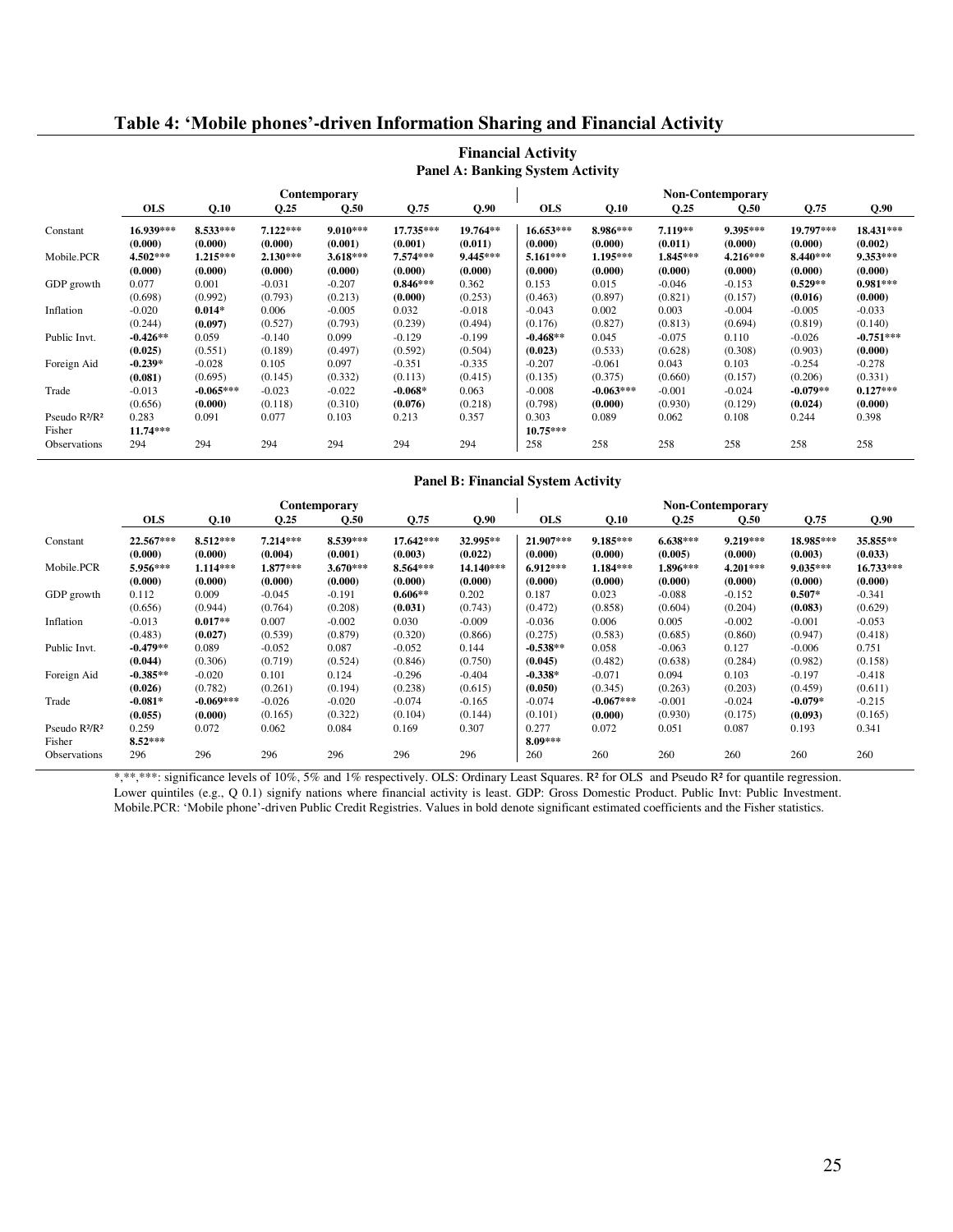|                                       | <b>Financial Size</b> |           |             |              |             |             |             |            |             |                         |             |              |
|---------------------------------------|-----------------------|-----------|-------------|--------------|-------------|-------------|-------------|------------|-------------|-------------------------|-------------|--------------|
|                                       |                       |           |             | Contemporary |             |             |             |            |             | <b>Non-Contemporary</b> |             |              |
|                                       | <b>OLS</b>            | Q.10      | Q.25        | Q.50         | Q.75        | Q.90        | <b>OLS</b>  | Q.10       | Q.25        | Q.50                    | Q.75        | Q.90         |
| Constant                              | 73.623***             | 49.190*** | 62.741***   | 82.988***    | 95.353***   | 96.664***   | 72.890***   | 47.151***  | 58.743***   | 82/694***               | 93.626***   | 97.206***    |
|                                       | (0.000)               | (0.000)   | (0.000)     | (0.000)      | (0.000)     | (0.000)     | (0.000)     | (0.000)    | (0.000)     | (0.000)                 | (0.000)     | (0.000)      |
| Mobile.PCR                            | $2.638***$            | 0.084     | $3.349***$  | $1.973***$   | $0.660***$  | 0.224       | $2.830***$  | $5.029***$ | $4.112***$  | $2.181***$              | $1.002***$  | 0.236        |
|                                       | (0.000)               | (0.911)   | (0.000)     | (0.002)      | (0.000)     | (0.277)     | (0.000)     | (0.000)    | (0.000)     | (0.000)                 | (0.000)     | (0.229)      |
| GDP growth                            | $-0.116$              | 0.084     | $-0.528$    | $-0.030$     | $-0.228***$ | $-0.028$    | 0.060       | 0.145      | $-0.352$    | 0.156                   | 0.033       | $-0.011$     |
|                                       | (0.658)               | (0.911)   | (0.102)     | (0.907)      | (0.001)     | (0.683)     | (0.820)     | (0.771)    | (0.396)     | (0.358)                 | (0.681)     | (0.830)      |
| Inflation                             | $-0.063**$            | 0.022     | $-0.054**$  | $-0.097***$  | $-0.068***$ | $-0.073***$ | $0.0005***$ | $0.001***$ | $0.0008***$ | $0.0003***$             | $-0.00001$  | $-0.0003***$ |
|                                       | (0.048)               | (0.638)   | (0.042)     | (0.003)      | (0.000)     | (0.000)     | (0.000)     | (0.000)    | (0.000)     | (0.000)                 | (0.820)     | (0.000)      |
| Public Invt.                          | $0.656***$            | 0.949     | $0.572***$  | 0.311        | $0.287***$  | $0.220***$  | $0.572***$  | $0.852***$ | $0.410*$    | 0.232                   | $0.216***$  | 0.062        |
|                                       | (0.000)               | (0.127)   | (0.004)     | (0.178)      | (0.000)     | (0.001)     | (0.000)     | (0.004)    | (0.096)     | (0.126)                 | (0.008)     | (0.241)      |
| Foreign Aid                           | $-0.583***$           | $-0.533$  | $-0.592***$ | $-0.669***$  | $-0.805***$ | $-0.429***$ | $-0.512***$ | $-0.315$   | $-0.400**$  | $-0.714***$             | $-0.672***$ | $-0.295***$  |
|                                       | (0.000)               | (0.129)   | (0.001)     | (0.000)      | (0.000)     | (0.000)     | (0.000)     | (0.208)    | (0.040)     | (0.000)                 | (0.000)     | (0.000)      |
| Trade                                 | 0.031                 | $-0.021$  | $0.074**$   | 0.033        | 0.014       | $0.019**$   | 0.041       | $-0.008$   | $0.122***$  | 0.036                   | 0.006       | $0.014*$     |
|                                       | (0.301)               | (0.814)   | (0.049)     | (0.340)      | (0.141)     | (0.041)     | (0.174)     | (0.898)    | (0.009)     | (0.108)                 | (0.628)     | (0.059)      |
| Pseudo R <sup>2</sup> /R <sup>2</sup> | 0.295                 | 0.175     | 0.229       | 0.208        | 0.211       | 0.116       | 0.264       | 0.176      | 0.214       | 0.200                   | 0.182       | 0.095        |
| Fisher                                | 33.28***              |           |             |              |             |             | 29.98***    |            |             |                         |             |              |
| Observations                          | 295                   | 295       | 295         | 295          | 295         | 295         | 263         | 263        | 263         | 263                     | 263         | 263          |
|                                       |                       |           |             |              |             |             |             |            |             |                         |             |              |

## **Table 5: 'Mobile phones'-driven Information Sharing and Financial Size**

\*,\*\*,\*\*\*: significance levels of 10%, 5% and 1% respectively. OLS: Ordinary Least Squares. R² for OLS and Pseudo R² for quantile regression. Lower quintiles (e.g., Q 0.1) signify nations where financial size is least. GDP: Gross Domestic Product. Public Invt: Public Investment. Mobile.PCR: 'Mobile phone'-driven Public Credit Registries. Values in bold denote significant estimated coefficients and the Fisher statistics.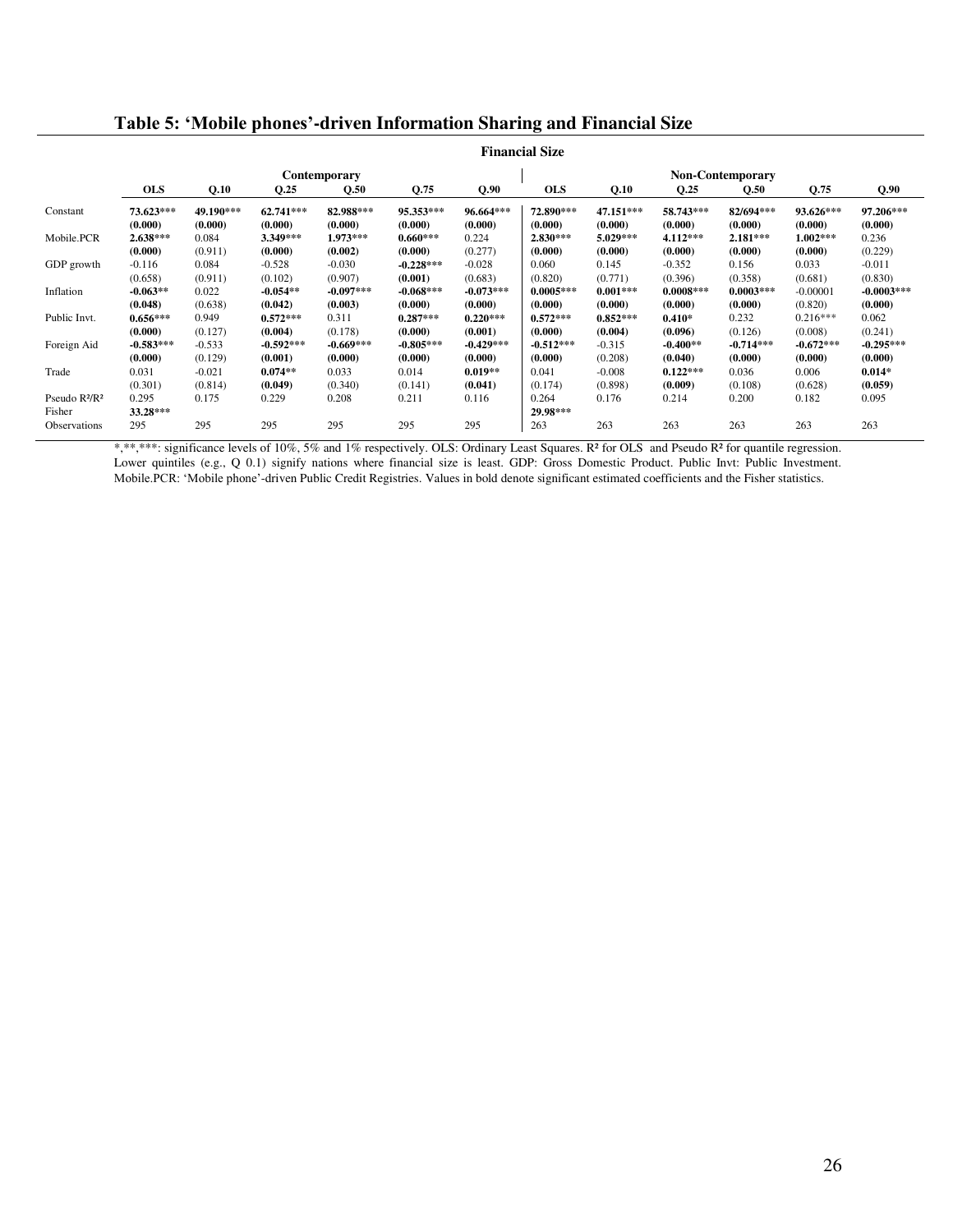## **Table 6: Internet-driven Information Sharing and Financial Depth**

#### **Financial Depth Panel A: Overall Economic Depth (Money Supply)**

|                                                 | Contemporary      |            |             |             |             |            | <b>Non-Contemporary</b> |            |            |             |             |             |
|-------------------------------------------------|-------------------|------------|-------------|-------------|-------------|------------|-------------------------|------------|------------|-------------|-------------|-------------|
|                                                 | <b>OLS</b>        | Q.10       | Q.25        | Q.50        | Q.75        | Q.90       | <b>OLS</b>              | Q.10       | Q.25       | Q.50        | Q.75        | Q.90        |
| Constant                                        | 14.030***         | 8.899**    | $10.330***$ | 13.784***   | 15.297***   | 1.748      | 14.404***               | $10.265**$ | 10.505***  | $16.377***$ | $15.257***$ | 16.061*     |
|                                                 | (0.000)           | (0.045)    | (0.000)     | (0.000)     | (0.000)     | (0.845)    | (0.000)                 | (0.011)    | (0.000)    | (0.000)     | (0.000)     | (0.063)     |
| Internet.PCR                                    | 8.545***          | $6.009***$ | $6.533***$  | 7.960***    | 10.300***   | 14.078***  | $9.567***$              | $6.331***$ | $7.465***$ | $9.033***$  | 13.181***   | 15.173***   |
|                                                 | (0.000)           | (0.000)    | (0.000)     | (0.000)     | (0.000)     | (0.000)    | (0.000)                 | (0.000)    | (0.000)    | (0.000)     | (0.000)     | (0.000)     |
| GDP growth                                      | $-0.352*$         | $-0.258$   | $-0.365***$ | $-0.620***$ | $-0.329**$  | 0.241      | $-0.289$                | $-0.160$   | $-0.290*$  | $-0.567**$  | $-0.105$    | $-0.497$    |
|                                                 | (0.062)           | (0.370)    | (0.005)     | (0.003)     | (0.045)     | (0.610)    | (0.139)                 | (0.649)    | (0.077)    | (0.010)     | (0.560)     | (0.220)     |
| Inflation                                       | $-0.058***$       | $-0.011$   | $-0.024**$  | $-0.061**$  | $-0.067***$ | $-0.076*$  | $-0.078***$             | $-0.007$   | $-0.026**$ | $-0.072***$ | $-0.088***$ | $-0.133***$ |
|                                                 | (0.000)           | (0.582)    | (0.022)     | (0.015)     | (0.000)     | (0.096)    | (0.000)                 | (0.773)    | (0.031)    | (0.000)     | (0.000)     | (0.000)     |
| Public Invt.                                    | 0.366             | 0.064      | $0.324**$   | $0.680***$  | $0.774***$  | $1.387***$ | 0.137                   | $-0.039$   | 0.214      | 0.257       | $0.339**$   | $1.166***$  |
|                                                 | (0.143)           | (0.836)    | (0.016)     | (0.000)     | (0.000)     | (0.001)    | (0.566)                 | (0.896)    | (0.219)    | (0.229)     | (0.031)     | (0.002)     |
| Foreign Aid                                     | 0.014             | 0.184      | $0.164**$   | $-0.040$    | $-0.115$    | $-0.007$   | 0.023                   | 0.100      | 0.100      | 0.028       | $-0.053$    | $-0.209$    |
|                                                 | (0.888)           | (0.336)    | (0.024)     | (0.729)     | (0.310)     | (0.983)    | (0.833)                 | (0.565)    | (0.247)    | (0.837)     | (0.643)     | (0.404)     |
| Trade                                           | 0.025             | $-0.024$   | $-0.023$    | 0.021       | 0.022       | $0.131*$   | 0.038                   | $-0.018$   | $-0.800$   | 0.018       | 0.013       | 0.035       |
|                                                 | (0.408)           | (0.541)    | (0.157)     | (0.419)     | (0.306)     | (0.070)    | (0.223)                 | (0.540)    | (0.691)    | (0.577)     | (0.587)     | (0.612)     |
| Pseudo R <sup>2</sup> /R <sup>2</sup><br>Fisher | 0.571<br>47.59*** | 0.206      | 0.238       | 0.316       | 0.432       | 0.516      | 0.581<br>32.58***       | 0.204      | 0.239      | 0.322       | 0.439       | 0.522       |
| <b>Observations</b>                             | 290               | 290        | 290         | 290         | 290         | 290        | 256                     | 256        | 256        | 256         | 256         | 256         |

#### **Panel B: Financial System Depth (Liquid Liabilities)**

|                                       | <b>Contemporary</b> |          |             |             |            |             |             | <b>Non-Contemporary</b> |            |             |             |             |
|---------------------------------------|---------------------|----------|-------------|-------------|------------|-------------|-------------|-------------------------|------------|-------------|-------------|-------------|
|                                       | <b>OLS</b>          | O.10     | Q.25        | Q.50        | Q.75       | O.90        | <b>OLS</b>  | Q.10                    | 0.25       | Q.50        | Q.75        | Q.90        |
| Constant                              | $9.466***$          | 0.716    | $7.004***$  | $6.144***$  | $6.091*$   | 5.685       | $9.777***$  | 1.063                   | $8.120***$ | $6.672***$  | $7.133**$   | 4.718       |
|                                       | (0.004)             | (0.815)  | (0.006)     | (0.005)     | (0.064)    | (0.417)     | (0.007)     | (0.725)                 | (0.003)    | (0.001)     | (0.011)     | (0.446)     |
| Internet.PCR                          | 7.989***            | 5.655*** | $6.226***$  | $7.347***$  | 11.341***  | 15.832***   | 8.814***    | $6.753***$              | $6.630***$ | $9.017***$  | 13.016***   | 17.188***   |
|                                       | (0.000)             | (0.000)  | (0.000)     | (0.000)     | (0.000)    | (0.000)     | (0.000)     | (0.000)                 | (0.000)    | (0.000)     | (0.000)     | (0.000)     |
| GDP growth                            | $-0.239$            | $-0.220$ | $-0.501***$ | $-0.455***$ | 0.081      | 0.322       | $-0.207$    | $-0.091$                | $-0.294*$  | $-0.418***$ | $-0.004$    | 0.261       |
|                                       | (0.194)             | (0.228)  | (0.001)     | (0.000)     | (0.666)    | (0.345)     | (0.278)     | (0.645)                 | (0.073)    | (0.001)     | (0.976)     | (0.369)     |
| Inflation                             | $-0.037***$         | 0.003    | $-0.022$    | $-0.030$    | $-0.042**$ | $-0.070***$ | $-0.051***$ | 0.008                   | $-0.019$   | $-0.048***$ | $-0.071***$ | $-0.097***$ |
|                                       | (0.001)             | (0.775)  | (0.101)     | (0.176)     | (0.027)    | (0.003)     | (0.000)     | (0.595)                 | (0.149)    | (0.000)     | (0.000)     | (0.000)     |
| Public Invt.                          | $0.421*$            | 0.102    | $0.408**$   | $0.696***$  | $0.643***$ | $1.091***$  | 0.250       | 0.063                   | 0.053      | $0.398***$  | $0.529***$  | $0.904***$  |
|                                       | (0.073)             | (0.605)  | (0.020)     | (0.000)     | (0.000)    | (0.000)     | (0.282)     | (0.746)                 | (0.767)    | (0.000)     | (0.0000)    | (0.000)     |
| Foreign Aid                           | $-0.078$            | 0.092    | $0.161*$    | 0.057       | $-0.083$   | $-0.197$    | $-0.072$    | 0.057                   | 0.116      | 0.074       | $-0.084$    | $-0.182$    |
|                                       | (0.457)             | (0.435)  | (0.076)     | (0.453)     | (0.551)    | (0.528)     | (0.511)     | (0.618)                 | (0.186)    | (0.300)     | (0.433)     | (0.428)     |
| Trade                                 | 0.021               | 0.009    | $-0.024$    | 0.017       | 0.026      | 0.003       | 0.033       | $-0.004$                | $-0.008$   | 0.024       | 0.023       | 0.036       |
|                                       | (0.440)             | (0.741)  | (0.259)     | (0.336)     | (0.317)    | (0.942)     | (0.262)     | (0.860)                 | (0.722)    | (0.157)     | (0.276)     | (0.471)     |
| Pseudo R <sup>2</sup> /R <sup>2</sup> | 0.567               | 0.235    | 0.235       | 0.335       | 0.443      | 0.501       | 0.567       | 0.226                   | 0.232      | 0.340       | 0.456       | 0.499       |
| Fisher                                | $37.09***$          |          |             |             |            |             | 27.52***    |                         |            |             |             |             |
| Observations                          | 290                 | 290      | 290         | 290         | 290        | 290         | 256         | 256                     | 256        | 256         | 256         | 256         |

\*,\*\*,\*\*\*: significance levels of 10%, 5% and 1% respectively. OLS: Ordinary Least Squares. R² for OLS and Pseudo R² for quantile regression. Lower quintiles (e.g., Q 0.1) signify nations where financial depth is least. GDP: Gross Domestic Product. Public Invt: Public Investment. Internet.PCR: Internet-driven Public Credit Registries. Values in bold denote significant estimated coefficients and the Fisher statistics.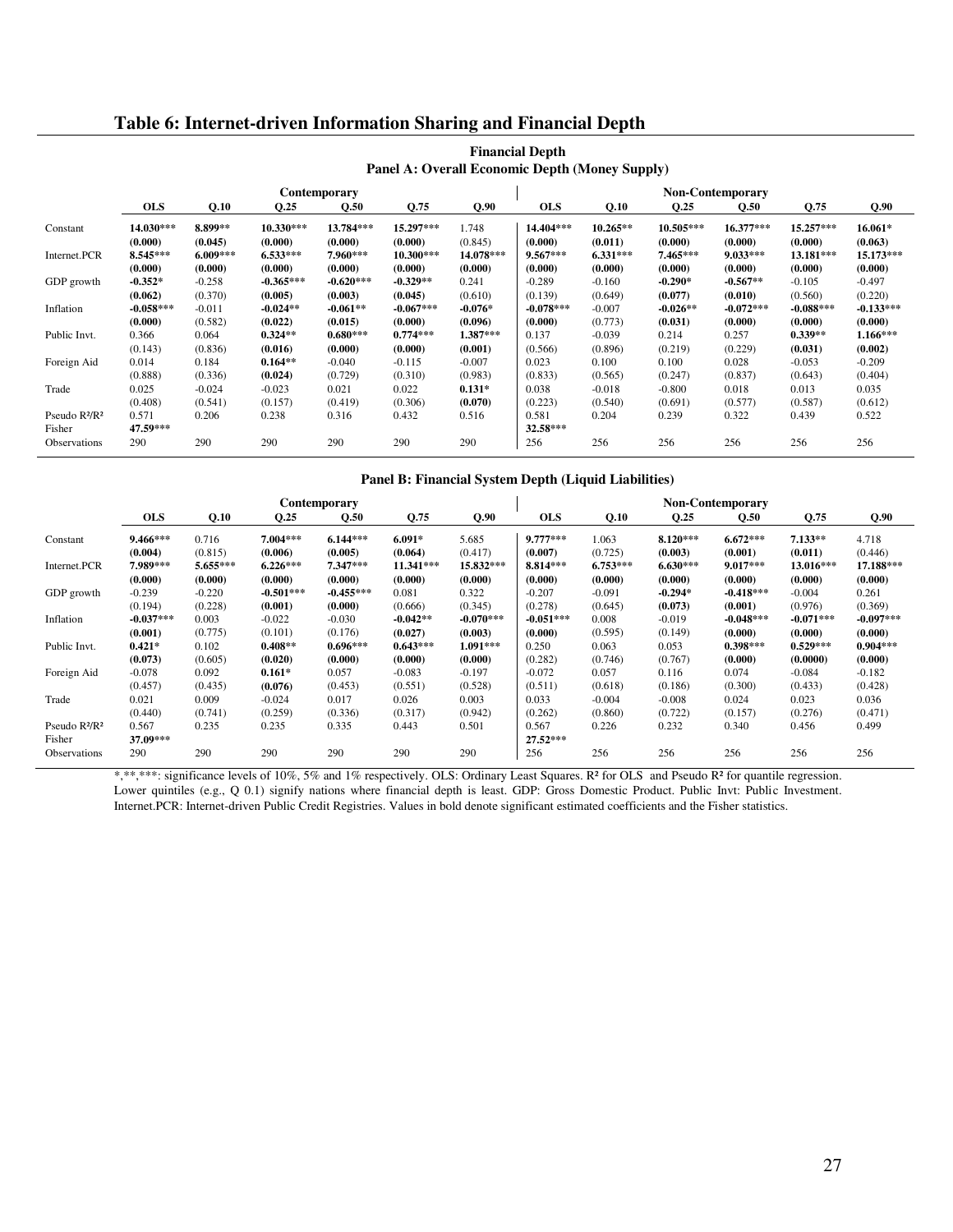## **Table 7: Internet-driven Information Sharing and Financial Efficiency**

|                            | <b>Panel A: Banking System Efficiency</b> |                             |                                |                                |                                |                                   |                                  |                             |                                |                             |                                |                                 |  |
|----------------------------|-------------------------------------------|-----------------------------|--------------------------------|--------------------------------|--------------------------------|-----------------------------------|----------------------------------|-----------------------------|--------------------------------|-----------------------------|--------------------------------|---------------------------------|--|
|                            | Contemporary                              |                             |                                |                                |                                |                                   |                                  |                             |                                | <b>Non-Contemporary</b>     |                                |                                 |  |
|                            | <b>OLS</b>                                | Q.10                        | Q.25                           | Q.50                           | Q.75                           | Q.90                              | <b>OLS</b>                       | Q.10                        | Q.25                           | Q.50                        | Q.75                           | Q.90                            |  |
| Constant                   | 92.603***<br>(0.000)                      | 44.075***<br>(0.000)        | 77.175***<br>(0.000)           | 92.241***<br>(0.000)           | $110.54***$<br>(0.000)         | 134.78***<br>(0.000)              | 90.295***<br>(0.000)             | 46.825***<br>(0.000)        | 71.759***<br>(0.000)           | 83.519***<br>(0.000)        | $107.14***$<br>(0.000)         | 140.19***<br>(0.000)            |  |
| Internet.PCR               | $1.351*$<br>(0.089)                       | $2.074*$<br>(0.065)         | $1.781**$<br>(0.018)           | $2.502***$<br>(0.006)          | $2.383*$<br>(0.052)            | $-0.519$<br>(0.743)               | $1.654*$<br>(0.071)              | 2.003<br>(0.183)            | $2.082**$<br>(0.037)           | 3.436***<br>(0.000)         | $2.802**$<br>(0.026)           | 0.269<br>(0.919)                |  |
| GDP growth                 | 0.255<br>(0.485)                          | $1.111**$<br>(0.011)        | 0.434<br>(0.220)               | $-0.507$<br>(0.191)            | $-0.489$<br>(0.382)            | $1.024*$<br>(0.094)               | 0.295<br>(0.403)                 | $1.268***$<br>(0.001)       | 0.578<br>(0.133)               | $-0.075$<br>(0/834)         | $-0.391$<br>(0.477)            | $-0.139$<br>(0.864)             |  |
| Inflation                  | $0.0009***$                               | $0.0007***$                 | $-0.00009$                     | $0.0008***$                    | $-0.001***$                    | $-0.002***$                       | $-0.042**$                       | 0.009                       | $-0.042**$                     | $-0.019**$                  | $-0.038***$                    | $-0.059***$                     |  |
| Public Invt.               | (0.000)<br>$-0.834**$                     | (0.000)<br>$-0.555$         | (0.569)<br>$-0.725**$          | (0.000)<br>0.029               | (0.000)<br>$-0.849$<br>(0.103) | (0.000)<br>$-1.218***$            | (0.045)<br>$-0.713**$            | (0.446)<br>$-0.701$         | (0.023)<br>$-0.442$<br>(0.303) | (0.020)<br>0.072<br>(0.808) | (0.000)<br>$-0.450$<br>(0.225) | (0.000)<br>$-1.267**$           |  |
| Foreign Aid                | (0.024)<br>$-0.467**$<br>(0.026)          | (0.184)<br>0.094<br>(0.740) | (0.047)<br>$-0.354$<br>(0.100) | (0.931)<br>$-0.314$<br>(0.181) | $-0.491$<br>(0.107)            | (0.007)<br>$-1.267***$<br>(0.007) | (0.038)<br>$-0.390**$<br>(0.049) | (0.151)<br>0.054<br>(0.880) | $-0.193$<br>(0.460)            | $-0.239$<br>(0.268)         | $-0.555*$<br>(0.059)           | (0.018)<br>$-0.0125$<br>(0.105) |  |
| Trade                      | $-0.179***$<br>(0.001)                    | $-0.123*$<br>(0.076)        | $-0.249***$<br>(0.000)         | $-0.292***$<br>(0.000)         | $-0.217***$<br>(0.002)         | $-0.117$<br>(0.194)               | $-0.166***$<br>(0.003)           | $-0.131$<br>(0.123)         | $-0.236***$<br>(0.000)         | $-0.211***$<br>(0.000)      | $-0.202***$<br>(0.001)         | $-0.173$<br>(0.14)              |  |
| Pseudo $R^2/R^2$<br>Fisher | 0.092<br>$10.17***$                       | 0.092                       | 0.083                          | 0.063                          | 0.050                          | 0.106                             | 0.095<br>$4.54***$               | 0.098                       | 0.079                          | 0.052                       | 0.064                          | 0.117                           |  |
| Observations               | 295                                       | 295                         | 295                            | 295                            | 295                            | 295                               | 263                              | 263                         | 263                            | 263                         | 263                            | 263                             |  |

## **Financial Efficiency**

#### **Panel B: Financial System Efficiency**

|                                                 |                    |            |             | <b>Contemporary</b> |             | Non-Contemporary |                    |             |             |             |             |             |
|-------------------------------------------------|--------------------|------------|-------------|---------------------|-------------|------------------|--------------------|-------------|-------------|-------------|-------------|-------------|
|                                                 | <b>OLS</b>         | Q.10       | Q.25        | Q.50                | Q.75        | O.90             | <b>OLS</b>         | Q.10        | Q.25        | Q.50        | Q.75        | Q.90        |
| Constant                                        | 114.56***          | 36.701***  | 78.495***   | 97.682***           | 114.91***   | 178.08***        | 112.29***          | 59.472***   | 76.040***   | 92.695***   | 114.97***   | 166.09***   |
|                                                 | (0.000)            | (0.000)    | (0.000)     | (0.000)             | (0.000)     | (0.000)          | (0.000)            | (0.000)     | (0.000)     | (0.000)     | (0.000)     | (0.000)     |
| Internet.PCR                                    | $1.819*$           | $3.428***$ | 2.389***    | $1.835***$          | 2.106*      | $-0.470$         | $2.052*$           | 0.817       | $1.664**$   | $2.543***$  | $2.772***$  | 1.234       |
|                                                 | (0.089)            | (0.001)    | (0.005)     | (0.006)             | (0.053)     | (0.879)          | (0.076)            | (0.488)     | (0.049)     | (0.001)     | (0.002)     | (0.769)     |
| GDP growth                                      | $-0.204$           | $1.001***$ | 0.171       | $-0.883***$         | $-0.863$    | $-0.737$         | 0.070              | $1.365***$  | $0.577*$    | $-0.288$    | $-0.676$    | $-0.591$    |
|                                                 | (0.647)            | (0.000)    | (0.603)     | (0.002)             | (0.102)     | (0.610)          | (0.871)            | (0.000)     | (0.095)     | (0.316)     | (0.101)     | (0.721)     |
| Inflation                                       | $-0.167***$        | $-0.027$   | $-0.042$    | $-0.122***$         | $-0.183**$  | $-0.249***$      | $-0.243**$         | $-0.431***$ | $-0.344***$ | $-0.306***$ | $-0.188***$ | $-0.316***$ |
|                                                 | (0.003)            | (0.349)    | (0.196)     | (0.001)             | (0.041)     | (0.006)          | (0.018)            | (0.000)     | (0.000)     | (0.000)     | (0.000)     | (0.002)     |
| Public Invt.                                    | $-0.967**$         | $-0.460$   | $-0.473$    | $-0.054$            | $-0.721$    | $-1.204$         | $-0.949**$         | $-0.819*$   | $-0.355$    | 0.145       | $-0.471$    | $-1.268$    |
|                                                 | (0.029)            | (0.304)    | (0.181)     | (0.829)             | (0.115)     | (0.181)          | (0.031)            | (0.053)     | (0.332)     | (0.545)     | (0.186)     | (0.197)     |
| Foreign Aid                                     | $-0.983***$        | 0.298      | $-0.461**$  | $-0.447***$         | $-0.323$    | $-1.753$         | $-0.931***$        | $-0.359$    | $-0.356$    | $-0.319*$   | $-0.399*$   | $-1.566$    |
|                                                 | (0.005)            | (0.258)    | (0.030)     | (0.009)             | (0.288)     | (0.166)          | (0.008)            | (0.270)     | (0.106)     | (0.071)     | (0.088)     | (0.276)     |
| Trade                                           | $-0.305***$        | $-0.091$   | $-0.264***$ | $-0.270***$         | $-0.255***$ | $-0.373*$        | $-0.292***$        | $-0.171**$  | $-0.225***$ | $-0.252***$ | $-0.279***$ | $-0.325$    |
|                                                 | (0.000)            | (0.103)    | (0.000)     | (0.000)             | (0.000)     | (0.054)          | (0.000)            | (0.019)     | (0.000)     | (0.000)     | (0.000)     | (0.122)     |
| Pseudo R <sup>2</sup> /R <sup>2</sup><br>Fisher | 0.128<br>$5.43***$ | 0.084      | 0.092       | 0.077               | 0.045       | 0.097            | 0.125<br>$4.71***$ | 0.095       | 0.086       | 0.068       | 0.053       | 0.093       |
| <b>Observations</b>                             | 290                | 290        | 290         | 290                 | 290         | 290              | 256                | 256         | 256         | 256         | 256         | 256         |

\*,\*\*\*\*: significance levels of 10%, 5% and 1% respectively. OLS: Ordinary Least Squares. R<sup>2</sup> for OLS and Pseudo R<sup>2</sup> for quantile regression. Lower quintiles (e.g., Q 0.1) signify nations where financial efficiency is least. GDP: Gross Domestic Product. Public Invt: Public Investment. Internet.PCR: Internet-driven Public Credit Registries. Values in bold denote significant estimated coefficients and the Fisher statistics.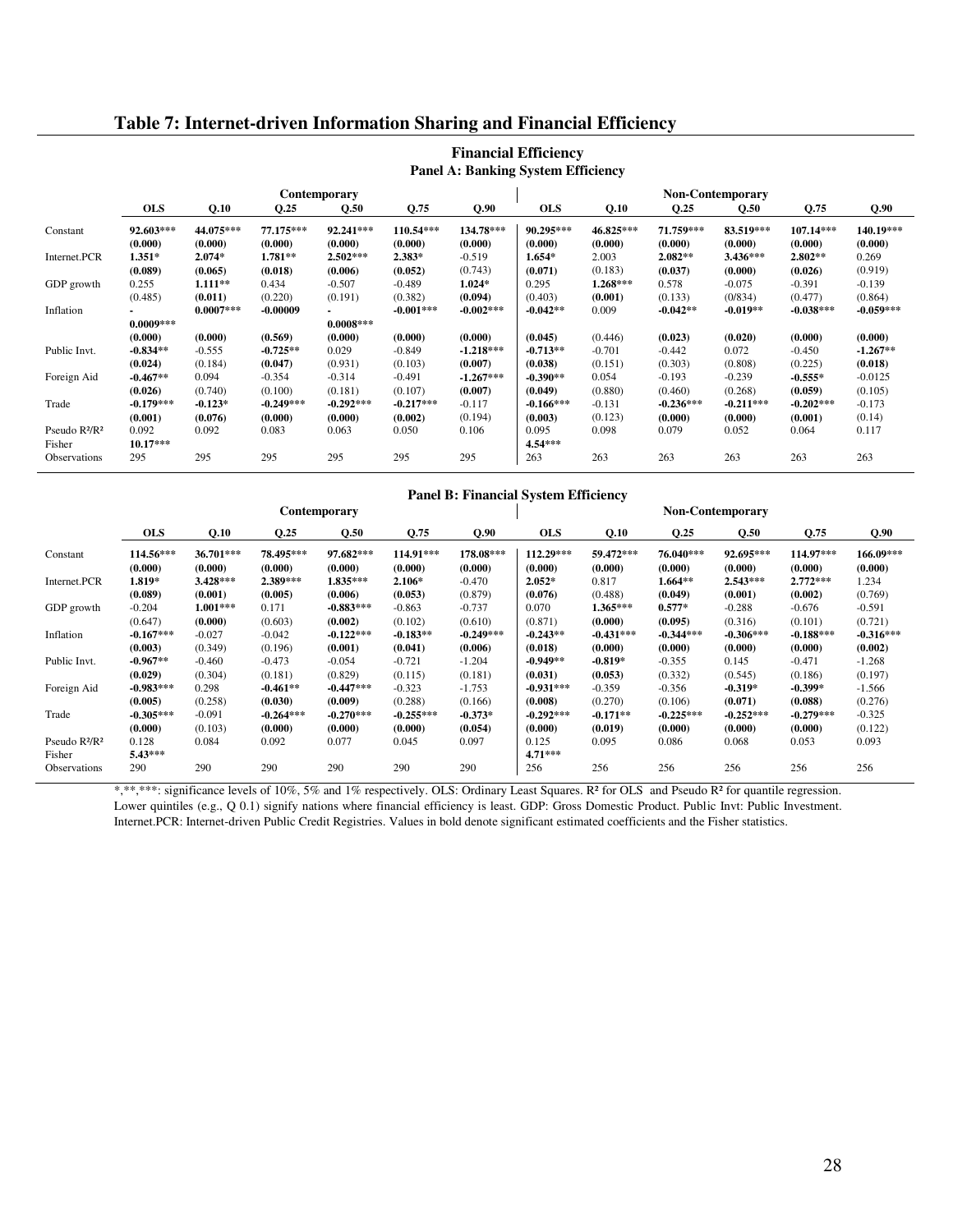## **Table 8: Internet-driven Information Sharing and Financial Activity**

#### **Financial Activity Panel A: Banking System Activity**

|                                |                   |             |            | Contemporary |             |             |                     |             | <b>Non-Contemporary</b> |             |             |             |
|--------------------------------|-------------------|-------------|------------|--------------|-------------|-------------|---------------------|-------------|-------------------------|-------------|-------------|-------------|
|                                | <b>OLS</b>        | Q.10        | Q.25       | Q.50         | Q.75        | Q.90        | <b>OLS</b>          | Q.10        | Q.25                    | Q.50        | Q.75        | Q.90        |
| Constant                       | 12.298***         | 4.029***    | 3.098**    | $6.854**$    | 12.557***   | 17.507*     | 11.854***           | 4.830***    | $3.254***$              | $7.506**$   | 10.492***   | 16.403      |
|                                | (0.000)           | (0.001)     | (0.033)    | (0.039)      | (0.000)     | (0.058)     | (0.001)             | (0.000)     | (0.006)                 | (0.048)     | (0.000)     | (0.102)     |
| Internet.PCR                   | $6.583***$        | $3.251***$  | 4.952***   | $6.839***$   | 9.945***    | $11.257***$ | 7.479***            | 3.579***    | 5.526***                | $7.647***$  | 10.755***   | 11.688***   |
|                                | (0.000)           | (0.000)     | (0.000)    | (0.000)      | (0.000)     | (0.000)     | (0.000)             | (0.000)     | (0.000)                 | (0.000)     | (0.000)     | (0.000)     |
| GDP growth                     | $-0.166$          | $-0.025$    | $-0.041$   | $-0.184$     | $-0.089$    | $-0.214$    | $-0.093$            | $-0.006$    | $-0.073$                | $-0.167$    | $0.309**$   | $-0.081$    |
|                                | (0.309)           | (0.744)     | (0.676)    | (0.332)      | (0.595)     | (0.670)     | (0.572)             | (0.926)     | (0.323)                 | (0.456)     | (0.026)     | (0.862)     |
| Inflation                      | $-0.061***$       | $-0.004$    | $-0.020**$ | $-0.046*$    | $-0.055***$ | $-0.093**$  | $-0.084***$         | $-0.004$    | $-0.021***$             | $-0.050***$ | $-0.071***$ | $-0.116***$ |
|                                | (0.000)           | (0.417)     | (0.014)    | (0.069)      | (0.001)     | (0.040)     | (0.000)             | (0.446)     | (0.004)                 | (0.009)     | (0.000)     | (0.001)     |
| Public Invt.                   | $-0.139$          | 0.032       | $-0.117$   | 0.224        | 0.085       | 0.039       | $-0.270*$           | $-0.009$    | $-0.251***$             | 0.122       | $-0.067$    | $-0.039$    |
|                                | (0.361)           | (0.720)     | (0.232)    | (0.231)      | (0.564)     | (0.917)     | (0.064)             | (0.903)     | (0.001)                 | (0.553)     | (0.546)     | (0.919)     |
| Foreign Aid                    | $-0.197*$         | 0.025       | 0.060      | 0.046        | $-0.076$    | $-0.265$    | $-0.172$            | 0.001       | 0.061                   | 0.058       | $-0.074$    | $-0.244$    |
|                                | (0.077)           | (0.608)     | (0.296)    | (0.700)      | (0.503)     | (0.567)     | (0.128)             | (0.976)     | (0.198)                 | (0.658)     | (0.421)     | (0.547)     |
| Trade                          | $-0.008$          | $-0.037***$ | $-0.015$   | $-0.042$     | $-0.047*$   | $-0.005$    | 0.001               | $-0.040***$ | $-0.001$                | $-0.038$    | $-0.033$    | 0.007       |
|                                | (0.741)           | (0.000)     | (0.252)    | (0.133)      | (0.067)     | (0.935)     | (0.952)             | (0.000)     | (0.925)                 | (0.221)     | (0.123)     | (0.923)     |
| Pseudo $R^{2}/R^{2}$<br>Fisher | 0.514<br>27.79*** | 0.211       | 0.207      | 0.246        | 0.390       | 0.437       | 0.525<br>$24.10***$ | 0.205       | 0.206                   | 0.250       | 0.404       | 0.453       |
| <b>Observations</b>            | 290               | 290         | 290        | 290          | 290         | 290         | 256                 | 256         | 256                     | 256         | 256         | 256         |

#### **Panel B: Financial System Activity**

|                                       |                       |                       |                       | <b>Contemporary</b>   |                     | <b>Non-Contemporary</b> |                       |                     |                     |                       |                      |                      |
|---------------------------------------|-----------------------|-----------------------|-----------------------|-----------------------|---------------------|-------------------------|-----------------------|---------------------|---------------------|-----------------------|----------------------|----------------------|
|                                       | <b>OLS</b>            | Q.10                  | Q.25                  | Q.50                  | Q.75                | Q.90                    | <b>OLS</b>            | Q.10                | Q.25                | Q.50                  | Q.75                 | Q.90                 |
| Constant                              | 22.045***             | $4.012***$            | .336                  | 6.590*                | $13.223***$         | 19.433                  | $21.762***$           | $5.014***$          | 0.926               | 5.984                 | $10.639***$          | 16.852               |
| Internet.PCR                          | (0.000)<br>$6.836***$ | (0.002)<br>$3.181***$ | (0.405)<br>$4.763***$ | (0.055)<br>$6.803***$ | (0.000)<br>9.186*** | (0.118)<br>12.742***    | (0.001)<br>$7.723***$ | (0.000)<br>3.596*** | (0.616)<br>5.634*** | (0.158)<br>$8.177***$ | (0.000)<br>10.886*** | (0.104)<br>13.311*** |
|                                       | (0.000)               | (0.000)               | (0.000)               | (0.000)               | (0.000)             | (0.000)                 | (0.000)               | (0.000)             | (0.000)             | (0.000)               | (0.000)              | (0.000)              |
| GDP growth                            | $-0.252$              | $-0.031$              | $-0.070$              | $-0.190$              | $-0.097$            | $-0.131$                | $-0.183$              | $-0.008$            | $-0.066$            | $-0.150$              | 0.139                | 0.307                |
|                                       | (0.264)               | (0.719)               | (0.533)               | (0.351)               | (0.606)             | (0.844)                 | (0.439)               | (0.909)             | (0.573)             | (0.544)               | (0.418)              | (0.524)              |
| Inflation                             | $-0.072***$           | $-0.002$              | $-0.017*$             | $-0.044*$             | $-0.048**$          | $-0.093**$              | $-0.099***$           | $-0.020**$          | $-0.016$            | $-0.048**$            | $-0.074***$          | $-0.111***$          |
|                                       | (0.000)               | (0.677)               | (0.071)               | (0.083)               | (0.012)             | (0.042)                 | (0.000)               | (0.017)             | (0.165)             | (0.018)               | (0.000)              | (0.001)              |
| Public Invt.                          | $-0.107$              | 0.060                 | $-0.019$              | 0.211                 | 0.085               | 0.079                   | $-0.254$              | 0.007               | $-0.118$            | 0.128                 | 0.0009               | $-0.271$             |
|                                       | (0.604)               | (0.562)               | (0.858)               | (0.269)               | (0.609)             | (0.877)                 | (0.222)               | (0.932)             | (0.369)             | (0.576)               | (0.995)              | (0.458)              |
| Foreign Aid                           | $-0.501**$            | 0.043                 | $0.153**$             | 0.083                 | $-0.034$            | $-0.268$                | $-0.480**$            | 0.006               | $0.174**$           | 0.066                 | $-0.037$             | $-0.207$             |
|                                       | (0.015)               | (0.444)               | (0.017)               | (0.501)               | (0.786)             | (0.666)                 | (0.026)               | (0.899)             | (0.017)             | (0.657)               | (0.740)              | (0.649)              |
| Trade                                 | $-0.075*$             | $-0.040***$           | $-0.007$              | $-0.040$              | $-0.049*$           | $-0.054$                | $-0.063$              | $-0.044***$         | 0.0002              | $-0.035$              | $-0.037$             | $-0.009$             |
|                                       | (0.065)               | (0.000)               | (0.602)               | (0.151)               | (0.081)             | (0.579)                 | (0.148)               | (0.000)             | (0.989)             | (0.310)               | (0.156)              | (0.901)              |
| Pseudo R <sup>2</sup> /R <sup>2</sup> | 0.334                 | 0.164                 | 0.168                 | 0.204                 | 0.312               | 0.324                   | 0.334                 | 0.160               | 0.165               | 0.207                 | 0.326                | 0.331                |
| Fisher                                | $19.41***$            |                       |                       |                       |                     |                         | $18.60***$            |                     |                     |                       |                      |                      |
| Observations                          | 292                   | 292                   | 292                   | 292                   | 292                 | 292                     | 258                   | 258                 | 258                 | 258                   | 258                  | 258                  |

\*,\*\*,\*\*\*: significance levels of 10%, 5% and 1% respectively. OLS: Ordinary Least Squares. R² for OLS and Pseudo R² for quantile regression. Lower quintiles (e.g., Q 0.1) signify nations where financial activity is least. GDP: Gross Domestic Product. Public Invt: Public Investment. Internet.PCR: Internet-driven Public Credit Registries. Values in bold denote significant estimated coefficients and the Fisher statistics.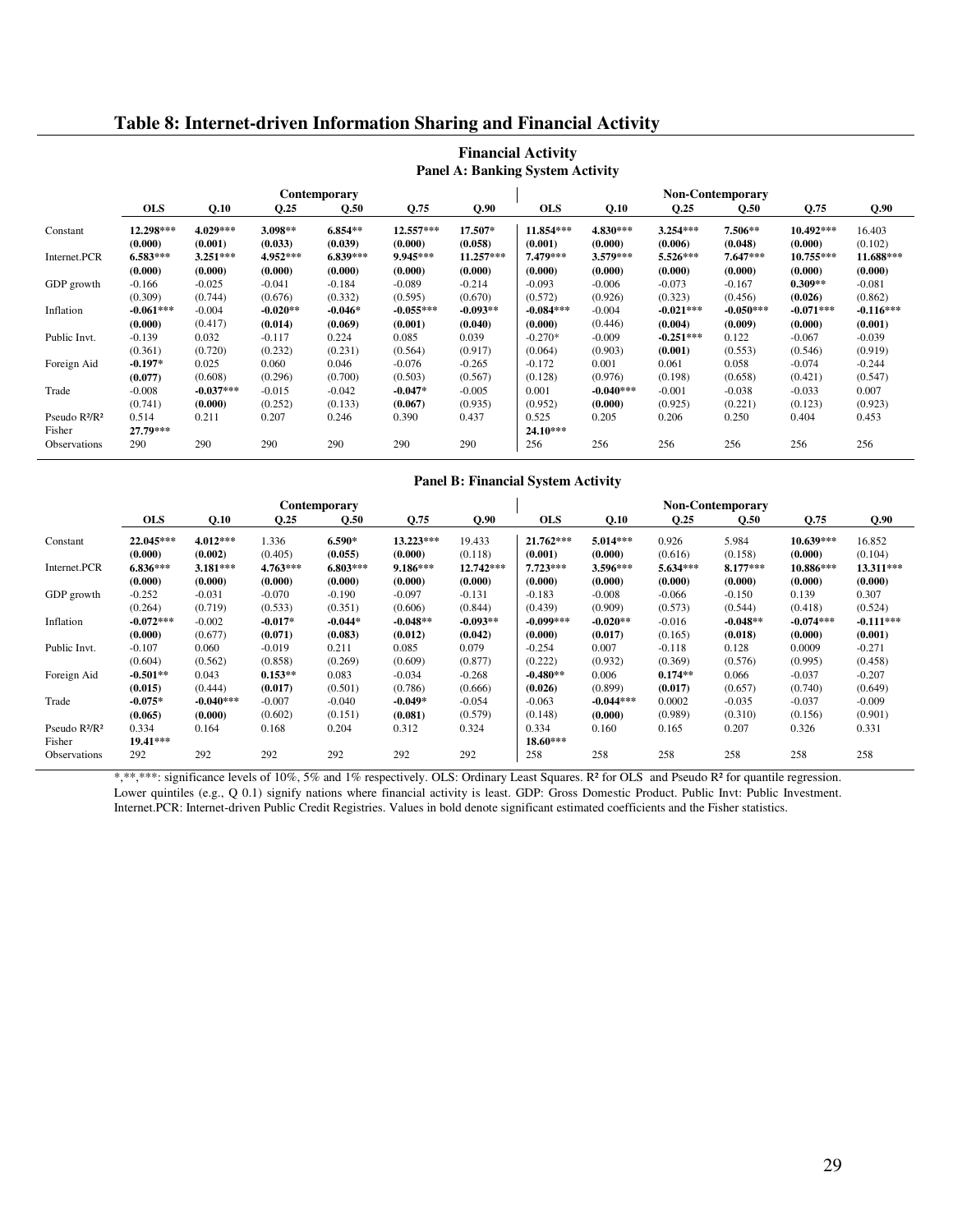|                                       | <b>Financial Size</b> |             |             |              |             |             |             |           |                         |             |             |             |  |
|---------------------------------------|-----------------------|-------------|-------------|--------------|-------------|-------------|-------------|-----------|-------------------------|-------------|-------------|-------------|--|
|                                       |                       |             |             | Contemporary |             |             |             |           | <b>Non-Contemporary</b> |             |             |             |  |
|                                       | <b>OLS</b>            | Q.10        | Q.25        | Q.50         | Q.75        | Q.90        | <b>OLS</b>  | Q.10      | Q.25                    | Q.50        | Q.75        | Q.90        |  |
| Constant                              | 75.140***             | 42.963***   | 67.704***   | 87.290***    | 97.758***   | 97.020***   | 73.824***   | 41.394*** | 65.379***               | 86.730***   | $96.515***$ | 99.836***   |  |
|                                       | (0.000)               | (0.000)     | (0.000)     | (0.000)      | (0.000)     | (0000)      | (0.000)     | (0.002)   | (0.000)                 | (0.000)     | (0.000)     | (0.000)     |  |
| Internet.PCR                          | $2.280***$            | $3.461**$   | $2.463***$  | 0.940        | 0.336       | $-0.069$    | $2.453***$  | 3.895     | 2.698**                 | $1.302***$  | 0.267       | $-0.013$    |  |
|                                       | (0.000)               | (0.025)     | (0.004)     | (0.141)      | (0.136)     | (0.645)     | (0.000)     | (0.149)   | (0.025)                 | (0.006)     | (0.275)     | (0.956)     |  |
| GDP growth                            | $-0.292$              | $-0.362$    | $-0.721**$  | $-0.128$     | $-0.275***$ | 0.043       | $-0.075$    | $-0.133$  | $-0.664*$               | $-0.039$    | $-0.111$    | $-0.023$    |  |
|                                       | (0.239)               | (0.498)     | (0.016)     | (0.661)      | (0.003)     | (0.381)     | (0.768)     | (0.904)   | (0.073)                 | (0.827)     | (0.151)     | (0.740)     |  |
| Inflation                             | $-0.097***$           | $-0.204***$ | $-0.090***$ | $-0.114***$  | $-0.076***$ | $-0.073***$ | $0.0002***$ | $0.001**$ | $0.0003*$               | $0.0001*$   |             |             |  |
|                                       |                       |             |             |              |             |             |             |           |                         |             | $0.0001***$ | $0.0003***$ |  |
|                                       | (0.004)               | (0.000)     | (0.001)     | (0.001)      | (0.000)     | (0.000)     | (0.0009)    | (0.012)   | (0.056)                 | (0.099)     | (0.000)     | (0.000)     |  |
| Public Invt.                          | $0.841***$            | $0.880**$   | $0.579*$    | $0.568**$    | $0.402***$  | $0.225***$  | $0.742***$  | $0.888**$ | $0.474*$                | $0.533***$  | $0.236***$  | 0.009       |  |
|                                       | (0.000)               | (0.012)     | (0.059)     | (0.029)      | (0.000)     | (0.000)     | (0.000)     | (0.045)   | (0.076)                 | (0.001)     | (0.003)     | (0.887)     |  |
| Foreign Aid                           | $-0.696***$           | $-0.363$    | $-0.955***$ | $-0.936***$  | $-0.923***$ | $-0.482***$ | $-0.630***$ | $-0.414$  | $-0.659***$             | $-0.846***$ | $-0.785***$ | $-0.382***$ |  |
|                                       | (0.000)               | (0.181)     | (0.000)     | (0.000)      | (0.000)     | (0.000)     | (0.000)     | (0.236)   | (0.001)                 | (0.000)     | (0.000)     | (0.000)     |  |
| Trade                                 | 0.034                 | $0.138**$   | $0.094**$   | 0.023        | $-0.001$    | $0.025***$  | 0.045       | 0.129     | $0.110*$                | 0.012       | 0.015       | 0.004       |  |
|                                       | (0.257)               | (0.043)     | (0.028)     | (0.541)      | (0.937)     | (0.000)     | (0.148)     | (0.183)   | (0.058)                 | (0.617)     | (0.276)     | (0.625)     |  |
| Pseudo R <sup>2</sup> /R <sup>2</sup> | 0.278                 | 0.188       | 0.214       | 0.193        | 0.197       | 0.114       | 0.245       | 0.171     | 0.190                   | 0.187       | 0.167       | 0.092       |  |
| Fisher                                | 29.04***              |             |             |              |             |             | $25.68***$  |           |                         |             |             |             |  |
| Observations                          | 291                   | 291         | 291         | 291          | 291         | 291         | 261         | 261       | 261                     | 261         | 261         | 261         |  |

## **Table 9: Internet-driven Information Sharing and Financial Size**

\*,\*\*,\*\*\*: significance levels of 10%, 5% and 1% respectively. OLS: Ordinary Least Squares. R² for OLS and Pseudo R² for quantile regression. Lower quintiles (e.g., Q 0.1) signify nations where financial size is least. GDP: Gross Domestic Product. Public Invt: Public Investment. Internet.PCR: Internet-driven Public Credit Registries. Values in bold denote significant estimated coefficients and the Fisher statistics.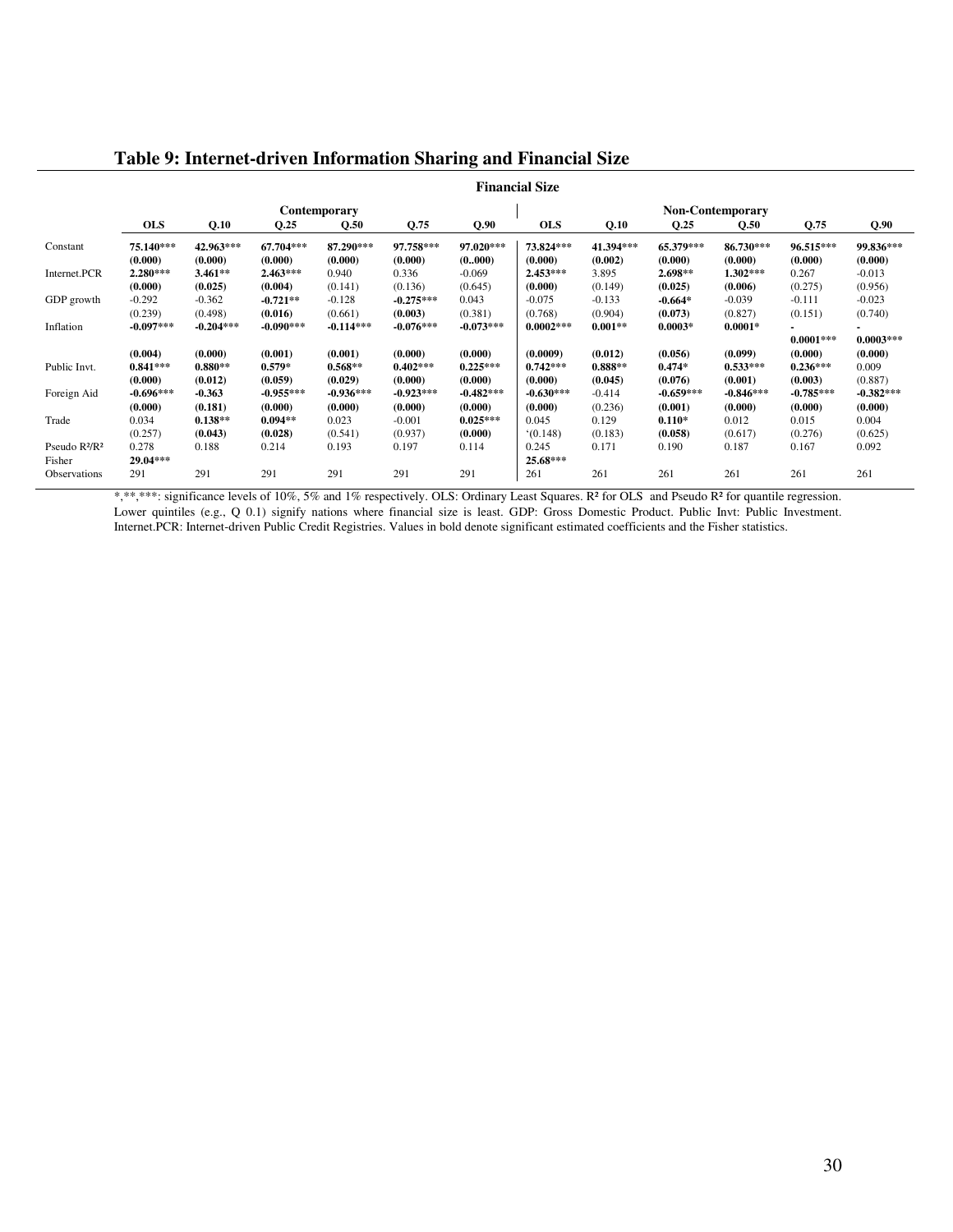## **Appendices**

| дрения 1. variable definitions<br><b>Variables</b>      | <b>Signs</b>                                              | <b>Variable Definitions</b>                                                                                                                                                          | <b>Sources</b>                                                                               |
|---------------------------------------------------------|-----------------------------------------------------------|--------------------------------------------------------------------------------------------------------------------------------------------------------------------------------------|----------------------------------------------------------------------------------------------|
| <b>Economic Financial Depth</b>                         | M <sub>2</sub>                                            | Money Supply (% of GDP)                                                                                                                                                              | World Bank (FDSD)                                                                            |
| <b>Financial System Depth</b>                           | Fdgdp                                                     | Liquid Liabilities (% of GDP)                                                                                                                                                        | World Bank (FDSD)                                                                            |
| <b>Banking System Efficiency</b>                        | <b>BcBd</b>                                               | Bank credit on Bank deposits                                                                                                                                                         | World Bank (FDSD)                                                                            |
| <b>Financial System Efficiency</b>                      | FcFd                                                      | Financial credit on Financial deposits                                                                                                                                               | World Bank (FDSD)                                                                            |
| Banking System Activity                                 | Prcb                                                      | Private domestic credit from deposit banks (% of GDP)                                                                                                                                | World Bank (FDSD)                                                                            |
| <b>Financial System Activity</b>                        | Prcbof                                                    | Private domestic credit from financial institutions (% of GDP)                                                                                                                       | World Bank (FDSD)                                                                            |
| <b>Financial Size</b>                                   | Dbacba                                                    | Deposit bank assets on Central bank assets plus Deposit bank<br>assets                                                                                                               | World Bank (FDSD)                                                                            |
| <b>Information Sharing Offices</b>                      | <b>PCR</b>                                                | Public credit registry coverage (% of adults)                                                                                                                                        | World Bank (WDI)                                                                             |
|                                                         | <b>PCB</b>                                                | Private credit bureau coverage (% of adults)                                                                                                                                         | World Bank (WDI)                                                                             |
| <b>ICT</b>                                              | Mobile                                                    | Mobile phone penetration (per 100 people)                                                                                                                                            | World Bank (WDI)                                                                             |
|                                                         | Internet                                                  | Internet penetration (per 100 people)                                                                                                                                                | World Bank (WDI)                                                                             |
| <b>ICT-driven Information</b><br><b>Sharing Offices</b> | <b>MobPCR</b><br><b>IntPCR</b><br>MobPCB<br><b>IntPCB</b> | 'Mobile phone'-driven Public Credit Registries<br>Internet-driven Public Credit Registries<br>'Mobile phone'-driven Private Credit Bureaus<br>Internet-driven Private Credit Bureaus | Authors' calculation<br>Authors' calculation<br>Authors' calculation<br>Authors' calculation |
| <b>Economic Prosperity</b>                              | GDPg                                                      | GDP Growth (annual %)                                                                                                                                                                | World Bank (WDI)                                                                             |
| Inflation                                               | Infl                                                      | Consumer Price Index (annual %)                                                                                                                                                      | World Bank (WDI)                                                                             |
| <b>Public Investment</b>                                | PubIvt                                                    | Gross Public Investment (% of GDP)                                                                                                                                                   | World Bank (WDI)                                                                             |
| Development Assistance                                  | <b>NODA</b>                                               | Total Net Official Development Assistance (% of GDP)                                                                                                                                 | World Bank (WDI)                                                                             |
| Trade openness                                          | Trade                                                     | Imports plus Exports in commodities (% of GDP)                                                                                                                                       | World Bank (WDI)                                                                             |

## **Appendix 1: Variable Definitions**

WDI: World Bank Development Indicators. FDSD: Financial Development and Structure Database.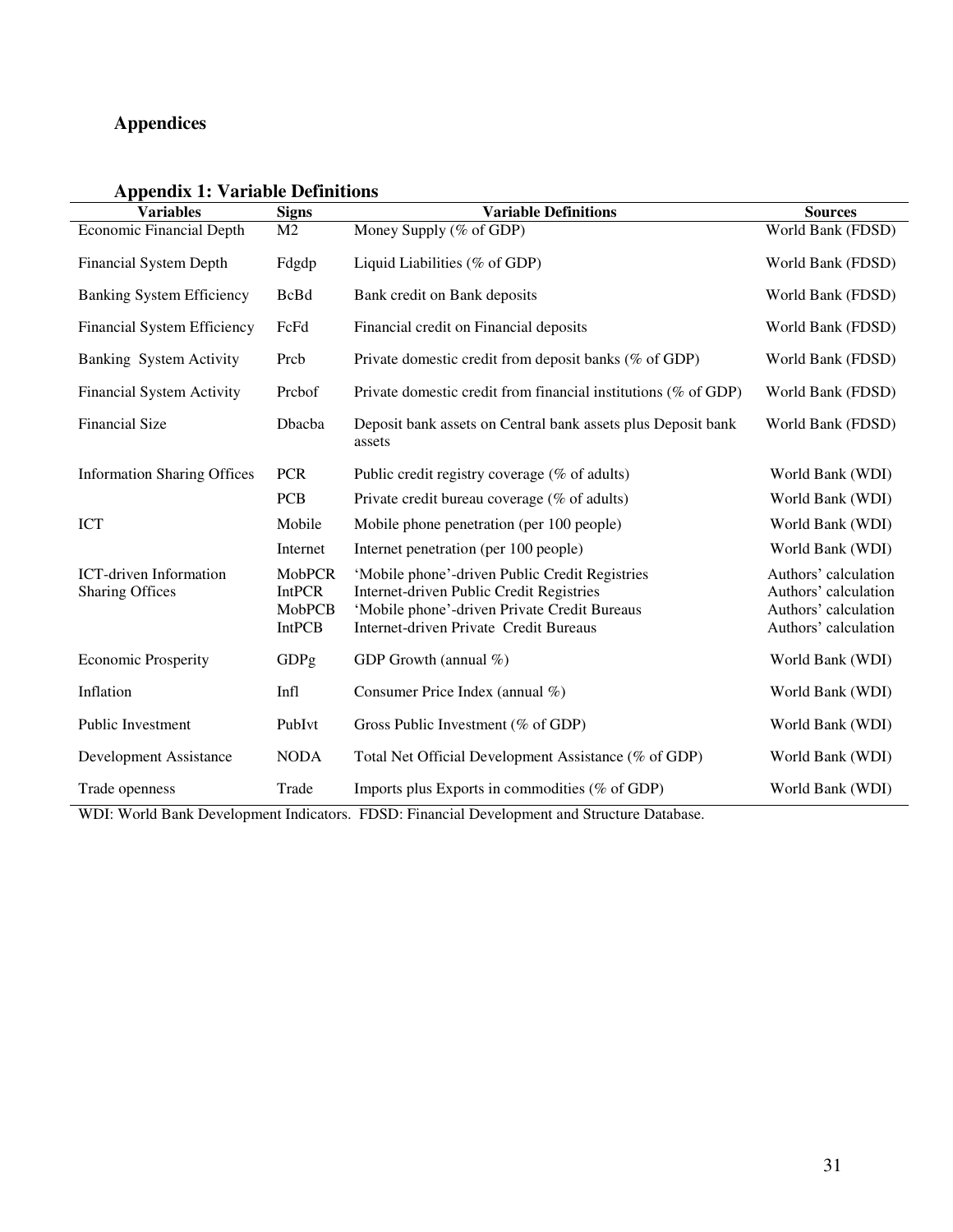|             | Variables                          | Mean   | S.D     | Min.     | Max.   | <b>Observations</b> |
|-------------|------------------------------------|--------|---------|----------|--------|---------------------|
|             | Economic Financial Depth (M2)      | 34.279 | 22.294  | 6.363    | 112.83 | 377                 |
|             | Financial System Depth (Fdgdp)     | 28.262 | 21.066  | 2.926    | 92.325 | 377                 |
| Financial   | Banking System Efficiency (BcBd)   | 68.118 | 27.725  | 14.804   | 171.85 | 402                 |
| Development | Financial System Efficiency (FcFd) | 68.118 | 27.725  | 14.804   | 171.85 | 402                 |
|             | Banking System Activity (Pcrb)     | 72.722 | 35.884  | 22.200   | 252.88 | 377                 |
|             | Financial System Activity (Pcrbof) | 21.571 | 24.154  | 0.010    | 149.77 | 379                 |
|             | Financial Size (Dbacba)            | 78.073 | 20.255  | 4.032    | 99.949 | 399                 |
| <b>ICT</b>  | Mobile Phone Penetration           | 36.659 | 32.848  | 0.214    | 171.51 | 420                 |
|             | <b>Internet Penetration</b>        | 6.822  | 8.852   | 0.031    | 51.00  | 414                 |
| ICT-driven  | 'Mobile Phone'-driven PCR          | 2.178  | 2.039   | $-0.226$ | 9.346  | 377                 |
| Information | Internet-driven PCR                | 2.187  | 2.148   | 0.574    | 12.639 | 374                 |
| Sharing     | 'Mobile Phone'-driven PCB          | 4.268  | 4.759   | $-1.332$ | 20.961 | 376                 |
|             | Internet-driven PCB                | 4.302  | 1.460   | 3.211    | 11.492 | 373                 |
|             | Economic Prosperity (GDPg)         | 4.996  | 4.556   | $-17.66$ | 37.998 | 404                 |
| Control     | Inflation                          | 7.801  | 4.720   | $\theta$ | 43.011 | 357                 |
| Variables   | <b>Public Investment</b>           | 74.778 | 1241.70 | $-8.974$ | 24411  | 387                 |
|             | Development Assistance             | 10.396 | 12.958  | 0.027    | 147.05 | 411                 |
|             | Trade Openness (Trade)             | 80.861 | 32.935  | 24.968   | 186.15 | 392                 |

## **Appendix 2: Summary Statistics (2004-2011)**

.

S.D: Standard Deviation. Min: Minimum. Max: Maximum. M2: Money Supply. Fdgdp: Financial deposits(liquid liabilities). BcBd: Bank credit on Bank deposits. FcFd: Financial credit on Financial deposits. Pcrb: Private domestic credit from deposit banks. Pcrbof: Private domestic credit from deposit banks and other financial institutions. Dbacba: Deposit bank assets on central bank assets plus deposit bank assets. ICT: Information and Communication Technology. GDPg: GDP growth.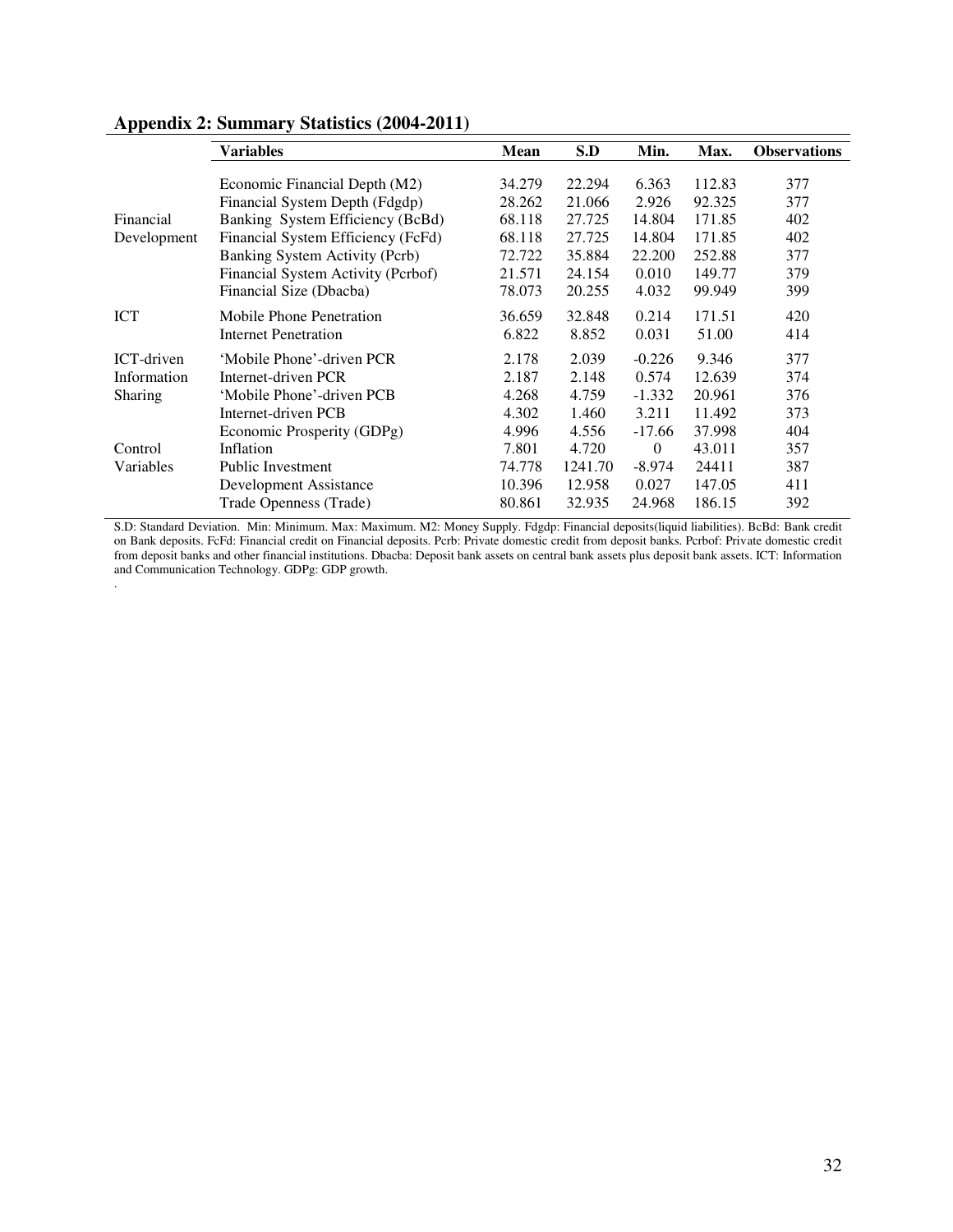| <b>Financial Development Dynamics</b>                     |       |             |           |                                  |        |        | <b>ICT-driven Information Sharing</b> |               |        |               | <b>Control Variables</b> |           |          |             |          |                |
|-----------------------------------------------------------|-------|-------------|-----------|----------------------------------|--------|--------|---------------------------------------|---------------|--------|---------------|--------------------------|-----------|----------|-------------|----------|----------------|
| <b>Financial Depth</b><br>Fin. Efficency<br>Fin. Activity |       |             | Fin. Size | ICT-driven PCR<br>ICT-driven PCB |        |        |                                       |               |        |               |                          |           |          |             |          |                |
| M <sub>2</sub>                                            | Fdgdp | <b>BcBd</b> | FcFd      | Prcb                             | Pcrbof | Dbacba | MobPCR                                | <b>IntPCR</b> | MobPCB | <b>IntPCB</b> | GDPg                     | Inflation | PubIvt   | <b>NODA</b> | Trade    |                |
| 1.000                                                     | 0.974 | 0.015       | 0.047     | 0.758                            | 0.624  | 0.355  | 0.477                                 | 0.692         | 0.488  | 0.706         | $-0.103$                 | $-0.069$  | 0.042    | $-0.170$    | 0.145    | M <sub>2</sub> |
|                                                           | 1.000 | 0.054       | 0.150     | 0.846                            | 0.733  | 0.410  | 0.516                                 | 0.699         | 0.528  | 0.712         | $-0.088$                 | $-0.051$  | 0.059    | $-0.195$    | 0.157    | Fdgdp          |
|                                                           |       | 1.000       | 0.872     | 0.482                            | 0.474  | 0.321  | 0.118                                 | 0.126         | 0.120  | 0.129         | $-0.001$                 | $-0.035$  | $-0.191$ | $-0.109$    | $-0.141$ | <b>B</b> cbd   |
|                                                           |       |             | 1.000     | 0.567                            | 0.710  | 0.275  | 0.176                                 | 0.122         | 0.176  | 0.122         | $-0.071$                 | $-0.073$  | $-0.169$ | $-0.126$    | $-0.209$ | FcFd           |
|                                                           |       |             |           | 1.000                            | 0.927  | 0.466  | 0.502                                 | 0.647         | 0.509  | 0.655         | $-0.097$                 | $-0.068$  | $-0.067$ | $-0.212$    | 0.074    | Pcrb           |
|                                                           |       |             |           |                                  | 1.000  | 0.405  | 0.472                                 | 0.512         | 0.478  | 0.520         | $-0.094$                 | $-0.058$  | $-0.062$ | $-0.203$    | 0.012    | Pcrbof         |
|                                                           |       |             |           |                                  |        | 1.000  | 0.424                                 | 0.350         | 0.423  | 0.349         | $-0.049$                 | $-0.115$  | 0.220    | $-0.493$    | 0.108    | Dbacba         |
|                                                           |       |             |           |                                  |        |        | 1.000                                 | 0.670         | 1.000  | 0.673         | $-0.137$                 | $-0.051$  | 0.062    | $-0.314$    | 0.257    | MobPCR         |
|                                                           |       |             |           |                                  |        |        |                                       | 1.000         | 0.673  | 1.000         | $-0.077$                 | 0.022     | $-0.048$ | $-0.262$    | 0.166    | <b>IntPCR</b>  |
|                                                           |       |             |           |                                  |        |        |                                       |               | 1.000  | 0.674         | $-0.138$                 | $-0.051$  | 0.061    | $-0.312$    | 0.264    | MobPCB         |
|                                                           |       |             |           |                                  |        |        |                                       |               |        | 1.000         | $-0.086$                 | 0.023     | $-0.051$ | $-0.257$    | 0.179    | <b>IntPCB</b>  |
|                                                           |       |             |           |                                  |        |        |                                       |               |        |               | 1.000                    | $-0.110$  | 0.157    | 0.147       | 0.100    | GDPg           |
|                                                           |       |             |           |                                  |        |        |                                       |               |        |               |                          | 1.000     | $-0.082$ | 0.0006      | 0.006    | Inflation      |
|                                                           |       |             |           |                                  |        |        |                                       |               |        |               |                          |           | 1.000    | $-0.078$    | 0.062    | PubIvt         |
|                                                           |       |             |           |                                  |        |        |                                       |               |        |               |                          |           |          | 1.000       | $-0.011$ | <b>NODA</b>    |
|                                                           |       |             |           |                                  |        |        |                                       |               |        |               |                          |           |          |             | 1.000    | Trade          |
|                                                           |       |             |           |                                  |        |        |                                       |               |        |               |                          |           |          |             |          |                |

## **Appendix 3: Correlation Matrix**

M2: Money Supply. Fdgdp: Financial deposits(liquid liabilities). BcBd: Bank credit on bank deposits. FcFd: Financial credit on Financial deposits. Pcrb: Private domestic credit from deposit banks. Pcrbof: Private domestic credit from deposit banks and other financial institutions. Dbacba: Deposit bank assets on central bank assets plus deposit bank assets. Info: Information. PCR: Public Credit Registries. PCB: Private Credit Bureaus. ICT: Information and Communication Technology. MobPCR: 'Mobile Phone'-driven PCR. IntPCR: Internet-driven PCR. MobPCB: 'Mobile Phone'-driven PCB. IntPCB: Internet-driven PCB. GDPg: GDP growth. Popg: Population growth. PubIvt: Public Investment. NODA: Net Official Development Assistance. Fin: Financial.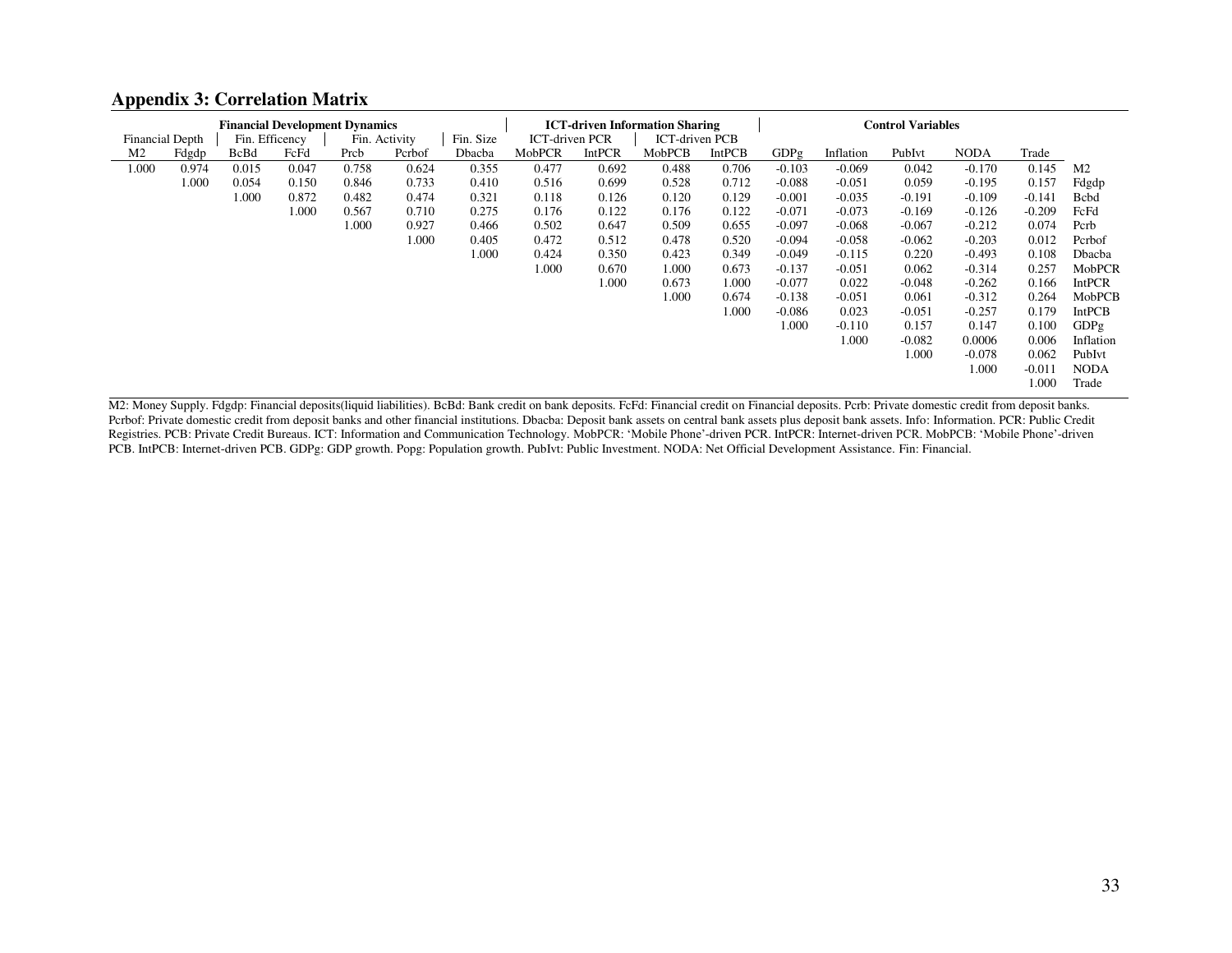## **References**

Acharya, V., Amihud, Y., & Litov, L., (2011), "Creditor rights and corporate risk taking", *Journal of Financial Economics*, 102(1), pp. 150-166.

Aggarwal, R., Demirgüç-Kunt, A., & Peria, M. S. M., (2011), "Do Remittances Promote Financial Development?", *Journal of Development Economics*, 96 (2), pp. 255-264.

Allen, F., Otchere, I., & Senbet, L. W., (2011), "African financial systems: a review", *Review of Development Finance*, 1(2), pp. 79-113.

Amavilah, V., Asongu, S. A., & Andrés, A. R., (2017), "Effects of Globalization on Peace and Stability: Implications for Governance and the Knowledge Economy of African Countries", *Technological Forecasting & Social Change*: Forthcoming.

Asongu, S. A. (2012), "Government quality determinants of stock market performance in African countries", *Journal of African Business*, 13(2), pp. 183-199.

Asongu, S. A., (2013), "Fighting consumer price inflation in Africa: What do dynamics in money, credit, efficiency and size tell us?", *Journal of Financial Economic Policy*, 5(1), pp. 39-60.

 Asongu, S. A., (2014a), "Correcting Inflation with Financial Dynamic Fundamentals: Which Adjustments Matter in Africa?", *Journal of African Business*, 15(1). pp. 64-73.

Asongu, S. A., (2014b), "Financial development dynamic thresholds of financial globalisation: evidence from Africa", *Journal of Economic Studies*, 41(2), pp. 166-195.

Asongu, S. A., (2015), "Finance and growth: new evidence from meta-analysis", *Managerial Finance*, 41(6), pp. 615-639.

Asongu, S. A, & De Moor, L., (2015), "Recent advances in finance for inclusive development", *African Governance and Development Institute Working Paper* No. 15/005, Yaoundé.

Asongu, S. A., Efobi, U., & Beecroft, I., (2015). "Inclusive Human Development in Pre-crisis Times of Globalization-driven Debts", *African Development Review*, 27(4), pp. 428-442.

Asongu, S. A, & Nwachukwu, J. C., (2016a). "The Mobile Phone in the Diffusion of Knowledge for Institutional Quality in Sub Saharan Africa", *World Development*, 86(October), pp. 133-147.

Asongu, S. A., & Nwachukwu, J. C., (2016b). "The Role of Governance in Mobile Phones for Inclusive Human Development in Sub-Saharan Africa", *Technovation*, 55-56 (September-October), pp. 1-13.

Asongu, S. A., & Nwachukwu, J. C., (2017). "The Synergy of Financial Sector Development and Information Sharing in Financial Access: Propositions and Empirical Evidence", *Research in International Business and Finance*, 40 (April), pp. 242–258.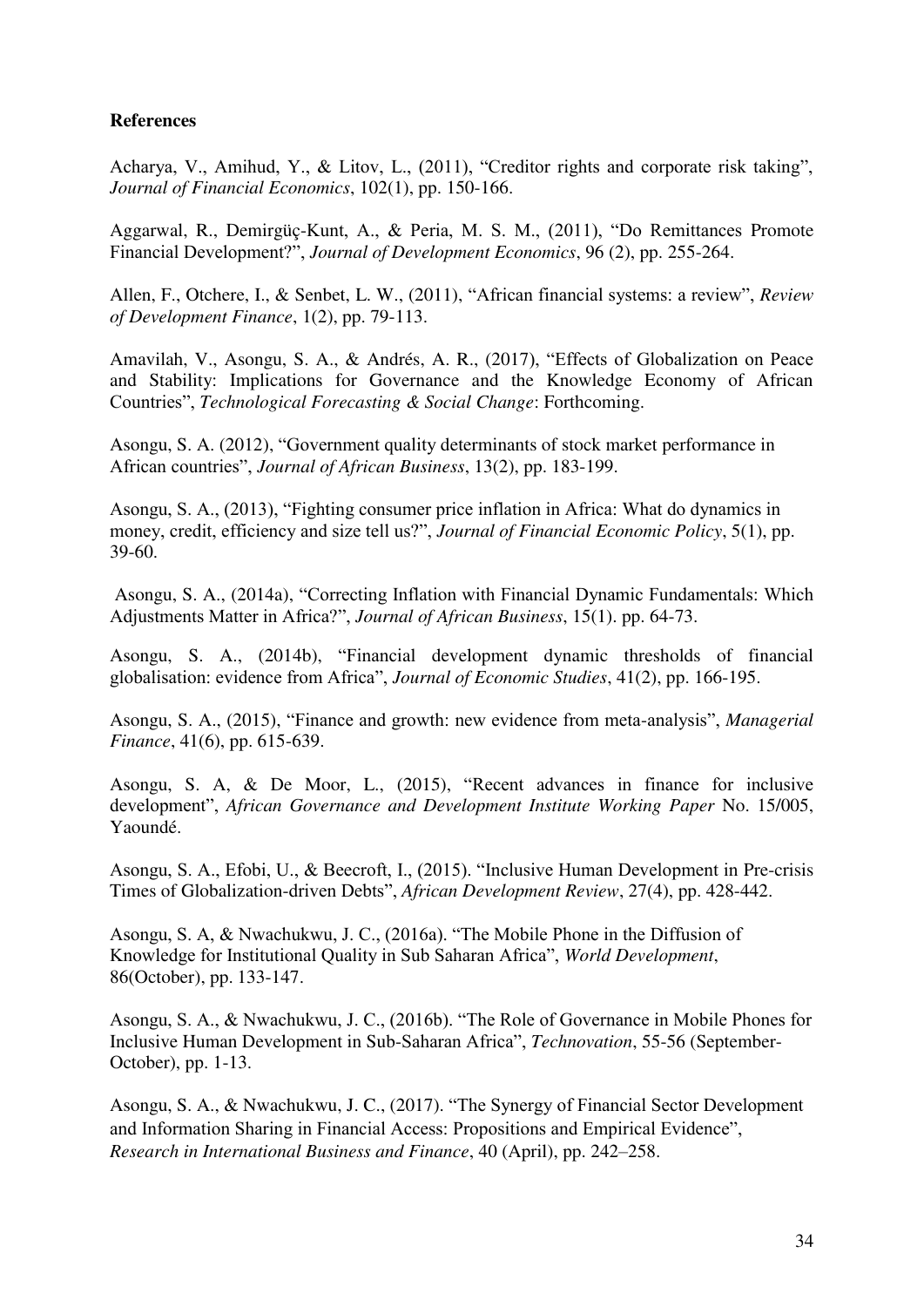Asongu, S. A., Nwachukwu, J., & Tchamyou, V. S., (2016), "Information Asymmetry and Financial Development Dynamics in Africa", *Review of Development Finance,* 6(2), pp. 126– 138.

Bartels, F. L., Alladina, S. N., & Lederer, S., (2009), "Foreign Direct Investment in Sub-Saharan Africa: Motivating Factors and Policy Issues", *Journal of African Business*, 10(2), pp. 141-162.

Barth, J., Lin, C., Lin, P., & Song, F., (2009), "Corruption in bank lending to firms: crosscountry micro evidence on the beneficial role of competition and information sharing", *Journal of Financial Economics*, 99(3), pp. 361-368.

Baro, E. E., & Endouware, B. C., (2013). "The Effects of Mobile Phone on the Socioeconomic Life of the Rural Dwellers in the Niger Delta Region of Nigeria", *Information Technology for Development*, 19(3), pp. 249-263.

Batuo, M. E., & Kupukile, M., (2010), "How can economic and political liberalization improve financial development in African countries?", *Journal of Financial Economic Policy*, 2(1), pp. 35-59.

Bergemanny, D., Heumannz, T., & Morris, S., (2015). "Information and Market Power", Department of Economics, Yale University, New Haven, https://economics.wustl.edu/files/economics/imce/bergemann\_paper.pdf (Accessed: 16/08/2016).

Billger, S. M., & Goel, R. K., (2009), "Do existing corruption levels matter in controlling corruption? Cross-country quantile regression estimates", *Journal of Development Economics*, 90(2), pp. 299-305.

Boyd, J. H., Levine, R., & Smith, B. D., (2001), "The impact of inflation on financial sector performance", *Journal of Monetary Economics*, 47(2), pp. 221-248.

Breytenbacha, J., De Villiersa, C., & Jordaana, M., (2013). "Communities in control of their own integrated technology development processes", *Information Technology for Development*, 19(2), pp. 133-150.

Brockman, P., & Unlu, E., (2009), "Dividend policy, creditor rights and the agency cost of debt", *Journal of Financial Economics*, 92(2), pp. 276-299.

Brouwer, R., & Brito, L., (2012). "Cellular phones in Mozambique: Who has them and who doesn't?", *Technological Forecasting & Social Change,* 79(2), pp. 231-243.

Brown, M., Jappelli, T., & Pagano, M., (2009), "Information sharing and credit: firm-level evidence from transition countries", *Journal of Financial Intermediation*, 18(2), pp. 151-172.

Brunello, P., (2010). "ICT for education projects: a look from behind the scenes", *Information Technology for Development*, 16(3), pp.232-239.

Byrne, E., Nicholson, B., & Salem, F., (2011). "Information communication technologies and the millennium development goals", *Information Technology for Development*, 17(1), pp. 1-3.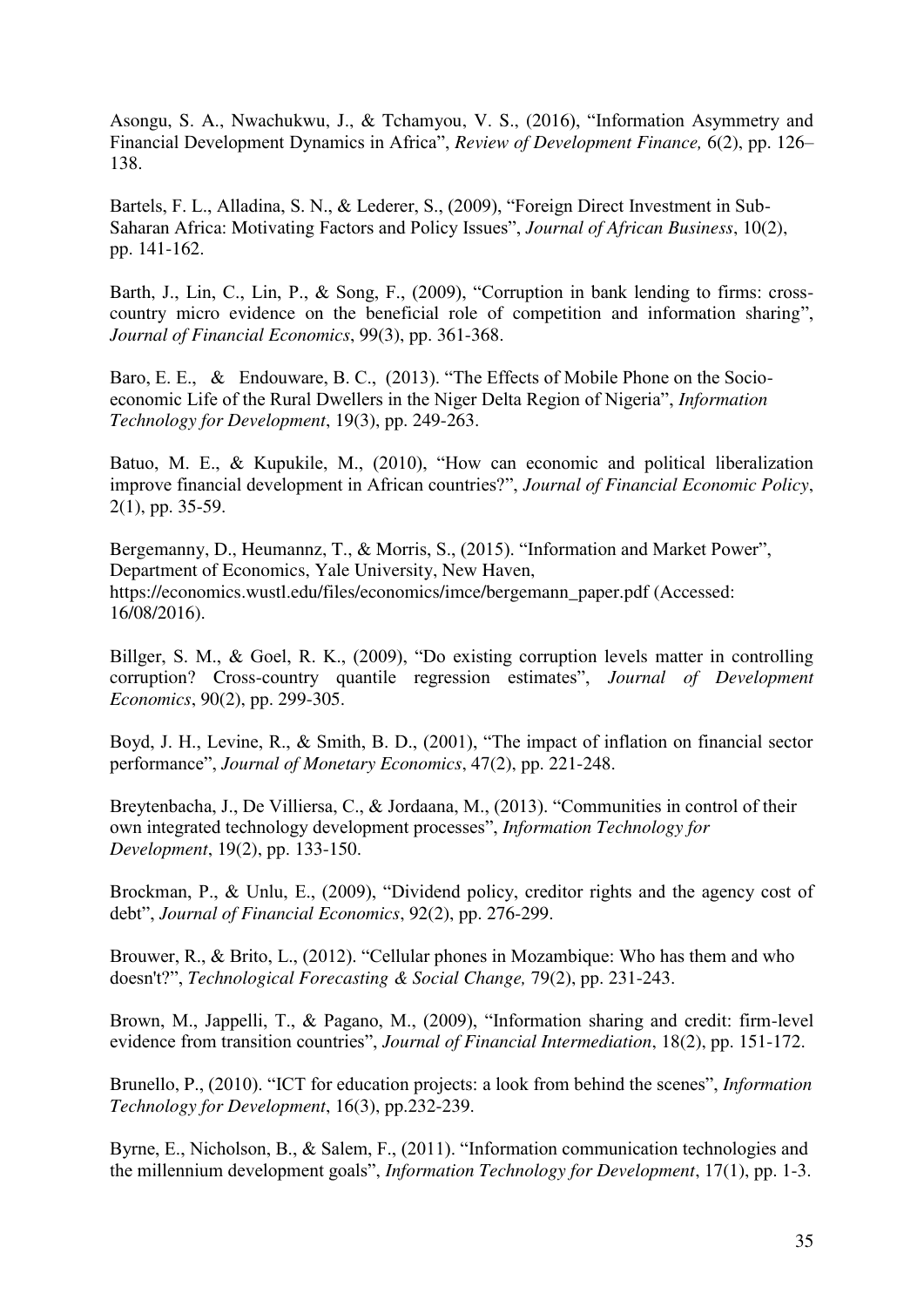Carmody, P., (2013). "A knowledge economy or an information society in Africa? Thintegration and the mobile phone revolution", *Information Technology for Development*, 19(1), pp. 24-39.

Chavula, H. K., (2013). "Telecommunications development and economic growth in Africa", *Information Technology for Development*, 19(1), pp. 5-23.

Claessens, S., & Klapper, L., (2005), "Bankruptcy around the world: explanations of its relative use", *American Law and Economics Review*, 7(1), pp. 253-283.

Claus, I., & Grimes, A., (2003), "Asymmetric Information, Financial Intermediation and the Monetary Transmission Mechanism: A Critical Review", *NZ Treasury Working Paper* No. 13/019, Wellington.

Coccorese, P., (2012), "Information sharing, market competition and antitrust intervention: a lesson from the Italian insurance sector", *Applied Economics*, 44(3), pp. 351-359.

Coccorese, P., & Pellecchia, A., (2010), "Testing the 'Quiet Life' Hypothesis in the Italian Banking Industry", *Economic Notes by Banca dei Paschi di Siena SpA*, 39(3), pp. 173-202.

Cozzens, S. E., (2011). "Editor's introduction: Distributional consequences of emerging technologies", *Technological Forecasting & Social Change*, 79 (2012), pp. 199-203.

Darley, W. K., (2012), "Increasing Sub-Saharan Africa's Share of Foreign Direct Investment: Public Policy Challenges, Strategies, and Implications", *Journal of African Business*, 13(1), pp. 62-69.

Djankov, S., McLeish, C., & Shleifer, A., (2007), "Private credit in 129 countries", *Journal of Financial Economics*, 84(2), pp. 299-329.

Do, Q. T., & Levchenko, A. A., (2004), "Trade and financial development", World Bank Policy *Research Working Paper* No. 3347, Washington.

Efobi, U., Osabuohein, S. E., & Oluwatobi, S., (2014), "One Dollar, One Bank Account: Remittance and Bank Breath in Nigeria", *Journal of International Migration and Integration* (July), pp. 1-21.

Fouda, O. J. P., (2009), "The excess liquidity of banks in Franc zone: how to explain the paradox in the CEMAC", *Revue Africaine de l'Integration*, 3(2), pp. 1-56.

Fosu, A. K., (2015), "Growth, Inequality and Poverty in Sub-Saharan Africa: Recent Progress in a Global Context", *Oxford Development Studies*, 43(1), pp. 44-59.

Galindo, A., & Miller, M., (2001), "Can Credit Registries Reduce Credit Constraints? Empirical Evidence on the Role of Credit Registries in Firm Investment Decisions", *Inter-American Development Bank Working Paper,* Washington.

Greenwood, J., & Jovanovic, B., (1990), "Financial development, growth and distribution of income", *Journal of Political Economy*, 98(5), pp. 1076-1107.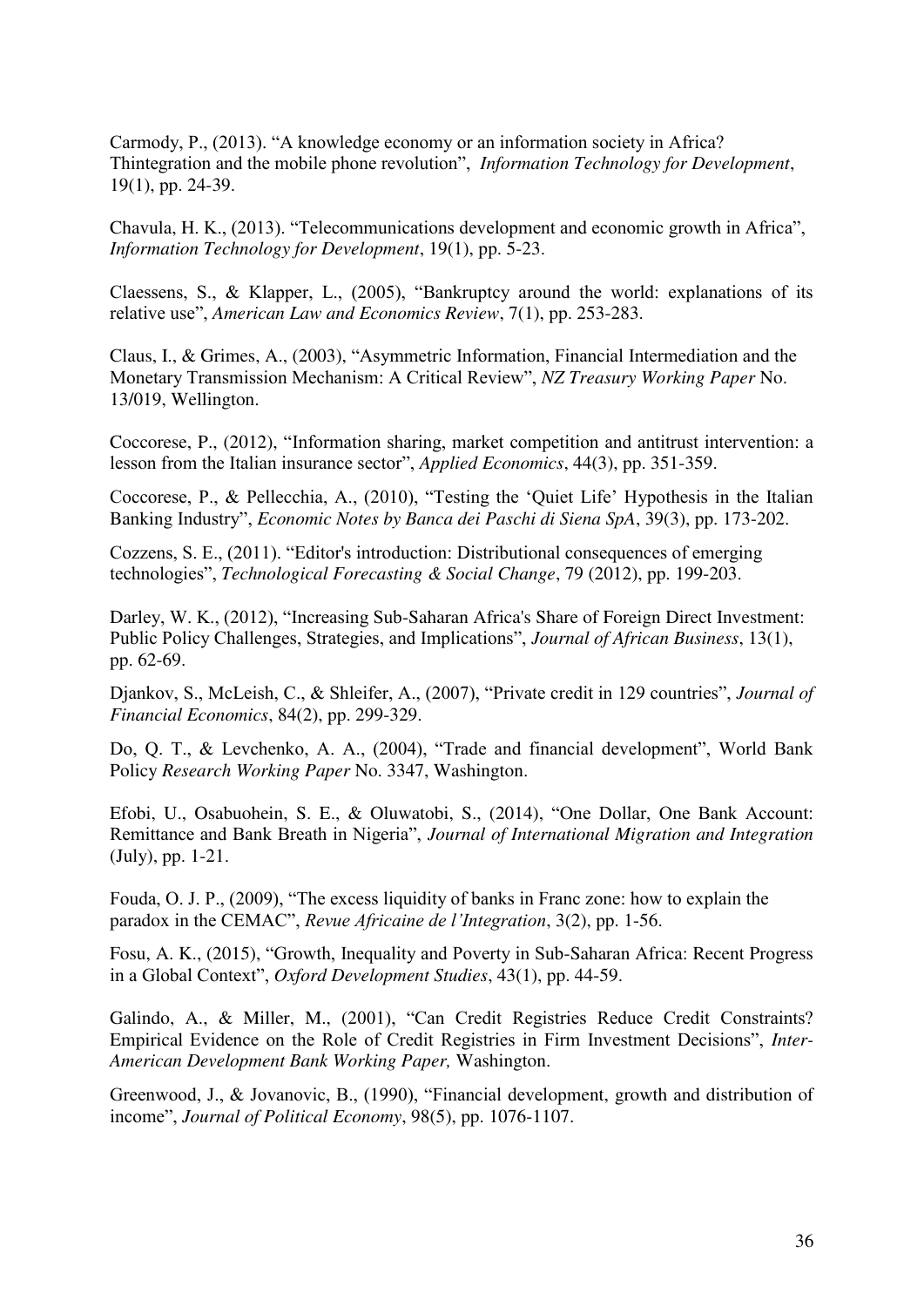Gudmundsdottir, G. B., (2010). "When does ICT support education in South Africa? The importance of teachers' capabilities and the relevance of language", *Information Technology for Development*, 16(3), pp. 174-190.

Gupta, R., & Jain, K., (2012). "Diffusion of mobile telephony in India: An empirical study", *Technological Forecasting & Social Change,* 79(4), pp. 709-715.

Hang, C.C., Garnsey, E., & Ruan, Y., (2015). "Opportunities for disruption". *Technovation* 39-40 (2015), pp. 83-93.

Houston, J. F., Lin, C., Lin, P., & Ma, Y., (2010), "Creditor rights, information sharing and bank risk taking", *Journal of Financial Economics*, 96(3), pp. 485-512.

Huang, Y., (2005), "What determines financial development?", Bristol University, *Discussion Paper* No. 05/580, Bristol.

Huang, Y., & Temple, J. R. W., (2005), "Does external trade promote financial development?" *CEPR Discussion Paper* No. 5150, London.

Huybens, E., & Smith, B. D., (1999), "Inflation, financial markets and long-run real activity", *Journal of Monetary Economics*, 43(2), pp. 283-315.

IFAD (2011). "Enabling poor rural people to overcome poverty", Conference Proceedings, Conference on New Directions for Smallholder Agriculture 24-25 January 2011, Rome, IFAD HQ, <https://www.ifad.org/documents/10180/6b9784c3-73cc-4064-9673-44c4c9c9a9be> (Accessed: 13/05/2016).

Islama, T., & Meadeb, N., (2012). "The impact of competition, and economic globalization on the multinational diffusion of 3G mobile phones", *Technological Forecasting & Social Change,* 79(5), pp. 843-850.

Ivashina, V., (2009), "Asymmetric information effects on loan spreads", *Journal of Financial Economics*, 92(2), pp. 300-319.

Jaffee, D., & Levonian, M., (2001), "Structure of banking systems in developed and transition economies", *European Financial Management*, 7 (2), pp. 161-181.

Jappelli, T., & Pagano, M., (2002), "Information sharing, lending and default: Cross-country evidence", *Journal of Banking & Finance*, 26(10), pp. 2017–2045.

Kamel (2005). "The use of information technology to transform the banking sector in developing nations", *Information Technology for Development*, 11(4), pp. 305-312.

Kivuneki, F. N., Ekenberg, L., Danielson, M., & Tusubira. F.F., (2011). "Perceptions of the role of ICT on quality of life in rural communities in Uganda", *Information Technology for Development*, 21(1), pp. 61-80.

Koenker, R., & Hallock, F.K., (2001), "Quantile regression", *Journal of Economic Perspectives*, 15(4), pp.143-156.

Kohlbacher, F., Herstatt, C., & Levsen, N., (2015). "Golden opportunities for silver innovation: how demographic changes give rise to entrepreneurial opportunities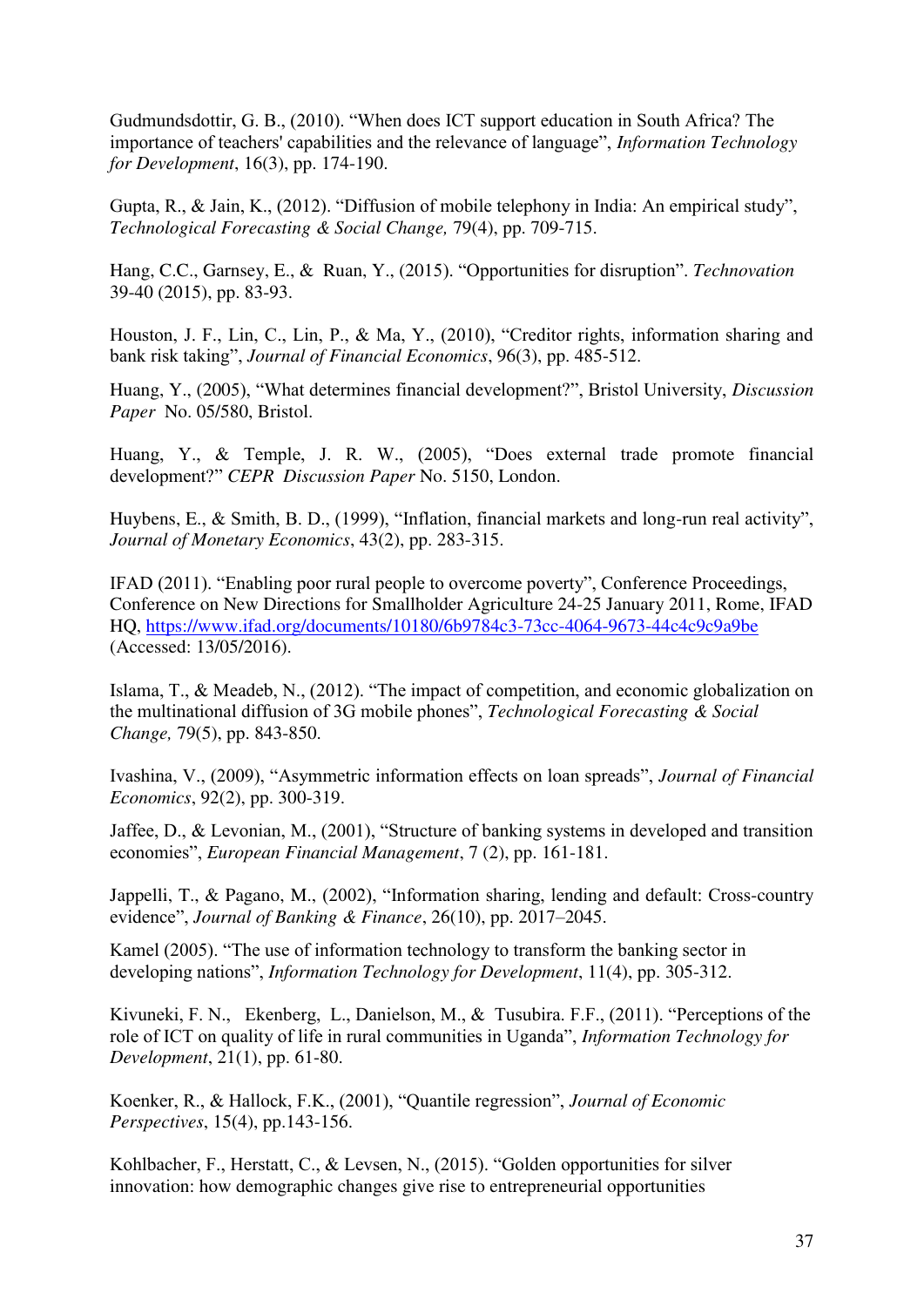to meet the needs of older people". *Technovation* 39-40 (2015), pp. 73-82.

Kolstad, I., & Wiig, A., (2011), "Better the Devil You Know? Chinese Foreign Direct Investment in Africa", *Journal of African Business*, 12(2), pp. 31-50.

Krauss, K., (2013). "Collisions between the Worldviews of International ICT Policy-Makers and a Deep Rural Community in South Africa: Assumptions, Interpretation, Implementation, and Reality", *Information Technology for Development*, 19(3), pp. 296-318.

Laguerre, M. S., (2013). "Information technology and development: the Internet and the mobile phone in Haiti", *Information Technology for Development*, 19(2), pp. 100-111.

Levendis, J., & Lee, S. H., (2013). "On the endogeneity of telecommunications and economic growth: evidence from Asia", *Information Technology for Development*, 19(1), pp. 62-85.

Levine, R., (1997), "Financial development and economic growth: Views and agenda", *Journal of Economic Literature*, 35(2), pp. 688-726.

Love, I., & Mylenko, N., (2003), "Credit reporting and financing constraints", *World Bank Policy Research Working Paper Series* No. 3142, Washington.

Mlachila, M., Tapsoba, R., & Tapsoba, S. J. A., (2014), "A Quality of Growth Index for Developing Countries: A Proposal", *IMF Working Paper* No. 14/172, Washington.

Mira, M., & Dangersfield, B., (2012). "Propagating a digital divide: Diffusion of mobile telecommunication services in Pakistan", *Technological Forecasting & Social Change,* 79(3), pp. 448-456.

Negash, S., (2010). "Learning assessment of a videoconference-based training: lessons from medical training between USA and Ethiopia", *Information Technology for Development*, 16(3), pp.212-231.

Nkansah, G. B., & Urwin, T., (2010). "The contribution of ICTs to the delivery of special educational needs in Ghana: practices and potential", *Information Technology for Development*, 16(3), pp. 191-210.

Nyasha, S., & Odhiambo, N. M. (2015a). "Do banks and stock market spur economic growth? Kenya's experience", *International Journal of Sustainable Economy*, 7(1), pp. 54-65.

Nyasha, S., & Odhiambo, N. M. (2015b). "The Impact of Banks and Stock Market Development on Economic Growth in South Africa: An ARDL-bounds Testing Approach ", *Contemporary Economics*, 9(1), pp. 93-108.

Okada, K., & Samreth, S., (2012), "The effect of foreign aid on corruption: A quantile regression approach", *Economic Letters*, 115(2), pp. 240-243.

Omole, D. W., (2013). "Harnessing information and communication technologies (ICTs) to address urban poverty: Emerging open policy lessons for the open knowledge economy", *Information Technology for Development*, 19(1), pp. 86-96.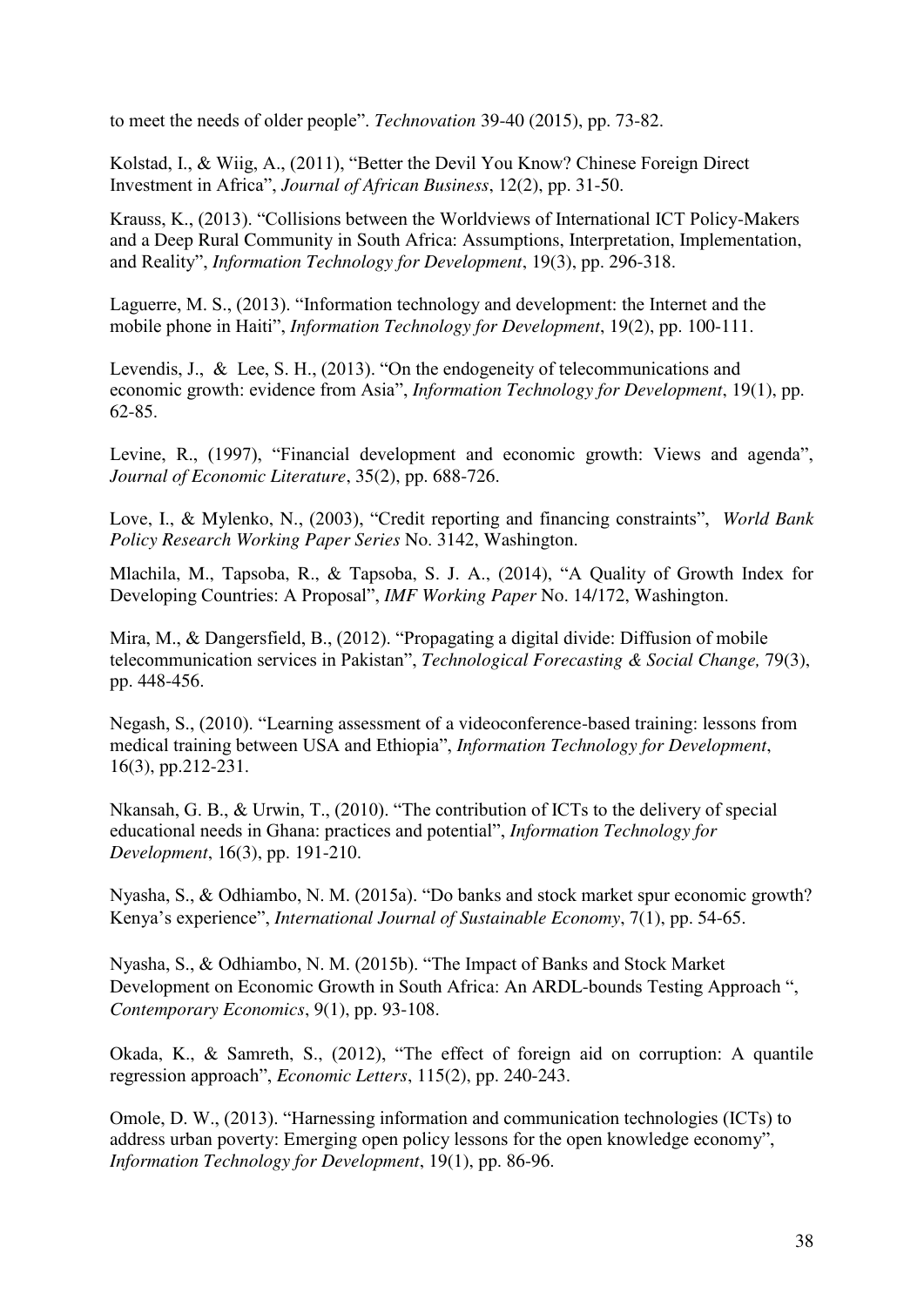Osabuohien, E. S., & Efobi, E. R., (2013), "Africa's Money in Africa", *South African Journal of Economics*, 81(2), pp. 292-306.

Owusu, E. L., & Odhiambo, N. M., (2014). "Stock market development and economic growth in Ghana: an ARDL-bounds testing approach", *Applied Economics Letters*, 21(4), pp. 229- 234.

Padilla, A. J., & Pagano, M., (1997), "Endogenous communication among lenders and entrepreneurial incentives", *The Review of Financial Studies*, 10(1), pp. 205-236.

Padilla, A. J., & Pagano, M., (2000), "Sharing default information as a borrower discipline device". *European Economic Review,* 44(10), pp. 1951-1980.

Pagano, M., & Jappelli, T., (1993), "Information sharing in credit markets", *Journal of Finance*, 43(5), pp. 1693-1718.

Penard, T., Poussing, N., Yebe, G. Z., & Ella, P. N., (2012). "Comparing the Determinants of Internet and Cell Phone Use in Africa : Evidence from Gabon ", *Communications & Strategies*, 86(2), pp. 65-83.

Ponelis, S. R., & Holmner, M. A., ( 2013a). "ICT in Africa: Enabling a Better Life for All", *Information Technology for Development*, 21(1), pp. 1-11.

Ponelis, S. R., & Holmner, M. A., ( 2013b). "ICT in Africa: Enabling a Better Life for All", *Information Technology for Development*, 21(1), pp. 163-177.

Qureshi, S., (2013a). "What is the role of mobile phones in bringing about growth?", *Information Technology for Development*, 19(1), pp. 1-4.

Qureshi, S., (2013b). "Networks of change, shifting power from institutions to people: how are innovations in the use of information and communication technology transforming development?" ?", *Information Technology for Development*, 19(2), pp. 97-99.

Qureshi, S., (2013c). "Information and Communication Technologies in the Midst of Global Change: How do we Know When Development Takes Place?", *Information Technology for Development*, 19(3), pp. 189-192.

Saint Paul, G., (1992), "Technological choice, financial markets and economic development", *European Economic Review*, 36(4), pp. 763-781.

Saxegaard, M., (2006), "Excess liquidity and effectiveness of monetary policy: evidence from sub-Saharan Africa", *IMF Working Paper* No. 06/115, Washington.

Shraima, K. & Khlaif, Z., (2010). "An e-learning approach to secondary education in Palestine: opportunities and challenges", *Information Technology for Development*, 16(3), pp. 159-173.

Singh, R. J, Kpodar, K., & Ghura, D., (2009), "Financial deepening in the CFA zone: the role of institutions", *IMF Working Paper* No. 09/113, Washington.